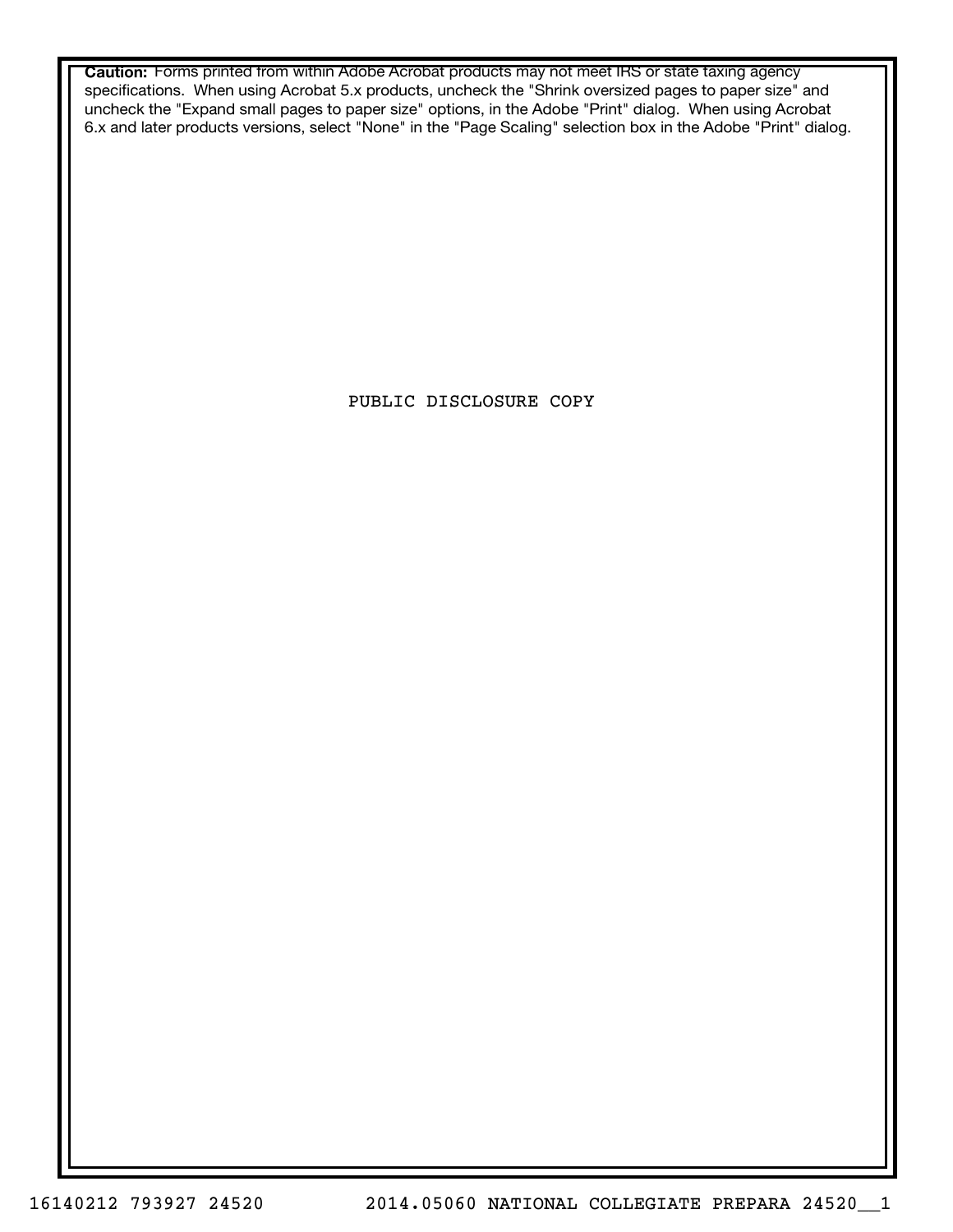|                                |                               |                                                        | ** PUBLIC DISCLOSURE COPY **                                                                                                                                               |                                                                        |                                            |  |  |  |
|--------------------------------|-------------------------------|--------------------------------------------------------|----------------------------------------------------------------------------------------------------------------------------------------------------------------------------|------------------------------------------------------------------------|--------------------------------------------|--|--|--|
|                                |                               |                                                        | <b>Return of Organization Exempt From Income Tax</b>                                                                                                                       |                                                                        | OMB No. 1545-0047                          |  |  |  |
| Form 990                       |                               |                                                        | Under section 501(c), 527, or 4947(a)(1) of the Internal Revenue Code (except private foundations)                                                                         |                                                                        |                                            |  |  |  |
|                                |                               | Department of the Treasury<br>Internal Revenue Service | Do not enter social security numbers on this form as it may be made public.                                                                                                |                                                                        | <b>Open to Public</b>                      |  |  |  |
|                                |                               |                                                        | Information about Form 990 and its instructions is at www.irs.gov/form990.<br>A For the 2014 calendar year, or tax year beginning $JUL$ 1, $2014$                          | 2015<br>and ending $JUN$ 30,                                           | Inspection                                 |  |  |  |
|                                |                               |                                                        | <b>C</b> Name of organization                                                                                                                                              | D Employer identification number                                       |                                            |  |  |  |
|                                | <b>B</b> Check if applicable: |                                                        | NATIONAL COLLEGIATE PREPARATORY                                                                                                                                            |                                                                        |                                            |  |  |  |
|                                | Address<br> change            |                                                        | PUBLIC CHARTER HIGH SCHOOL                                                                                                                                                 |                                                                        |                                            |  |  |  |
|                                | Name<br>change                |                                                        | Doing business as                                                                                                                                                          |                                                                        | 11-3827089                                 |  |  |  |
|                                | Initial<br>return             |                                                        | Number and street (or P.O. box if mail is not delivered to street address)<br>Room/suite                                                                                   | E Telephone number                                                     |                                            |  |  |  |
|                                | Final<br>return/              |                                                        | 4600 LIVINGSTON RD, SE                                                                                                                                                     |                                                                        | $202 - 832 - 7737$                         |  |  |  |
|                                | termin-<br>ated               |                                                        | City or town, state or province, country, and ZIP or foreign postal code                                                                                                   | G Gross receipts \$                                                    | 6,613,376.                                 |  |  |  |
|                                | Amended<br>Ireturn            |                                                        | WASHINGTON, DC<br>20032                                                                                                                                                    | H(a) Is this a group return                                            |                                            |  |  |  |
|                                | Applica-<br>Ition<br>pending  |                                                        | F Name and address of principal officer: JENNIFER ROSS                                                                                                                     | for subordinates?                                                      | $\Box$ Yes $\Box X$ No                     |  |  |  |
|                                |                               |                                                        | SAME AS C ABOVE                                                                                                                                                            | $H(b)$ Are all subordinates included? $\Box$ Yes $\Box$                | No                                         |  |  |  |
|                                |                               |                                                        | Tax-exempt status: $X \over 301(c)(3)$<br>∫ 501(c) (<br>$\sqrt{\bullet}$ (insert no.)<br>$4947(a)(1)$ or                                                                   | 527                                                                    | If "No," attach a list. (see instructions) |  |  |  |
|                                |                               |                                                        | J Website: WWW.NATIONALPREPDC.ORG                                                                                                                                          | $H(c)$ Group exemption number $\blacktriangleright$                    |                                            |  |  |  |
|                                | Part I                        | <b>Summary</b>                                         | <b>K</b> Form of organization: $\boxed{\mathbf{X}}$ Corporation<br>Other $\blacktriangleright$<br>Trust<br>Association                                                     | L Year of formation: $2008$ M State of legal domicile: $\overline{DC}$ |                                            |  |  |  |
|                                |                               |                                                        | Briefly describe the organization's mission or most significant activities: TO PROVIDE A RIGOROUS 9TH-12TH                                                                 |                                                                        |                                            |  |  |  |
|                                | 1                             |                                                        | GRADE STANDARDS-BASED COLLEGE PREPARATORY CURRICULUM WHICH                                                                                                                 |                                                                        |                                            |  |  |  |
| Governance                     | 2                             |                                                        | Check this box $\blacktriangleright$ $\Box$ if the organization discontinued its operations or disposed of more than 25% of its net assets.                                |                                                                        |                                            |  |  |  |
|                                | з                             |                                                        |                                                                                                                                                                            |                                                                        | 9                                          |  |  |  |
|                                | 4                             |                                                        | Number of voting members of the governing body (Part VI, line 1a)<br>3<br>4                                                                                                |                                                                        |                                            |  |  |  |
|                                | 5                             |                                                        |                                                                                                                                                                            | 5                                                                      | ह<br>69                                    |  |  |  |
|                                | 6                             |                                                        |                                                                                                                                                                            | 6                                                                      | 7                                          |  |  |  |
| <b>Activities &amp;</b>        |                               |                                                        |                                                                                                                                                                            | 7a                                                                     | $\overline{0}$ .                           |  |  |  |
|                                |                               |                                                        |                                                                                                                                                                            | 7b                                                                     | $\overline{0}$ .                           |  |  |  |
|                                |                               |                                                        |                                                                                                                                                                            | <b>Prior Year</b>                                                      | <b>Current Year</b>                        |  |  |  |
|                                | 8                             |                                                        |                                                                                                                                                                            | 6,001,263.                                                             | 541,585.                                   |  |  |  |
|                                | 9                             |                                                        | Program service revenue (Part VIII, line 2g)                                                                                                                               | 42,731.                                                                | 6,070,965.                                 |  |  |  |
| Revenue                        | 10                            |                                                        |                                                                                                                                                                            | 9.                                                                     |                                            |  |  |  |
|                                |                               |                                                        | 11 Other revenue (Part VIII, column (A), lines 5, 6d, 8c, 9c, 10c, and 11e)                                                                                                | 54.                                                                    | $-6,536.$                                  |  |  |  |
|                                | 12                            |                                                        | Total revenue - add lines 8 through 11 (must equal Part VIII, column (A), line 12)                                                                                         | 6,044,057.                                                             | 6,606,023.                                 |  |  |  |
|                                | 13                            |                                                        | Grants and similar amounts paid (Part IX, column (A), lines 1-3)                                                                                                           | о.                                                                     | $0$ .                                      |  |  |  |
|                                |                               |                                                        |                                                                                                                                                                            | $\overline{\mathfrak{o}}$ .                                            | $\overline{0}$ .                           |  |  |  |
|                                |                               |                                                        | Salaries, other compensation, employee benefits (Part IX, column (A), lines 5-10)                                                                                          | 3,569,592 <b>.</b>                                                     | 3,583,357.                                 |  |  |  |
|                                |                               |                                                        |                                                                                                                                                                            | $\overline{0}$ .                                                       | 5,000.                                     |  |  |  |
| Expenses                       |                               |                                                        |                                                                                                                                                                            | 2,666,694.                                                             | 2,402,291.                                 |  |  |  |
|                                |                               |                                                        |                                                                                                                                                                            | 6, 236, 286.                                                           | 5,990,648.                                 |  |  |  |
|                                | 18                            |                                                        | Total expenses. Add lines 13-17 (must equal Part IX, column (A), line 25)                                                                                                  | $-192,229.$                                                            | 615, 375.                                  |  |  |  |
|                                | 19                            |                                                        |                                                                                                                                                                            | <b>Beginning of Current Year</b>                                       | <b>End of Year</b>                         |  |  |  |
|                                | 20                            | Total assets (Part X, line 16)                         |                                                                                                                                                                            | 741,678.                                                               | 1,062,528.                                 |  |  |  |
|                                | 21                            |                                                        | Total liabilities (Part X, line 26)                                                                                                                                        | 594, 563.                                                              | 300,038.                                   |  |  |  |
| Net Assets or<br>Fund Balances | 22                            |                                                        |                                                                                                                                                                            | 147, 115.                                                              | 762,490.                                   |  |  |  |
|                                | Part II                       | <b>Signature Block</b>                                 |                                                                                                                                                                            |                                                                        |                                            |  |  |  |
|                                |                               |                                                        | Under penalties of perjury, I declare that I have examined this return, including accompanying schedules and statements, and to the best of my knowledge and belief, it is |                                                                        |                                            |  |  |  |
|                                |                               |                                                        | true, correct, and complete. Declaration of preparer (other than officer) is based on all information of which preparer has any knowledge.                                 |                                                                        |                                            |  |  |  |
|                                |                               |                                                        |                                                                                                                                                                            |                                                                        |                                            |  |  |  |

| Sign<br>Here | Signature of officer<br>JENNIFER ROSS, CO-FOUNDER,<br>Type or print name and title                           | <b>EXECUTIVE DIRECTOR</b>    | Date |                            |  |  |  |  |  |
|--------------|--------------------------------------------------------------------------------------------------------------|------------------------------|------|----------------------------|--|--|--|--|--|
|              | Print/Type preparer's name                                                                                   | Preparer's signature         | Date | PTIN<br>Check              |  |  |  |  |  |
| Paid         | JONES<br>DAVID                                                                                               |                              |      | P01361002<br>self-emploved |  |  |  |  |  |
| Preparer     | JONES MARESCA & MCQUADE PA<br>Firm's name                                                                    |                              |      | 52-1853933<br>Firm's $EIN$ |  |  |  |  |  |
| Use Only     | Firm's address 1730 RHODE ISLAND AVE, N.W.,                                                                  | 800                          |      |                            |  |  |  |  |  |
|              | WASHINGTON, DC 20036                                                                                         | Phone no. $202 - 296 - 3306$ |      |                            |  |  |  |  |  |
|              | x.<br>Yes<br><b>No</b><br>May the IRS discuss this return with the preparer shown above? (see instructions)  |                              |      |                            |  |  |  |  |  |
|              | Form 990 (2014)<br>LHA For Paperwork Reduction Act Notice, see the separate instructions.<br>432001 11-07-14 |                              |      |                            |  |  |  |  |  |

SEE SCHEDULE O FOR ORGANIZATION MISSION STATEMENT CONTINUATION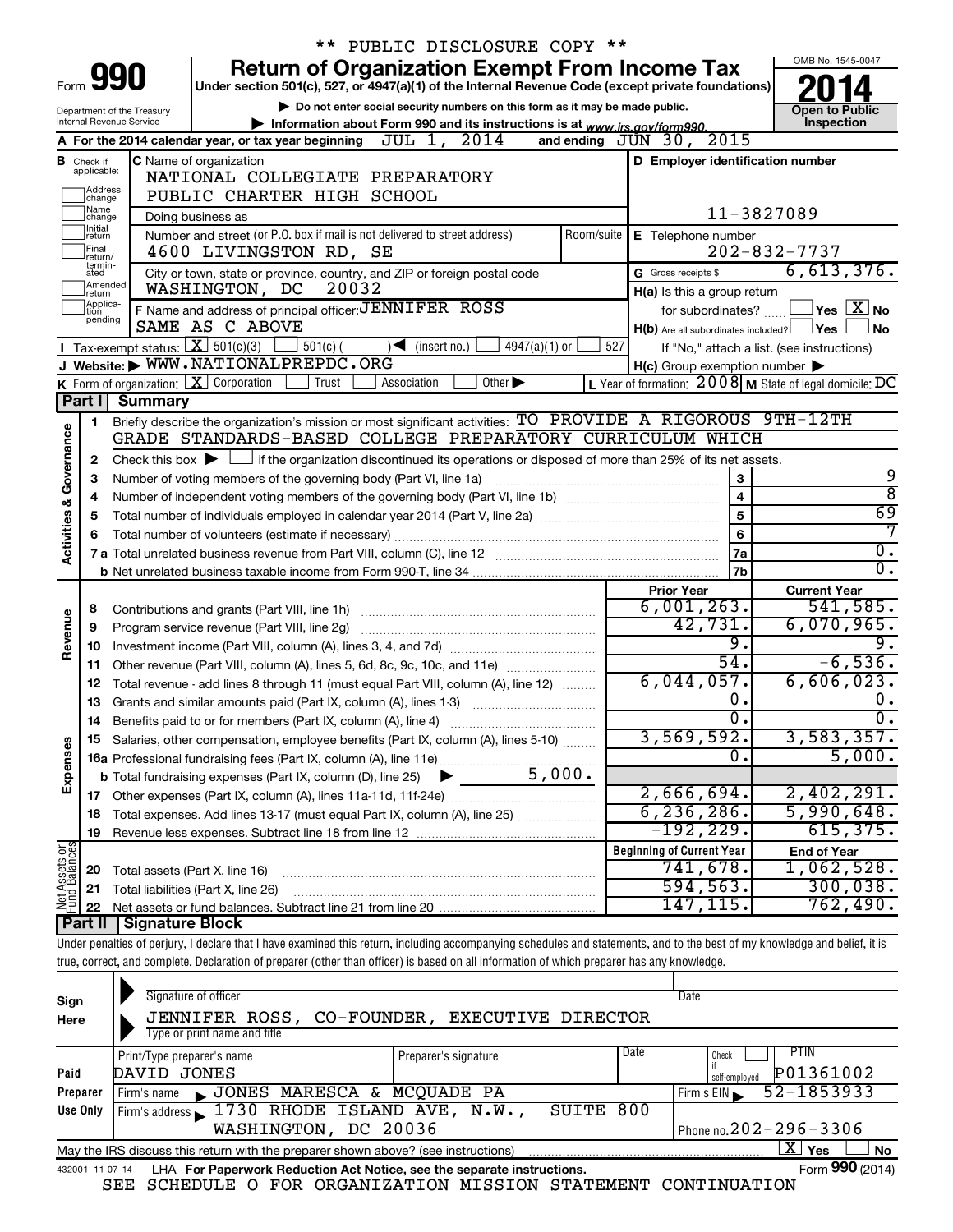|                                                         | Form 990 (2014)                                                                                                                                                                                        |
|---------------------------------------------------------|--------------------------------------------------------------------------------------------------------------------------------------------------------------------------------------------------------|
| 4е                                                      | 4d Other program services (Describe in Schedule O.)<br>(Expenses \$<br>Revenue \$<br>including grants of \$<br>5,446,603.<br>Total program service expenses                                            |
|                                                         |                                                                                                                                                                                                        |
|                                                         |                                                                                                                                                                                                        |
|                                                         |                                                                                                                                                                                                        |
| 4c                                                      | ) (Revenue \$<br>(Code: ) (Expenses \$<br>including grants of \$                                                                                                                                       |
|                                                         |                                                                                                                                                                                                        |
|                                                         |                                                                                                                                                                                                        |
|                                                         |                                                                                                                                                                                                        |
| 4b                                                      | Code: (Code: ) (Expenses \$ contract including grants of \$ code: ) (Revenue \$                                                                                                                        |
|                                                         | REQUIREMENTS. A D.C. PUBLIC CHARTER SCHOOL IS CONSIDERED A LOCAL<br>EDUCATIONAL AGENCY (LEA) UNDER FEDERAL EDUCATION PROGRAMS. AS A D.C.                                                               |
|                                                         | STUDENT FUNDING) AND THE U.S. FEDERAL GOVERNMENT (FEDERAL FORMULA<br>GRANTS FOR EDUCATION AND OTHER PROGRAMS) PROVIDED IT MEETS COMPLIANCE                                                             |
|                                                         | AND GLOBAL CITIZENSHIP. AS A D.C. PUBLIC CHARTER SCHOOL, THE SCHOOL HAS<br>A GUARANTEED FUNDING STREAM FROM THE DISTRICT OF COLUMBIA (UNIFORM PER                                                      |
|                                                         | SCHOOL COMBINES CHALLENGING ACADEMICS WITH REAL-WORLD EXPERIENCES TO<br>PREPARE STUDENTS FOR HIGH SCHOOL ACHIEVEMENT, POST-SECONDARY SUCCESS,                                                          |
|                                                         | PREPARATORY HIGH SCHOOL THAT SERVES STUDENTS IN WASHINGTON, DC. THE                                                                                                                                    |
|                                                         | "SCHOOL") WAS INCORPORATED IN JULY 2008 AS A PUBLIC CHARTER SCHOOL<br>LOCATED IN WASHINGTON, D.C. THE SCHOOL IS A 9TH-12TH GRADE COLLEGE                                                               |
|                                                         | 5,446,603. including grants of \$<br>6,542,617.<br>) (Revenue \$<br>) (Expenses \$<br>4a (Code:<br>THE NATIONAL COLLEGIATE PREPARATORY PUBLIC CHARTER HIGH SCHOOL (THE                                 |
|                                                         | Section 501(c)(3) and 501(c)(4) organizations are required to report the amount of grants and allocations to others, the total expenses, and<br>revenue, if any, for each program service reported.    |
| 4                                                       | If "Yes," describe these changes on Schedule O.<br>Describe the organization's program service accomplishments for each of its three largest program services, as measured by expenses.                |
| 3                                                       | $\Box$ Yes $~\boxed{\text{X}}$ No<br>Did the organization cease conducting, or make significant changes in how it conducts, any program services?                                                      |
| $\overline{2}$                                          | Did the organization undertake any significant program services during the year which were not listed on<br>$\Box$ Yes $\boxed{\mathrm{X}}$ No<br>If "Yes," describe these new services on Schedule O. |
|                                                         | TO AN INTERNATIONAL BACCALAUREATE (IB) DIPLOMA.                                                                                                                                                        |
|                                                         | TO PROVIDE A RIGOROUS 9TH-12TH GRADE STANDARDS-BASED COLLEGE<br>PREPARATORY CURRICULUM WHICH INTEGRATES INTERNATIONAL STUDIES LEADING                                                                  |
| 1                                                       | $\boxed{\text{X}}$<br>Briefly describe the organization's mission:                                                                                                                                     |
| Part III   Statement of Program Service Accomplishments |                                                                                                                                                                                                        |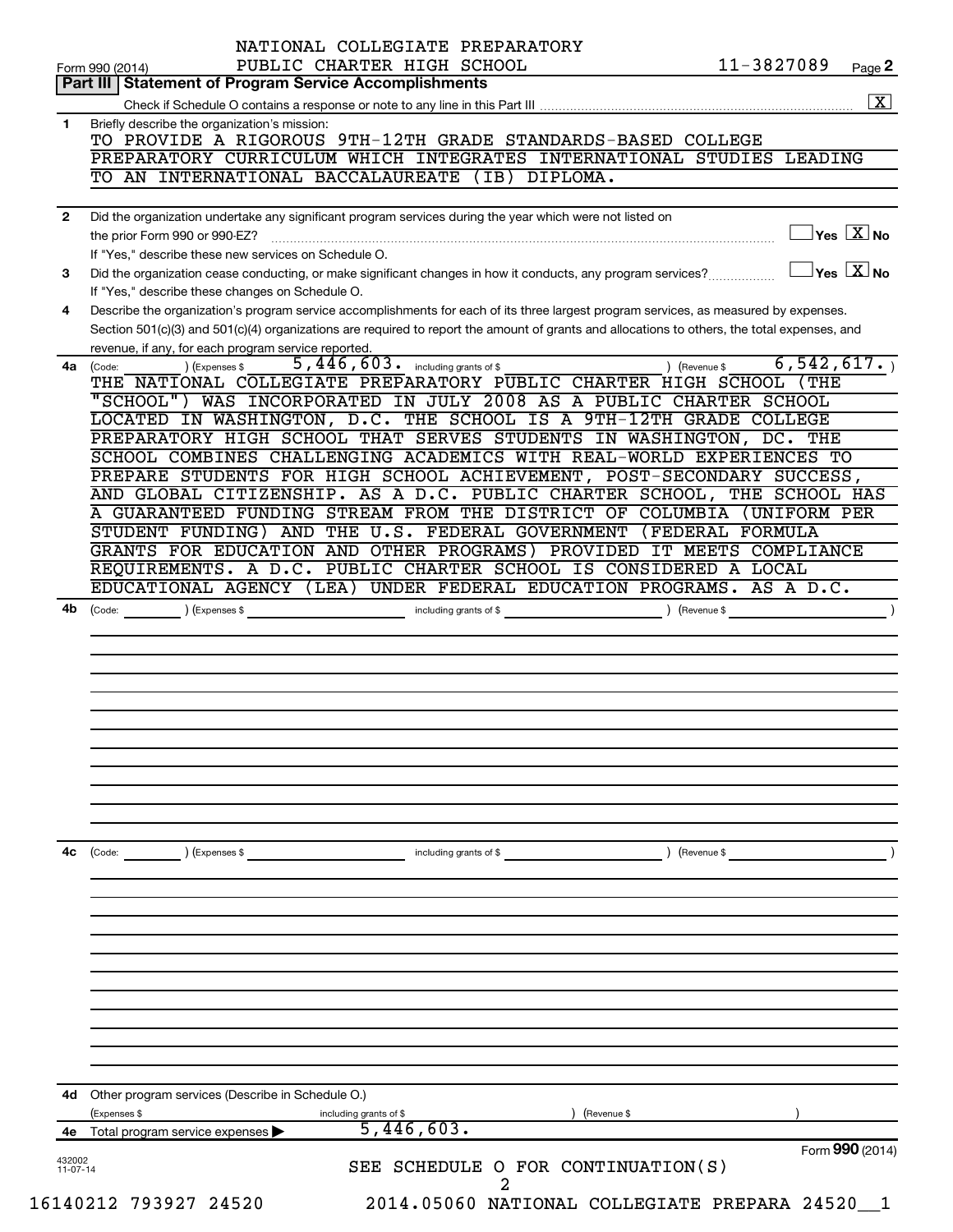**Part IV Checklist of Required Schedules**

|     |                                                                                                                                                                     |                   | Yes                     | No                      |
|-----|---------------------------------------------------------------------------------------------------------------------------------------------------------------------|-------------------|-------------------------|-------------------------|
| 1   | Is the organization described in section $501(c)(3)$ or $4947(a)(1)$ (other than a private foundation)?                                                             |                   |                         |                         |
|     | If "Yes," complete Schedule A                                                                                                                                       | 1                 | х                       |                         |
| 2   |                                                                                                                                                                     | $\mathbf{2}$      | $\overline{\text{x}}$   |                         |
| З   | Did the organization engage in direct or indirect political campaign activities on behalf of or in opposition to candidates for                                     |                   |                         |                         |
|     | public office? If "Yes," complete Schedule C, Part I                                                                                                                | 3                 |                         | x                       |
| 4   | Section 501(c)(3) organizations. Did the organization engage in lobbying activities, or have a section 501(h) election in effect                                    |                   |                         | x                       |
|     | Is the organization a section 501(c)(4), 501(c)(5), or 501(c)(6) organization that receives membership dues, assessments, or                                        | 4                 |                         |                         |
| 5   |                                                                                                                                                                     | 5                 |                         | x                       |
| 6   | Did the organization maintain any donor advised funds or any similar funds or accounts for which donors have the right to                                           |                   |                         |                         |
|     | provide advice on the distribution or investment of amounts in such funds or accounts? If "Yes," complete Schedule D, Part I                                        | 6                 |                         | x                       |
| 7   | Did the organization receive or hold a conservation easement, including easements to preserve open space,                                                           |                   |                         |                         |
|     | the environment, historic land areas, or historic structures? If "Yes," complete Schedule D, Part II                                                                | $\overline{7}$    |                         | x                       |
| 8   | Did the organization maintain collections of works of art, historical treasures, or other similar assets? If "Yes," complete                                        | 8                 |                         | x                       |
| 9   | Did the organization report an amount in Part X, line 21, for escrow or custodial account liability; serve as a custodian for                                       |                   |                         |                         |
|     | amounts not listed in Part X; or provide credit counseling, debt management, credit repair, or debt negotiation services?<br>If "Yes," complete Schedule D, Part IV | 9                 |                         | x                       |
| 10  | Did the organization, directly or through a related organization, hold assets in temporarily restricted endowments, permanent                                       |                   |                         |                         |
|     |                                                                                                                                                                     | 10                |                         | x.                      |
| 11  | If the organization's answer to any of the following questions is "Yes," then complete Schedule D, Parts VI, VII, VIII, IX, or X                                    |                   |                         |                         |
|     | as applicable.                                                                                                                                                      |                   |                         |                         |
|     | a Did the organization report an amount for land, buildings, and equipment in Part X, line 10? If "Yes," complete Schedule D,                                       |                   |                         |                         |
|     |                                                                                                                                                                     | 11a               | х                       |                         |
|     | <b>b</b> Did the organization report an amount for investments - other securities in Part X, line 12 that is 5% or more of its total                                |                   |                         |                         |
|     |                                                                                                                                                                     | 11b               |                         | x                       |
|     | c Did the organization report an amount for investments - program related in Part X, line 13 that is 5% or more of its total                                        |                   |                         |                         |
|     |                                                                                                                                                                     | 11c               |                         | x                       |
|     | d Did the organization report an amount for other assets in Part X, line 15 that is 5% or more of its total assets reported in                                      |                   |                         | x                       |
|     |                                                                                                                                                                     | 11d<br><b>11e</b> |                         | $\overline{\mathtt{x}}$ |
| f   | Did the organization's separate or consolidated financial statements for the tax year include a footnote that addresses                                             |                   |                         |                         |
|     | the organization's liability for uncertain tax positions under FIN 48 (ASC 740)? If "Yes," complete Schedule D, Part X                                              | 11f               | x                       |                         |
|     | 12a Did the organization obtain separate, independent audited financial statements for the tax year? If "Yes," complete                                             |                   |                         |                         |
|     | Schedule D, Parts XI and XII                                                                                                                                        | 12a               | x                       |                         |
|     | <b>b</b> Was the organization included in consolidated, independent audited financial statements for the tax year?                                                  |                   |                         |                         |
|     | If "Yes," and if the organization answered "No" to line 12a, then completing Schedule D, Parts XI and XII is optional                                               | 12 <sub>b</sub>   |                         | х                       |
| 13  |                                                                                                                                                                     | 13                | $\overline{\mathbf{x}}$ |                         |
| 14a |                                                                                                                                                                     | 14a               |                         | $\overline{\mathbf{X}}$ |
|     | <b>b</b> Did the organization have aggregate revenues or expenses of more than \$10,000 from grantmaking, fundraising, business,                                    |                   |                         |                         |
|     | investment, and program service activities outside the United States, or aggregate foreign investments valued at \$100,000                                          |                   |                         |                         |
|     |                                                                                                                                                                     | 14b               |                         | x                       |
| 15  | Did the organization report on Part IX, column (A), line 3, more than \$5,000 of grants or other assistance to or for any                                           | 15                |                         | x                       |
| 16  | Did the organization report on Part IX, column (A), line 3, more than \$5,000 of aggregate grants or other assistance to                                            |                   |                         |                         |
|     |                                                                                                                                                                     | 16                |                         | x                       |
| 17  | Did the organization report a total of more than \$15,000 of expenses for professional fundraising services on Part IX,                                             |                   |                         |                         |
|     |                                                                                                                                                                     | 17                |                         | x                       |
| 18  | Did the organization report more than \$15,000 total of fundraising event gross income and contributions on Part VIII, lines                                        | 18                |                         | x                       |
| 19  | Did the organization report more than \$15,000 of gross income from gaming activities on Part VIII, line 9a? If "Yes,"                                              |                   |                         |                         |
|     |                                                                                                                                                                     | 19                |                         | x                       |
|     | 20a Did the organization operate one or more hospital facilities? If "Yes," complete Schedule H                                                                     | 20a               |                         | $\overline{\mathtt{x}}$ |
|     |                                                                                                                                                                     | 20 <sub>b</sub>   |                         |                         |
|     |                                                                                                                                                                     |                   |                         | Form 990 (2014)         |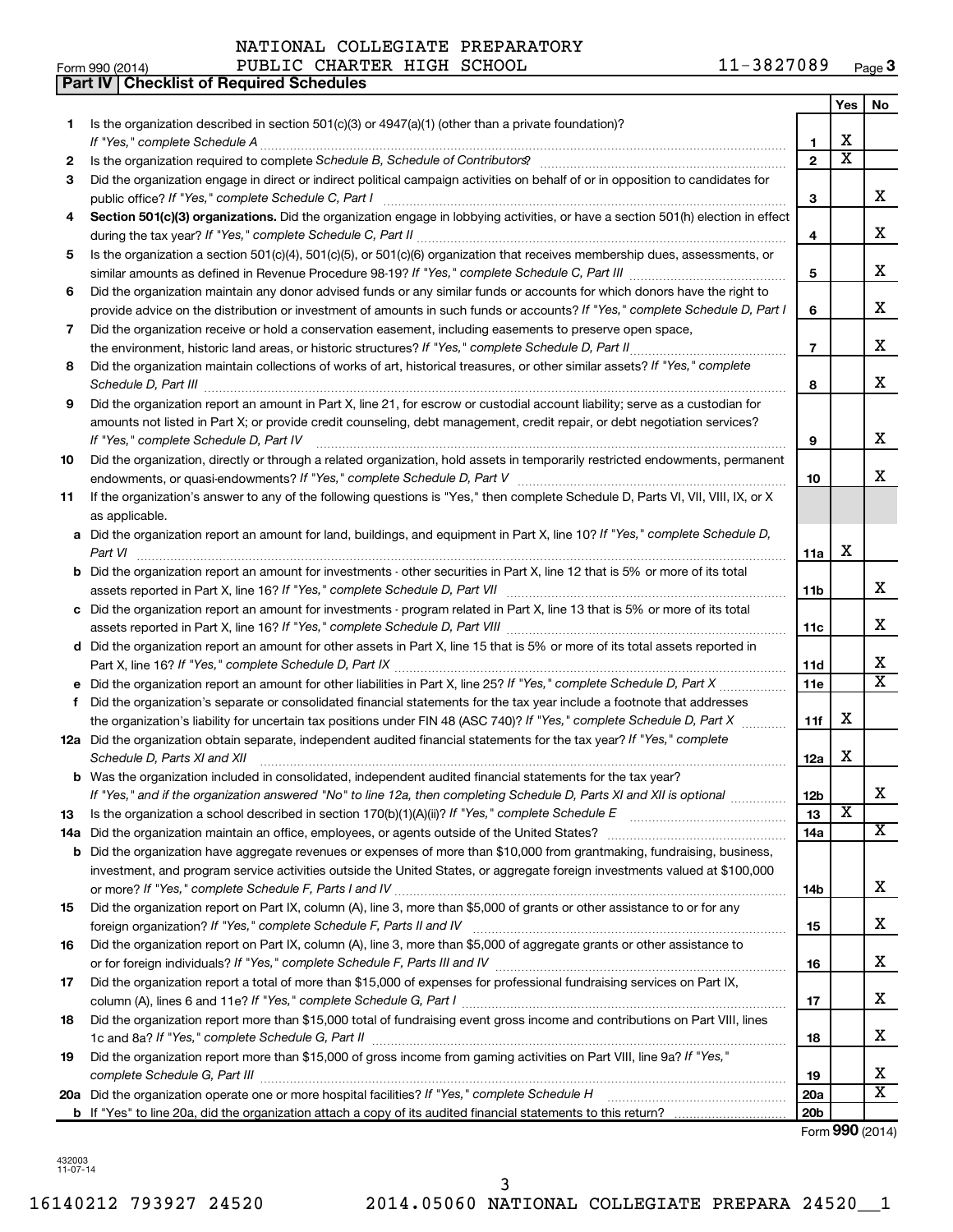|    | 11-3827089<br>PUBLIC CHARTER HIGH SCHOOL<br>Form 990 (2014)                                                                     |                 |     | Page 4                  |
|----|---------------------------------------------------------------------------------------------------------------------------------|-----------------|-----|-------------------------|
|    | <b>Part IV   Checklist of Required Schedules (continued)</b>                                                                    |                 |     |                         |
|    |                                                                                                                                 |                 | Yes | No                      |
| 21 | Did the organization report more than \$5,000 of grants or other assistance to any domestic organization or                     |                 |     |                         |
|    | domestic government on Part IX, column (A), line 1? If "Yes," complete Schedule I, Parts I and II                               | 21              |     | x                       |
| 22 | Did the organization report more than \$5,000 of grants or other assistance to or for domestic individuals on                   |                 |     |                         |
|    |                                                                                                                                 | 22              |     | x                       |
| 23 | Did the organization answer "Yes" to Part VII, Section A, line 3, 4, or 5 about compensation of the organization's current      |                 |     |                         |
|    | and former officers, directors, trustees, key employees, and highest compensated employees? If "Yes," complete                  |                 |     |                         |
|    | Schedule J                                                                                                                      | 23              | х   |                         |
|    | 24a Did the organization have a tax-exempt bond issue with an outstanding principal amount of more than \$100,000 as of the     |                 |     |                         |
|    | last day of the year, that was issued after December 31, 2002? If "Yes," answer lines 24b through 24d and complete              |                 |     |                         |
|    | Schedule K. If "No", go to line 25a                                                                                             | 24a             |     | x                       |
| b  | Did the organization invest any proceeds of tax-exempt bonds beyond a temporary period exception?                               | 24 <sub>b</sub> |     |                         |
| с  | Did the organization maintain an escrow account other than a refunding escrow at any time during the year to defease            |                 |     |                         |
|    |                                                                                                                                 | 24c             |     |                         |
|    |                                                                                                                                 | 24d             |     |                         |
|    | 25a Section 501(c)(3), 501(c)(4), and 501(c)(29) organizations. Did the organization engage in an excess benefit                |                 |     |                         |
|    |                                                                                                                                 | 25a             |     | x                       |
| b  | Is the organization aware that it engaged in an excess benefit transaction with a disqualified person in a prior year, and      |                 |     |                         |
|    | that the transaction has not been reported on any of the organization's prior Forms 990 or 990-EZ? If "Yes," complete           |                 |     |                         |
|    | Schedule L, Part I                                                                                                              | 25b             |     | x                       |
| 26 | Did the organization report any amount on Part X, line 5, 6, or 22 for receivables from or payables to any current or           |                 |     |                         |
|    | former officers, directors, trustees, key employees, highest compensated employees, or disqualified persons? If "Yes,"          |                 |     |                         |
|    |                                                                                                                                 | 26              |     | x                       |
|    | complete Schedule L, Part II                                                                                                    |                 |     |                         |
| 27 | Did the organization provide a grant or other assistance to an officer, director, trustee, key employee, substantial            |                 |     |                         |
|    | contributor or employee thereof, a grant selection committee member, or to a 35% controlled entity or family member             |                 |     | X                       |
|    |                                                                                                                                 | 27              |     |                         |
| 28 | Was the organization a party to a business transaction with one of the following parties (see Schedule L, Part IV               |                 |     |                         |
|    | instructions for applicable filing thresholds, conditions, and exceptions):                                                     |                 |     | х                       |
| а  | A current or former officer, director, trustee, or key employee? If "Yes," complete Schedule L, Part IV                         | 28a             |     | $\overline{X}$          |
| b  | A family member of a current or former officer, director, trustee, or key employee? If "Yes," complete Schedule L, Part IV      | 28 <sub>b</sub> |     |                         |
| с  | An entity of which a current or former officer, director, trustee, or key employee (or a family member thereof) was an officer, |                 |     | х                       |
|    | director, trustee, or direct or indirect owner? If "Yes," complete Schedule L, Part IV                                          | 28c             |     | $\overline{X}$          |
| 29 |                                                                                                                                 | 29              |     |                         |
| 30 | Did the organization receive contributions of art, historical treasures, or other similar assets, or qualified conservation     |                 |     |                         |
|    |                                                                                                                                 | 30              |     | x                       |
| 31 | Did the organization liquidate, terminate, or dissolve and cease operations?                                                    |                 |     |                         |
|    | If "Yes," complete Schedule N, Part I                                                                                           | 31              |     | Х                       |
| 32 | Did the organization sell, exchange, dispose of, or transfer more than 25% of its net assets? If "Yes," complete                |                 |     |                         |
|    | Schedule N, Part II                                                                                                             | 32              |     | х                       |
| 33 | Did the organization own 100% of an entity disregarded as separate from the organization under Regulations                      |                 |     |                         |
|    |                                                                                                                                 | 33              |     | х                       |
| 34 | Was the organization related to any tax-exempt or taxable entity? If "Yes," complete Schedule R, Part II, III, or IV, and       |                 |     |                         |
|    | Part V, line 1                                                                                                                  | 34              |     | х                       |
|    |                                                                                                                                 | 35a             |     | $\overline{\mathbf{x}}$ |
|    | b If "Yes" to line 35a, did the organization receive any payment from or engage in any transaction with a controlled entity     |                 |     |                         |
|    |                                                                                                                                 | 35b             |     |                         |
| 36 | Section 501(c)(3) organizations. Did the organization make any transfers to an exempt non-charitable related organization?      |                 |     |                         |
|    |                                                                                                                                 | 36              |     | x                       |
| 37 | Did the organization conduct more than 5% of its activities through an entity that is not a related organization                |                 |     |                         |
|    |                                                                                                                                 | 37              |     | x                       |
| 38 | Did the organization complete Schedule O and provide explanations in Schedule O for Part VI, lines 11b and 19?                  |                 |     |                         |
|    |                                                                                                                                 | 38              | х   |                         |
|    |                                                                                                                                 |                 |     | Form 990 (2014)         |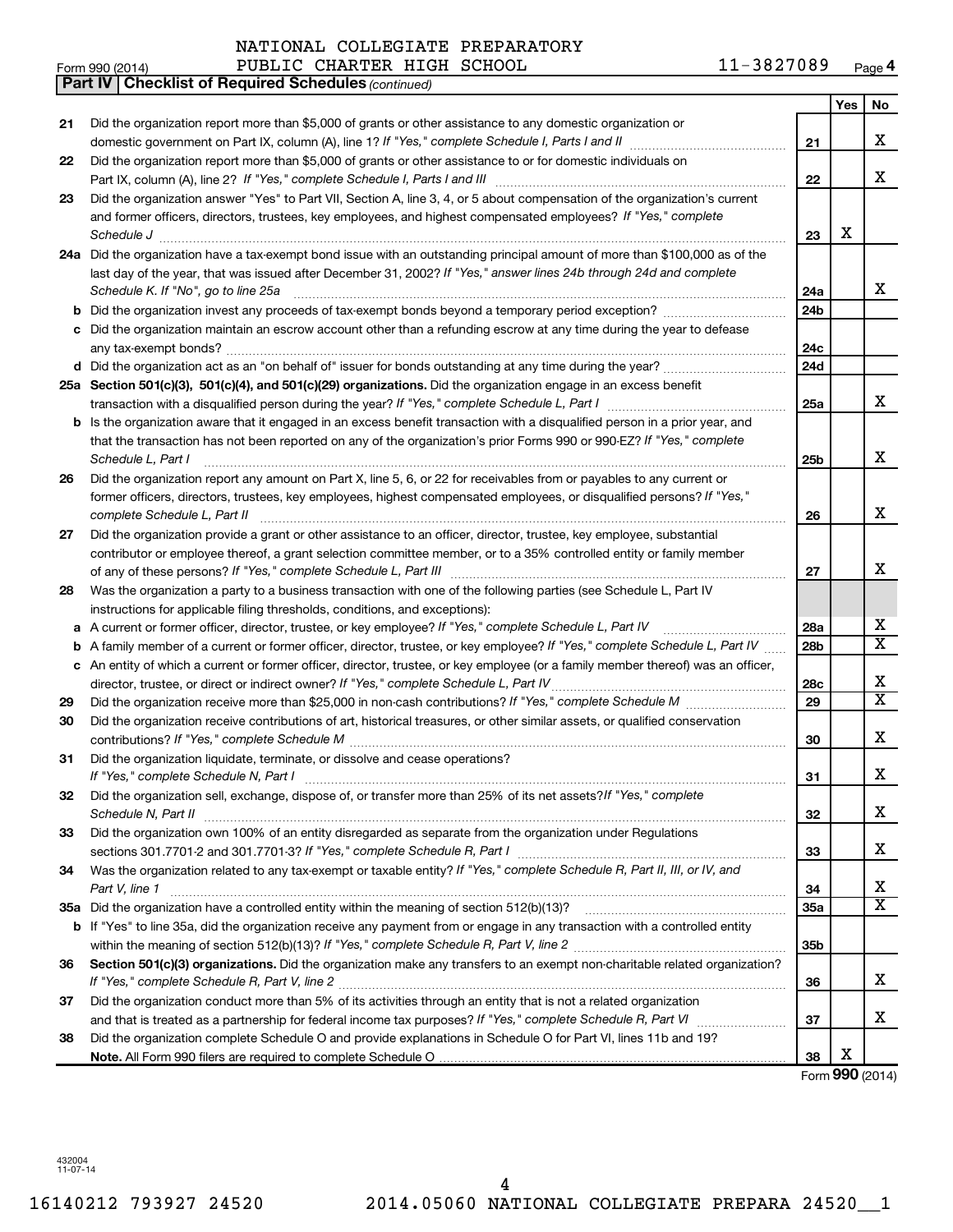|    | Part V<br><b>Statements Regarding Other IRS Filings and Tax Compliance</b><br>Check if Schedule O contains a response or note to any line in this Part V |    |                 |     |           |
|----|----------------------------------------------------------------------------------------------------------------------------------------------------------|----|-----------------|-----|-----------|
|    |                                                                                                                                                          |    |                 | Yes | <b>No</b> |
|    | 1a                                                                                                                                                       | 48 |                 |     |           |
|    | 1 <sub>b</sub><br>Enter the number of Forms W-2G included in line 1a. Enter -0- if not applicable                                                        | N  |                 |     |           |
|    | Did the organization comply with backup withholding rules for reportable payments to vendors and reportable gaming                                       |    |                 |     |           |
|    |                                                                                                                                                          |    | 1c              | х   |           |
|    | 2a Enter the number of employees reported on Form W-3, Transmittal of Wage and Tax Statements,                                                           |    |                 |     |           |
|    | filed for the calendar year ending with or within the year covered by this return<br>2a                                                                  | 69 |                 |     |           |
|    |                                                                                                                                                          |    | 2b              | х   |           |
|    |                                                                                                                                                          |    |                 |     |           |
|    | 3a Did the organization have unrelated business gross income of \$1,000 or more during the year?                                                         |    | За              |     | x         |
|    | <b>b</b> If "Yes," has it filed a Form 990-T for this year? If "No," to line 3b, provide an explanation in Schedule O                                    |    | 3b              |     |           |
|    | 4a At any time during the calendar year, did the organization have an interest in, or a signature or other authority over, a                             |    |                 |     |           |
|    | financial account in a foreign country (such as a bank account, securities account, or other financial account)?                                         |    | 4a              |     | x         |
|    | <b>b</b> If "Yes," enter the name of the foreign country: $\blacktriangleright$                                                                          |    |                 |     |           |
|    | See instructions for filing requirements for FinCEN Form 114, Report of Foreign Bank and Financial Accounts (FBAR).                                      |    |                 |     |           |
|    |                                                                                                                                                          |    | 5a              |     | х         |
|    |                                                                                                                                                          |    | 5b              |     | X         |
|    |                                                                                                                                                          |    | 5с              |     |           |
|    | 6a Does the organization have annual gross receipts that are normally greater than \$100,000, and did the organization solicit                           |    |                 |     |           |
|    |                                                                                                                                                          |    | 6a              |     | X         |
|    | b If "Yes," did the organization include with every solicitation an express statement that such contributions or gifts                                   |    |                 |     |           |
|    | were not tax deductible?                                                                                                                                 |    | 6b              |     |           |
| 7  | Organizations that may receive deductible contributions under section 170(c).                                                                            |    |                 |     |           |
|    | Did the organization receive a payment in excess of \$75 made partly as a contribution and partly for goods and services provided to the payor?          |    | 7a              |     | X         |
|    |                                                                                                                                                          |    | 7b              |     |           |
| с  | Did the organization sell, exchange, or otherwise dispose of tangible personal property for which it was required                                        |    |                 |     |           |
|    |                                                                                                                                                          |    | 7c              |     | X         |
|    | 7d                                                                                                                                                       |    |                 |     |           |
|    |                                                                                                                                                          |    | 7е              |     | х<br>X    |
| t  | Did the organization, during the year, pay premiums, directly or indirectly, on a personal benefit contract?                                             |    | 7f              |     |           |
|    | If the organization received a contribution of qualified intellectual property, did the organization file Form 8899 as required?                         |    | 7g              |     |           |
| h  | If the organization received a contribution of cars, boats, airplanes, or other vehicles, did the organization file a Form 1098-C?                       |    | 7h              |     |           |
| 8  | Sponsoring organizations maintaining donor advised funds. Did a donor advised fund maintained by the                                                     |    |                 |     |           |
|    |                                                                                                                                                          |    | 8               |     |           |
| 9  | Sponsoring organizations maintaining donor advised funds.                                                                                                |    |                 |     |           |
|    | <b>b</b> Did the sponsoring organization make a distribution to a donor, donor advisor, or related person?                                               |    | υа<br>9b        |     |           |
| 10 | Section 501(c)(7) organizations. Enter:                                                                                                                  |    |                 |     |           |
| а  | 10a                                                                                                                                                      |    |                 |     |           |
|    | 10 <sub>b</sub><br>b Gross receipts, included on Form 990, Part VIII, line 12, for public use of club facilities                                         |    |                 |     |           |
| 11 | Section 501(c)(12) organizations. Enter:                                                                                                                 |    |                 |     |           |
| а  | 11a                                                                                                                                                      |    |                 |     |           |
|    | b Gross income from other sources (Do not net amounts due or paid to other sources against                                                               |    |                 |     |           |
|    | amounts due or received from them.)<br>11b                                                                                                               |    |                 |     |           |
|    | 12a Section 4947(a)(1) non-exempt charitable trusts. Is the organization filing Form 990 in lieu of Form 1041?                                           |    | 12a             |     |           |
|    | b If "Yes," enter the amount of tax-exempt interest received or accrued during the year<br>12b                                                           |    |                 |     |           |
| 13 | Section 501(c)(29) qualified nonprofit health insurance issuers.                                                                                         |    |                 |     |           |
|    | a Is the organization licensed to issue qualified health plans in more than one state?                                                                   |    | 13a             |     |           |
|    | Note. See the instructions for additional information the organization must report on Schedule O.                                                        |    |                 |     |           |
|    | <b>b</b> Enter the amount of reserves the organization is required to maintain by the states in which the                                                |    |                 |     |           |
|    | 13 <sub>b</sub>                                                                                                                                          |    |                 |     |           |
|    | 13 <sub>c</sub>                                                                                                                                          |    |                 |     |           |
|    | 14a Did the organization receive any payments for indoor tanning services during the tax year?                                                           |    | 14a             |     | x.        |
|    |                                                                                                                                                          |    | 14 <sub>b</sub> |     |           |
|    |                                                                                                                                                          |    |                 |     |           |

| Form 990 (2014) |  |  |
|-----------------|--|--|
|-----------------|--|--|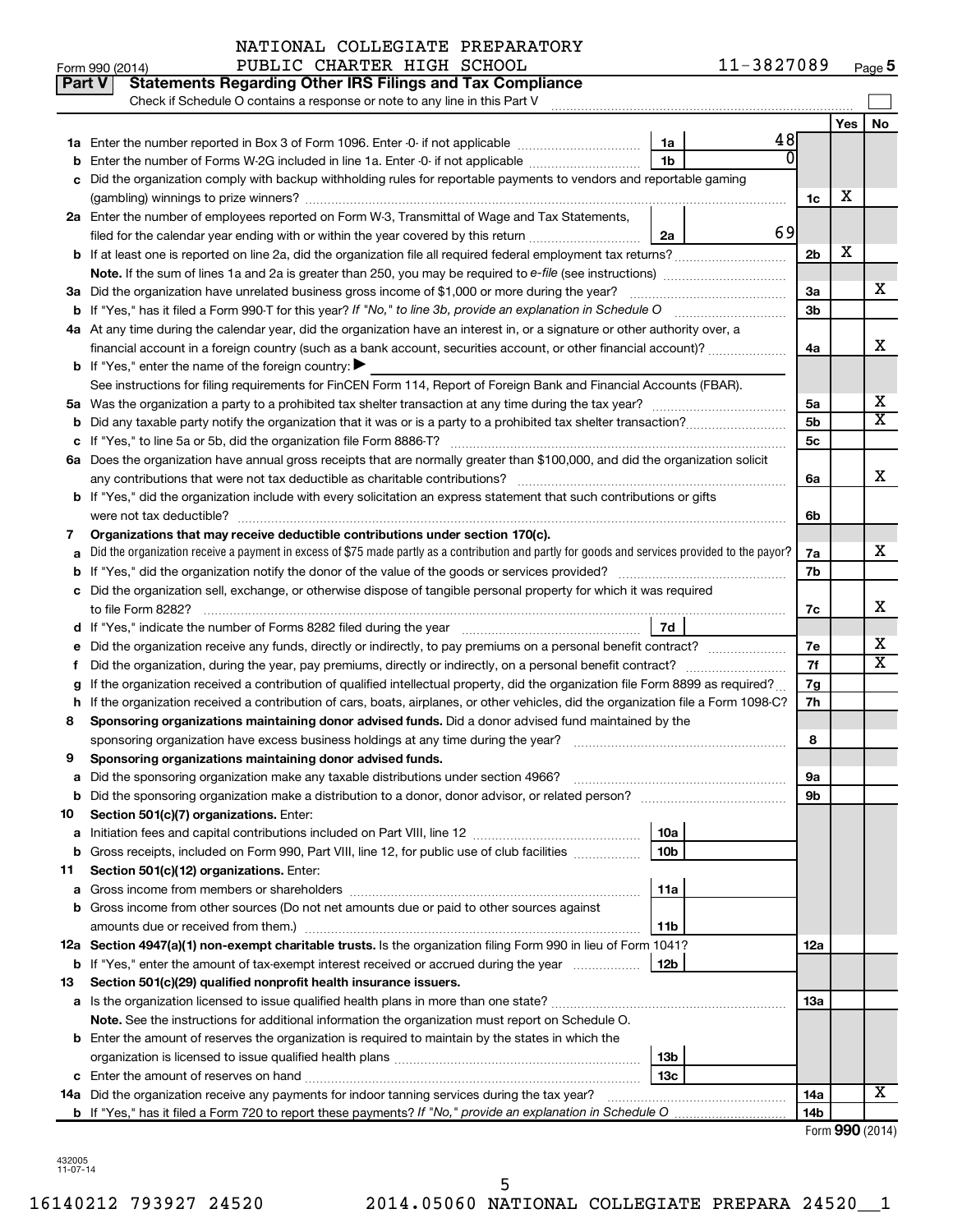|    | to line 8a, 8b, or 10b below, describe the circumstances, processes, or changes in Schedule O. See instructions.                                                              |                 |                         |                         |
|----|-------------------------------------------------------------------------------------------------------------------------------------------------------------------------------|-----------------|-------------------------|-------------------------|
|    |                                                                                                                                                                               |                 |                         | $\boxed{\textbf{X}}$    |
|    | <b>Section A. Governing Body and Management</b>                                                                                                                               |                 |                         |                         |
|    |                                                                                                                                                                               |                 | <b>Yes</b>              | No                      |
|    | 1a Enter the number of voting members of the governing body at the end of the tax year<br>1a                                                                                  |                 |                         |                         |
|    | If there are material differences in voting rights among members of the governing body, or if the governing                                                                   |                 |                         |                         |
|    | body delegated broad authority to an executive committee or similar committee, explain in Schedule O.                                                                         |                 |                         |                         |
| b  | 8<br>Enter the number of voting members included in line 1a, above, who are independent<br>1b                                                                                 |                 |                         |                         |
| 2  | Did any officer, director, trustee, or key employee have a family relationship or a business relationship with any other                                                      |                 |                         |                         |
|    |                                                                                                                                                                               | $\mathbf{2}$    |                         | x                       |
| 3  | Did the organization delegate control over management duties customarily performed by or under the direct supervision                                                         |                 |                         |                         |
|    |                                                                                                                                                                               | 3               |                         | х                       |
| 4  | Did the organization make any significant changes to its governing documents since the prior Form 990 was filed?                                                              | 4               |                         | $\overline{\mathbf{X}}$ |
| 5  |                                                                                                                                                                               | 5               |                         | $\overline{\mathbf{X}}$ |
| 6  |                                                                                                                                                                               | 6               |                         | $\overline{\mathbf{X}}$ |
| 7a | Did the organization have members, stockholders, or other persons who had the power to elect or appoint one or                                                                |                 |                         |                         |
|    |                                                                                                                                                                               | 7a              |                         | х                       |
|    | <b>b</b> Are any governance decisions of the organization reserved to (or subject to approval by) members, stockholders, or                                                   |                 |                         |                         |
|    | persons other than the governing body?                                                                                                                                        | 7b              |                         | х                       |
| 8  | Did the organization contemporaneously document the meetings held or written actions undertaken during the year by the following:                                             |                 |                         |                         |
| a  |                                                                                                                                                                               | 8a              | х                       |                         |
| b  |                                                                                                                                                                               | 8b              | $\overline{\textbf{x}}$ |                         |
| 9  | Is there any officer, director, trustee, or key employee listed in Part VII, Section A, who cannot be reached at the                                                          |                 |                         |                         |
|    |                                                                                                                                                                               | 9               |                         | х                       |
|    | <b>Section B. Policies</b> (This Section B requests information about policies not required by the Internal Revenue Code.)                                                    |                 |                         |                         |
|    |                                                                                                                                                                               |                 | <b>Yes</b>              | No                      |
|    |                                                                                                                                                                               | 10a             |                         | х                       |
|    | <b>b</b> If "Yes," did the organization have written policies and procedures governing the activities of such chapters, affiliates,                                           |                 |                         |                         |
|    | and branches to ensure their operations are consistent with the organization's exempt purposes? www.www.www.www.                                                              | 10b             |                         |                         |
|    | 11a Has the organization provided a complete copy of this Form 990 to all members of its governing body before filing the form?                                               | 11a             | х                       |                         |
|    | <b>b</b> Describe in Schedule O the process, if any, used by the organization to review this Form 990.                                                                        |                 |                         |                         |
|    | 12a Did the organization have a written conflict of interest policy? If "No," go to line 13                                                                                   | 12a             | х                       |                         |
| b  | Were officers, directors, or trustees, and key employees required to disclose annually interests that could give rise to conflicts? [                                         | 12 <sub>b</sub> |                         | x                       |
| с  | Did the organization regularly and consistently monitor and enforce compliance with the policy? If "Yes," describe                                                            |                 |                         |                         |
|    | in Schedule O how this was done manufactured and continuum control of the state of the state of the state of t                                                                | 12c             | х                       |                         |
| 13 |                                                                                                                                                                               | 13              | X                       |                         |
| 14 | Did the organization have a written document retention and destruction policy? [11] manufaction in the organization have a written document retention and destruction policy? | 14              | $\overline{\mathbf{X}}$ |                         |
| 15 | Did the process for determining compensation of the following persons include a review and approval by independent                                                            |                 |                         |                         |
|    | persons, comparability data, and contemporaneous substantiation of the deliberation and decision?                                                                             |                 |                         |                         |
| а  |                                                                                                                                                                               | <b>15a</b>      | х                       |                         |
| b  |                                                                                                                                                                               | 15b             |                         | X                       |
|    | If "Yes" to line 15a or 15b, describe the process in Schedule O (see instructions).                                                                                           |                 |                         |                         |
|    | 16a Did the organization invest in, contribute assets to, or participate in a joint venture or similar arrangement with a                                                     |                 |                         |                         |
|    | taxable entity during the year?                                                                                                                                               | 16a             |                         | х                       |
|    | b If "Yes," did the organization follow a written policy or procedure requiring the organization to evaluate its participation                                                |                 |                         |                         |
|    | in joint venture arrangements under applicable federal tax law, and take steps to safeguard the organization's                                                                |                 |                         |                         |
|    |                                                                                                                                                                               | 16b             |                         |                         |
|    | <b>Section C. Disclosure</b>                                                                                                                                                  |                 |                         |                         |
| 17 | <b>NONE</b><br>List the states with which a copy of this Form 990 is required to be filed $\blacktriangleright$                                                               |                 |                         |                         |
| 18 | Section 6104 requires an organization to make its Forms 1023 (or 1024 if applicable), 990, and 990-T (Section 501(c)(3)s only) available                                      |                 |                         |                         |
|    | for public inspection. Indicate how you made these available. Check all that apply.                                                                                           |                 |                         |                         |
|    | X   Own website<br>$ \mathbf{X} $ Upon request<br>Another's website<br>Other (explain in Schedule O)                                                                          |                 |                         |                         |
| 19 | Describe in Schedule O whether (and if so, how) the organization made its governing documents, conflict of interest policy, and financial                                     |                 |                         |                         |
|    | statements available to the public during the tax year.                                                                                                                       |                 |                         |                         |
| 20 | State the name, address, and telephone number of the person who possesses the organization's books and records:<br>THE ORGANIZATION - 202-832-7737                            |                 |                         |                         |

|  |  | 4600 LIVINGSTON RD, SE, WASHINGTON, DC 20032 |  |
|--|--|----------------------------------------------|--|
|  |  |                                              |  |

432006 11-07-14

16140212 793927 24520 2014.05060 NATIONAL COLLEGIATE PREPARA 24520\_\_1

6

Form (2014) **990**

Form 990 (2014) PUBLIC CHARTER HIGH SCHOOL  $11-3827089$  Page **6**

| Part VI   Governance, Management, and Disclosure For each "Yes" response to lines 2 through 7b below, and for a "No" response |  |
|-------------------------------------------------------------------------------------------------------------------------------|--|
| to line 8a, 8b, or 10b helow, describe the circumstances, processes, or changes in Schedule O, See instructions               |  |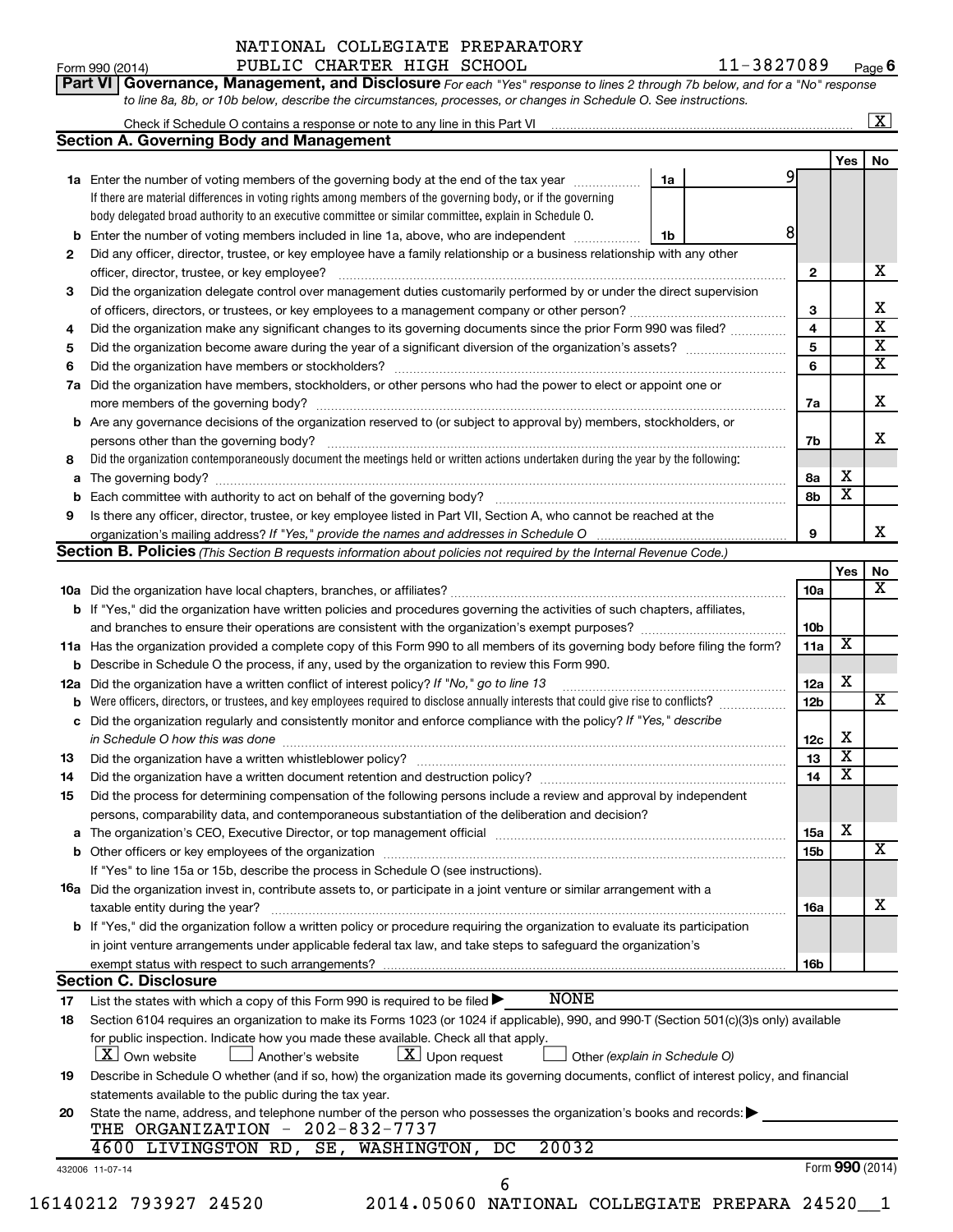| NATIONAL COLLEGIATE PREPARATORY |  |  |  |
|---------------------------------|--|--|--|
|---------------------------------|--|--|--|

Form 990 (2014) PUBLIC CHARTER HIGH SCHOOL  $11-3827089$  Page 11-3827089 <sub>Page</sub> 7

 $\Box$ 

| Part VII Compensation of Officers, Directors, Trustees, Key Employees, Highest Compensated |  |  |
|--------------------------------------------------------------------------------------------|--|--|
| <b>Employees, and Independent Contractors</b>                                              |  |  |

Check if Schedule O contains a response or note to any line in this Part VII

**Section A. Officers, Directors, Trustees, Key Employees, and Highest Compensated Employees**

**1a**  Complete this table for all persons required to be listed. Report compensation for the calendar year ending with or within the organization's tax year.

**•** List all of the organization's current officers, directors, trustees (whether individuals or organizations), regardless of amount of compensation.

**•** List all of the organization's **current** key employees, if any. See instructions for definition of "key employee." Enter -0- in columns  $(D)$ ,  $(E)$ , and  $(F)$  if no compensation was paid.

**•** List the organization's five current highest compensated employees (other than an officer, director, trustee, or key employee) who received report-

**•** List all of the organization's former officers, key employees, and highest compensated employees who received more than \$100,000 of able compensation (Box 5 of Form W-2 and/or Box 7 of Form 1099-MISC) of more than \$100,000 from the organization and any related organizations. reportable compensation from the organization and any related organizations.

**•** List all of the organization's former directors or trustees that received, in the capacity as a former director or trustee of the organization, more than \$10,000 of reportable compensation from the organization and any related organizations.

List persons in the following order: individual trustees or directors; institutional trustees; officers; key employees; highest compensated employees; and former such persons.

Check this box if neither the organization nor any related organization compensated any current officer, director, or trustee.  $\Box$ 

| (A)                         | (B)                    | (C)                                     |                                                                  |             |              |                                   |        | (D)                 | (E)                              | (F)                      |  |  |
|-----------------------------|------------------------|-----------------------------------------|------------------------------------------------------------------|-------------|--------------|-----------------------------------|--------|---------------------|----------------------------------|--------------------------|--|--|
| Name and Title              | Average                | Position<br>(do not check more than one |                                                                  |             |              |                                   |        | Reportable          | Reportable                       | Estimated                |  |  |
|                             | hours per              |                                         | box, unless person is both an<br>officer and a director/trustee) |             |              |                                   |        | compensation        | compensation                     | amount of                |  |  |
|                             | week                   |                                         |                                                                  |             |              |                                   |        | from                | from related                     | other                    |  |  |
|                             | (list any<br>hours for |                                         |                                                                  |             |              |                                   |        | the<br>organization | organizations<br>(W-2/1099-MISC) | compensation<br>from the |  |  |
|                             | related                |                                         |                                                                  |             |              |                                   |        | (W-2/1099-MISC)     |                                  | organization             |  |  |
|                             | organizations          |                                         |                                                                  |             |              |                                   |        |                     |                                  | and related              |  |  |
|                             | below                  | Individual trustee or director          | Institutional trustee                                            |             | Key employee |                                   |        |                     |                                  | organizations            |  |  |
|                             | line)                  |                                         |                                                                  | Officer     |              | Highest compensated<br>  employee | Former |                     |                                  |                          |  |  |
| (1)<br>WALTER W. PRYOR      | 1.00                   |                                         |                                                                  |             |              |                                   |        |                     |                                  |                          |  |  |
| <b>CHAIR</b>                |                        | $\mathbf X$                             |                                                                  | $\mathbf X$ |              |                                   |        | $\mathbf 0$ .       | 0.                               | $\boldsymbol{0}$ .       |  |  |
| (2)<br>TY JOHNSON           | 1.00                   |                                         |                                                                  |             |              |                                   |        |                     |                                  |                          |  |  |
| TREASURER                   |                        | $\mathbf X$                             |                                                                  | $\rm X$     |              |                                   |        | 0.                  | $\mathbf 0$ .                    | $\mathbf 0$ .            |  |  |
| (3)<br>ANN WILSON           | 1.00                   |                                         |                                                                  |             |              |                                   |        |                     |                                  |                          |  |  |
| PARENT/SECRETARY            |                        | $\mathbf x$                             |                                                                  | $\rm X$     |              |                                   |        | 0.                  | 0.                               | $\boldsymbol{0}$ .       |  |  |
| (4)<br>NADIA GARNETT        | 1.00                   |                                         |                                                                  |             |              |                                   |        |                     |                                  |                          |  |  |
| TRUSTEE                     |                        | $\mathbf X$                             |                                                                  |             |              |                                   |        | $\mathbf 0$ .       | $\mathbf 0$ .                    | $\mathbf 0$ .            |  |  |
| (5)<br>DR. CAROLINE LANG    | 1.00                   |                                         |                                                                  |             |              |                                   |        |                     |                                  |                          |  |  |
| TRUSTEE                     |                        | $\mathbf X$                             |                                                                  |             |              |                                   |        | $\mathbf 0$ .       | 0.                               | $\boldsymbol{0}$ .       |  |  |
| (6)<br>ROBERT RIGSBY        | 1.00                   |                                         |                                                                  |             |              |                                   |        |                     |                                  |                          |  |  |
| TRUSTEE                     |                        | $\mathbf X$                             |                                                                  |             |              |                                   |        | 0.                  | $\mathbf 0$ .                    | $\mathbf 0$ .            |  |  |
| (7)<br><b>JASON BEVIER</b>  | 1.00                   |                                         |                                                                  |             |              |                                   |        |                     |                                  |                          |  |  |
| VICE CHAIR                  |                        | $\mathbf X$                             |                                                                  |             |              |                                   |        | $\mathbf 0$ .       | 0.                               | $\mathbf 0$ .            |  |  |
| <b>JENNIFER ROSS</b><br>(8) | 40.00                  |                                         |                                                                  |             |              |                                   |        |                     |                                  |                          |  |  |
| FOUNDER & EXEC. DIRECTOR    |                        | $\mathbf X$                             |                                                                  | $\rm X$     |              |                                   |        | 148,750.            | 0.                               | 8,916.                   |  |  |
| (9)<br>MONICA JONES         | 0.00                   |                                         |                                                                  |             |              |                                   |        |                     |                                  |                          |  |  |
| PARENT/TRUSTEE              |                        | $\mathbf X$                             |                                                                  |             |              |                                   |        | 0.                  | $\mathbf 0$ .                    | $\mathbf 0$ .            |  |  |
| (10) DIANE BROWN            | 40.00                  |                                         |                                                                  |             |              |                                   |        |                     |                                  |                          |  |  |
| CHIEF ACADEMIC OFF.         |                        |                                         |                                                                  |             |              | X                                 |        | 132,153.            | 0.                               | 4,292.                   |  |  |
|                             |                        |                                         |                                                                  |             |              |                                   |        |                     |                                  |                          |  |  |
|                             |                        |                                         |                                                                  |             |              |                                   |        |                     |                                  |                          |  |  |
|                             |                        |                                         |                                                                  |             |              |                                   |        |                     |                                  |                          |  |  |
|                             |                        |                                         |                                                                  |             |              |                                   |        |                     |                                  |                          |  |  |
|                             |                        |                                         |                                                                  |             |              |                                   |        |                     |                                  |                          |  |  |
|                             |                        |                                         |                                                                  |             |              |                                   |        |                     |                                  |                          |  |  |
|                             |                        |                                         |                                                                  |             |              |                                   |        |                     |                                  |                          |  |  |
|                             |                        |                                         |                                                                  |             |              |                                   |        |                     |                                  |                          |  |  |
|                             |                        |                                         |                                                                  |             |              |                                   |        |                     |                                  |                          |  |  |
|                             |                        |                                         |                                                                  |             |              |                                   |        |                     |                                  |                          |  |  |
|                             |                        |                                         |                                                                  |             |              |                                   |        |                     |                                  |                          |  |  |
|                             |                        |                                         |                                                                  |             |              |                                   |        |                     |                                  |                          |  |  |
|                             |                        |                                         |                                                                  |             |              |                                   |        |                     |                                  |                          |  |  |
|                             |                        |                                         |                                                                  |             |              |                                   |        |                     |                                  |                          |  |  |

7

432007 11-07-14

Form (2014) **990**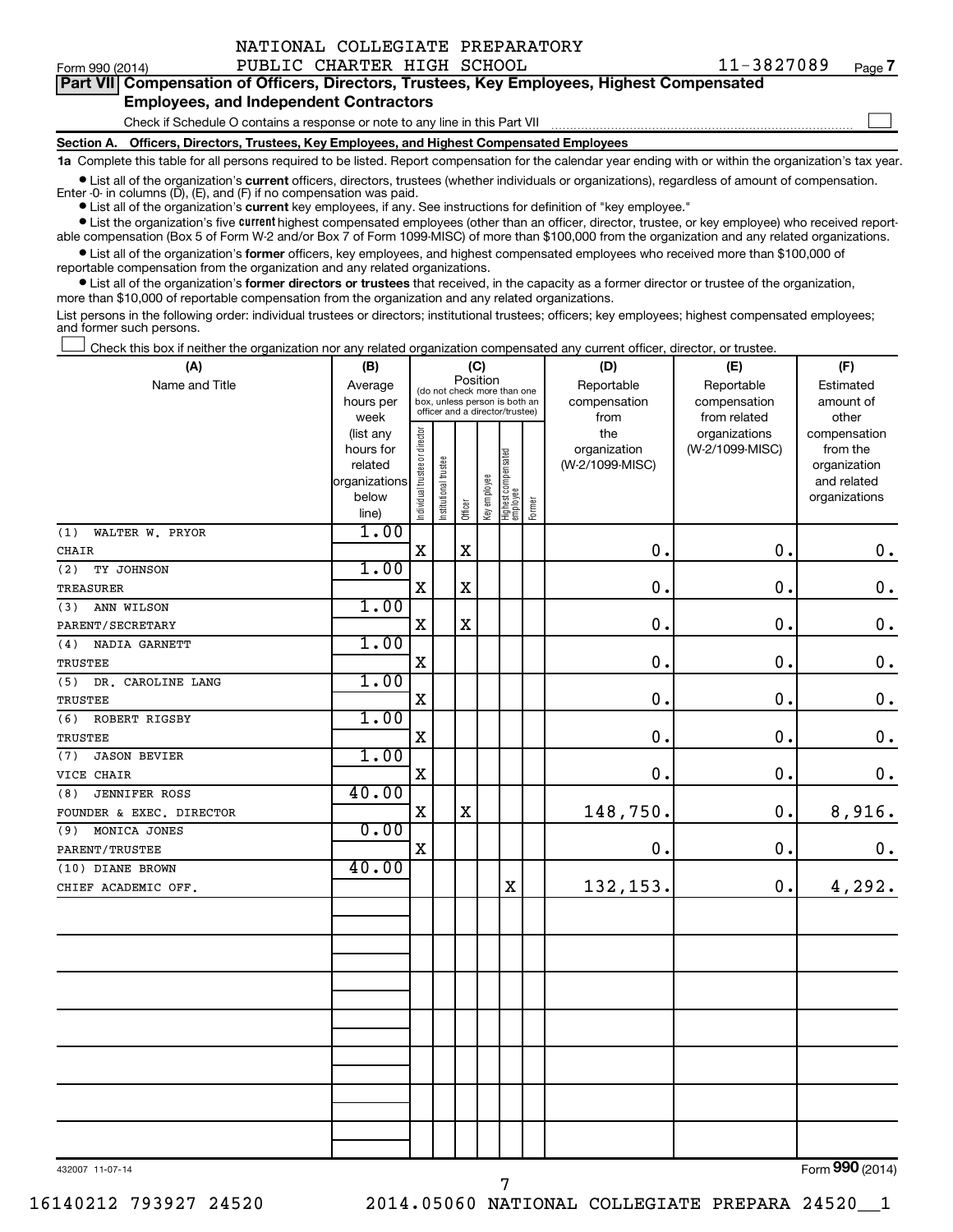| NATIONAL COLLEGIATE PREPARATORY                                                                                                                                                                                                                   |                                                                              |                                |                       |                                                                                                               |              |                                                                    |        |                                                |                                                  |                        |              |                                                                                   |                               |
|---------------------------------------------------------------------------------------------------------------------------------------------------------------------------------------------------------------------------------------------------|------------------------------------------------------------------------------|--------------------------------|-----------------------|---------------------------------------------------------------------------------------------------------------|--------------|--------------------------------------------------------------------|--------|------------------------------------------------|--------------------------------------------------|------------------------|--------------|-----------------------------------------------------------------------------------|-------------------------------|
| PUBLIC CHARTER HIGH SCHOOL<br>Form 990 (2014)<br><b>Part VII</b>                                                                                                                                                                                  |                                                                              |                                |                       |                                                                                                               |              |                                                                    |        |                                                | 11-3827089                                       |                        |              |                                                                                   | Page 8                        |
| Section A. Officers, Directors, Trustees, Key Employees, and Highest Compensated Employees (continued)<br>(A)<br>Name and title                                                                                                                   | (B)<br>Average<br>hours per                                                  |                                |                       | (C)<br>Position<br>Reportable<br>(do not check more than one<br>compensation<br>box, unless person is both an |              |                                                                    |        |                                                | (E)<br>Reportable<br>compensation                |                        |              | (F)<br>Estimated<br>amount of                                                     |                               |
|                                                                                                                                                                                                                                                   | week<br>(list any<br>hours for<br>related<br>organizations<br>below<br>line) | Individual trustee or director | Institutional trustee | Officer                                                                                                       | Key employee | officer and a director/trustee)<br>Highest compensated<br>employee | Former | from<br>the<br>organization<br>(W-2/1099-MISC) | from related<br>organizations<br>(W-2/1099-MISC) |                        |              | other<br>compensation<br>from the<br>organization<br>and related<br>organizations |                               |
|                                                                                                                                                                                                                                                   |                                                                              |                                |                       |                                                                                                               |              |                                                                    |        |                                                |                                                  |                        |              |                                                                                   |                               |
|                                                                                                                                                                                                                                                   |                                                                              |                                |                       |                                                                                                               |              |                                                                    |        |                                                |                                                  |                        |              |                                                                                   |                               |
|                                                                                                                                                                                                                                                   |                                                                              |                                |                       |                                                                                                               |              |                                                                    |        |                                                |                                                  |                        |              |                                                                                   |                               |
|                                                                                                                                                                                                                                                   |                                                                              |                                |                       |                                                                                                               |              |                                                                    |        |                                                |                                                  |                        |              |                                                                                   |                               |
|                                                                                                                                                                                                                                                   |                                                                              |                                |                       |                                                                                                               |              |                                                                    |        |                                                |                                                  |                        |              |                                                                                   |                               |
| 1b Sub-total                                                                                                                                                                                                                                      |                                                                              |                                |                       |                                                                                                               |              |                                                                    |        | 280,903.<br>$\overline{0}$ .                   |                                                  | $\overline{0}$ .<br>σ. |              |                                                                                   | 13,208.<br>$\mathbf{0}$ .     |
|                                                                                                                                                                                                                                                   |                                                                              |                                |                       |                                                                                                               |              |                                                                    |        | 280,903.                                       |                                                  | σ.                     |              |                                                                                   | 13,208.                       |
| Total number of individuals (including but not limited to those listed above) who received more than \$100,000 of reportable<br>$\mathbf{2}$<br>compensation from the organization $\blacktriangleright$                                          |                                                                              |                                |                       |                                                                                                               |              |                                                                    |        |                                                |                                                  |                        |              |                                                                                   | 2                             |
| Did the organization list any former officer, director, or trustee, key employee, or highest compensated employee on<br>З<br>line 1a? If "Yes," complete Schedule J for such individual manufactured content content for the complete schedu      |                                                                              |                                |                       |                                                                                                               |              |                                                                    |        |                                                |                                                  |                        | 3            | Yes                                                                               | No<br>$\overline{\textbf{X}}$ |
| For any individual listed on line 1a, is the sum of reportable compensation and other compensation from the organization<br>4                                                                                                                     |                                                                              |                                |                       |                                                                                                               |              |                                                                    |        |                                                |                                                  |                        | 4            | x                                                                                 |                               |
| Did any person listed on line 1a receive or accrue compensation from any unrelated organization or individual for services<br>5<br>rendered to the organization? If "Yes," complete Schedule J for such person manufaction contains and contained |                                                                              |                                |                       |                                                                                                               |              |                                                                    |        |                                                |                                                  |                        | 5            |                                                                                   | x                             |
| <b>Section B. Independent Contractors</b><br>Complete this table for your five highest compensated independent contractors that received more than \$100,000 of compensation from<br>1                                                            |                                                                              |                                |                       |                                                                                                               |              |                                                                    |        |                                                |                                                  |                        |              |                                                                                   |                               |
| the organization. Report compensation for the calendar year ending with or within the organization's tax year.<br>(A)                                                                                                                             |                                                                              |                                |                       |                                                                                                               |              |                                                                    |        | (B)                                            |                                                  |                        | (C)          |                                                                                   |                               |
| Name and business address<br>REVOLUTION FOODS, INC                                                                                                                                                                                                |                                                                              |                                |                       |                                                                                                               |              |                                                                    |        | Description of services                        |                                                  |                        | Compensation |                                                                                   |                               |
| PO BOX 742759, LOS ANGELES, CA 90074-2759<br>THE MECCA GROUP, 1050 17TH STREET, NW                                                                                                                                                                |                                                                              |                                |                       |                                                                                                               |              |                                                                    |        | <b>FOOD SERVICES</b>                           |                                                  |                        |              |                                                                                   | 152,317.                      |
| SUITE 800, WASHINGTON, DC 20036                                                                                                                                                                                                                   |                                                                              |                                |                       |                                                                                                               |              |                                                                    |        | VOC. ASSESSMENT                                |                                                  |                        |              |                                                                                   | 114,790.                      |
|                                                                                                                                                                                                                                                   |                                                                              |                                |                       |                                                                                                               |              |                                                                    |        |                                                |                                                  |                        |              |                                                                                   |                               |
| Total number of independent contractors (including but not limited to those listed above) who received more than<br>2<br>\$100,000 of compensation from the organization                                                                          |                                                                              |                                |                       |                                                                                                               |              | 2                                                                  |        |                                                |                                                  |                        |              |                                                                                   |                               |
|                                                                                                                                                                                                                                                   |                                                                              |                                |                       |                                                                                                               |              |                                                                    |        |                                                |                                                  |                        |              |                                                                                   | Form 990 (2014)               |

| 432008   |  |
|----------|--|
| 11-07-14 |  |

16140212 793927 24520 2014.05060 NATIONAL COLLEGIATE PREPARA 24520\_\_1 8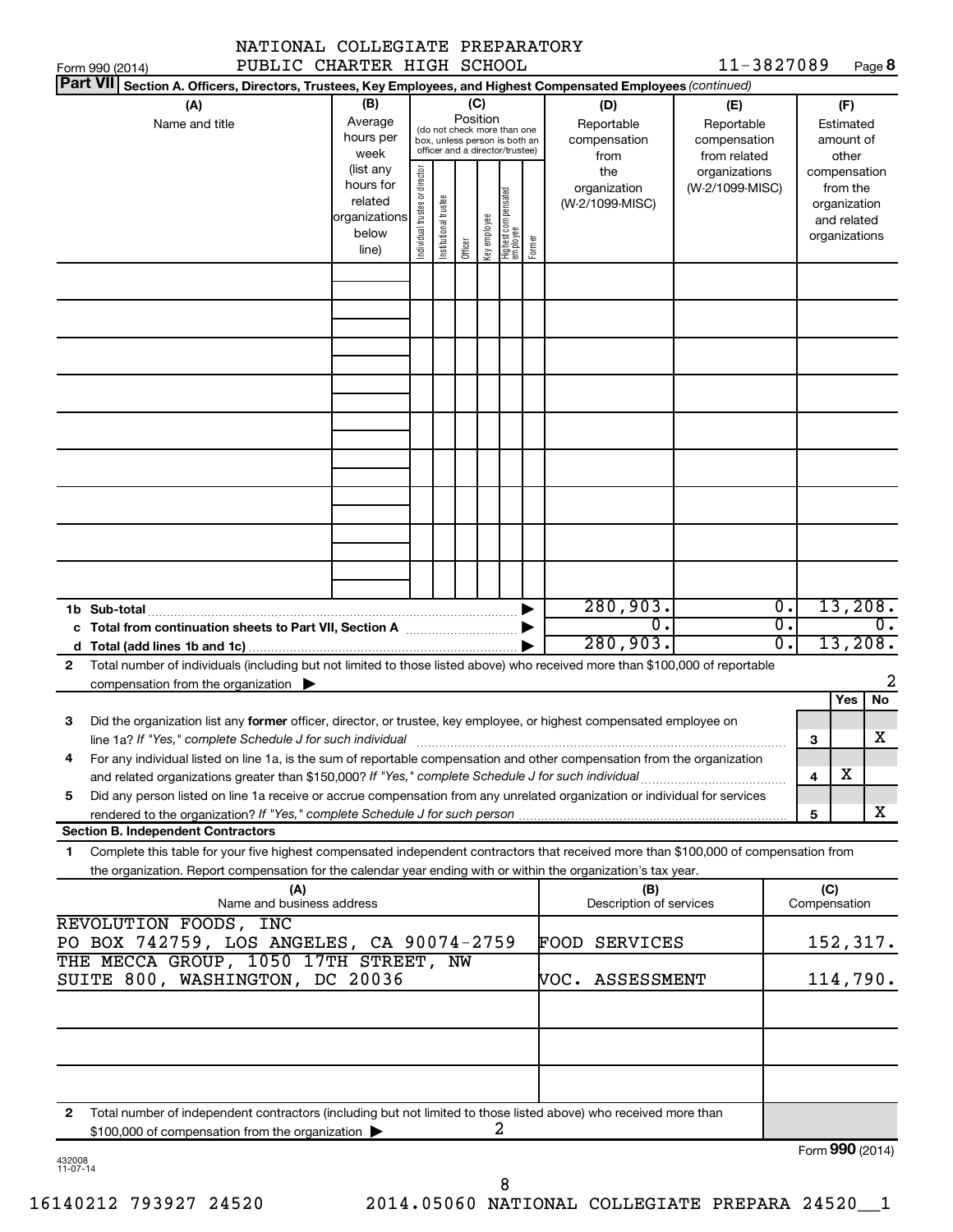| $\sim$ $\sim$ |  |  |  |  |
|---------------|--|--|--|--|

|                                                           | <b>Part VIII</b>                                           | <b>Statement of Revenue</b>                                                |                |                                |                                    |                                                 |                                         |                                                                    |
|-----------------------------------------------------------|------------------------------------------------------------|----------------------------------------------------------------------------|----------------|--------------------------------|------------------------------------|-------------------------------------------------|-----------------------------------------|--------------------------------------------------------------------|
|                                                           |                                                            |                                                                            |                |                                |                                    |                                                 |                                         |                                                                    |
|                                                           |                                                            |                                                                            |                |                                | (A)<br>Total revenue               | (B)<br>Related or<br>exempt function<br>revenue | (C)<br>Unrelated<br>business<br>revenue | (D)<br>Revenue excluded<br>from tax under<br>sections<br>512 - 514 |
|                                                           |                                                            | 1 a Federated campaigns                                                    | 1a             |                                |                                    |                                                 |                                         |                                                                    |
| Contributions, Gifts, Grants<br>and Other Similar Amounts |                                                            | <b>b</b> Membership dues                                                   | 1b             |                                |                                    |                                                 |                                         |                                                                    |
|                                                           |                                                            | c Fundraising events                                                       | 1c             | 1,293.                         |                                    |                                                 |                                         |                                                                    |
|                                                           |                                                            | d Related organizations<br>.                                               | 1d             |                                |                                    |                                                 |                                         |                                                                    |
|                                                           |                                                            | e Government grants (contributions)                                        | 1e             | 506, 386.                      |                                    |                                                 |                                         |                                                                    |
|                                                           |                                                            | f All other contributions, gifts, grants, and                              |                |                                |                                    |                                                 |                                         |                                                                    |
|                                                           |                                                            | similar amounts not included above                                         | 1f             | 33,906.                        |                                    |                                                 |                                         |                                                                    |
|                                                           |                                                            | g Noncash contributions included in lines 1a-1f: \$                        |                |                                |                                    |                                                 |                                         |                                                                    |
|                                                           |                                                            |                                                                            |                |                                | 541,585.                           |                                                 |                                         |                                                                    |
|                                                           |                                                            |                                                                            |                | <b>Business Code</b>           |                                    |                                                 |                                         |                                                                    |
|                                                           |                                                            | 2 a PER PUPIL APPROPRIATIO<br>PER PUPIL FACULTY ALLO                       |                | 900099<br>900099               | $\overline{5}$ ,096,199.5,096,199. | $940,032.$ 940,032.                             |                                         |                                                                    |
|                                                           | b                                                          | <b>ACTIVITY FEES</b>                                                       |                | 611710                         | 34,004.                            | 34,004.                                         |                                         |                                                                    |
|                                                           | c                                                          | <b>MISCELLANEOUS PROGRAM</b>                                               |                | 990009                         | 730.                               | 730.                                            |                                         |                                                                    |
|                                                           |                                                            |                                                                            |                |                                |                                    |                                                 |                                         |                                                                    |
| Program Service<br>Revenue                                | е                                                          | All other program service revenue                                          |                |                                |                                    |                                                 |                                         |                                                                    |
|                                                           |                                                            |                                                                            |                |                                | $\triangleright$ 6,070,965.        |                                                 |                                         |                                                                    |
|                                                           | 3<br>Investment income (including dividends, interest, and |                                                                            |                |                                |                                    |                                                 |                                         |                                                                    |
|                                                           |                                                            |                                                                            |                |                                | 9.                                 |                                                 |                                         | 9.                                                                 |
|                                                           | 4                                                          | Income from investment of tax-exempt bond proceeds                         |                |                                |                                    |                                                 |                                         |                                                                    |
|                                                           | 5                                                          |                                                                            |                |                                |                                    |                                                 |                                         |                                                                    |
|                                                           |                                                            |                                                                            | (i) Real       | (ii) Personal                  |                                    |                                                 |                                         |                                                                    |
|                                                           |                                                            | 6 a Gross rents                                                            |                |                                |                                    |                                                 |                                         |                                                                    |
|                                                           |                                                            | <b>b</b> Less: rental expenses                                             |                |                                |                                    |                                                 |                                         |                                                                    |
|                                                           |                                                            | c Rental income or (loss)                                                  |                |                                |                                    |                                                 |                                         |                                                                    |
|                                                           |                                                            |                                                                            |                |                                |                                    |                                                 |                                         |                                                                    |
|                                                           |                                                            | 7 a Gross amount from sales of                                             | (i) Securities | (ii) Other                     |                                    |                                                 |                                         |                                                                    |
|                                                           |                                                            | assets other than inventory                                                |                |                                |                                    |                                                 |                                         |                                                                    |
|                                                           |                                                            | <b>b</b> Less: cost or other basis                                         |                |                                |                                    |                                                 |                                         |                                                                    |
|                                                           |                                                            | and sales expenses                                                         |                |                                |                                    |                                                 |                                         |                                                                    |
|                                                           |                                                            |                                                                            |                |                                |                                    |                                                 |                                         |                                                                    |
|                                                           |                                                            |                                                                            |                |                                |                                    |                                                 |                                         |                                                                    |
| <b>Other Revenue</b>                                      |                                                            | 8 a Gross income from fundraising events (not<br>including $$$             | $1,293.$ of    |                                |                                    |                                                 |                                         |                                                                    |
|                                                           |                                                            | contributions reported on line 1c). See                                    |                |                                |                                    |                                                 |                                         |                                                                    |
|                                                           |                                                            |                                                                            |                | 0.                             |                                    |                                                 |                                         |                                                                    |
|                                                           |                                                            |                                                                            | $\mathbf b$    | 7, 353.                        |                                    |                                                 |                                         |                                                                    |
|                                                           |                                                            | c Net income or (loss) from fundraising events                             |                | .                              | $-7, 353.$                         |                                                 |                                         | $-7, 353.$                                                         |
|                                                           |                                                            | 9 a Gross income from gaming activities. See                               |                |                                |                                    |                                                 |                                         |                                                                    |
|                                                           |                                                            |                                                                            |                |                                |                                    |                                                 |                                         |                                                                    |
|                                                           |                                                            |                                                                            | b              |                                |                                    |                                                 |                                         |                                                                    |
|                                                           |                                                            | c Net income or (loss) from gaming activities                              |                |                                |                                    |                                                 |                                         |                                                                    |
|                                                           |                                                            | 10 a Gross sales of inventory, less returns                                |                |                                |                                    |                                                 |                                         |                                                                    |
|                                                           |                                                            |                                                                            |                |                                |                                    |                                                 |                                         |                                                                    |
|                                                           |                                                            |                                                                            | b              |                                |                                    |                                                 |                                         |                                                                    |
|                                                           |                                                            | c Net income or (loss) from sales of inventory                             |                |                                |                                    |                                                 |                                         |                                                                    |
|                                                           |                                                            | Miscellaneous Revenue<br>11 a MISCELLANEOUS INCOME                         |                | <b>Business Code</b><br>900099 | 817.                               |                                                 |                                         | 817.                                                               |
|                                                           |                                                            |                                                                            |                |                                |                                    |                                                 |                                         |                                                                    |
|                                                           | b                                                          | the control of the control of the control of the control of the control of |                |                                |                                    |                                                 |                                         |                                                                    |
|                                                           | с                                                          |                                                                            |                |                                |                                    |                                                 |                                         |                                                                    |
|                                                           |                                                            |                                                                            |                |                                | 817.                               |                                                 |                                         |                                                                    |
|                                                           | 12                                                         |                                                                            |                |                                | 6,606,023.6,070,965.               |                                                 | $\overline{0}$ .                        | $-6,527.$                                                          |
| 432009<br>$11-07-14$                                      |                                                            |                                                                            |                |                                |                                    |                                                 |                                         | Form 990 (2014)                                                    |

9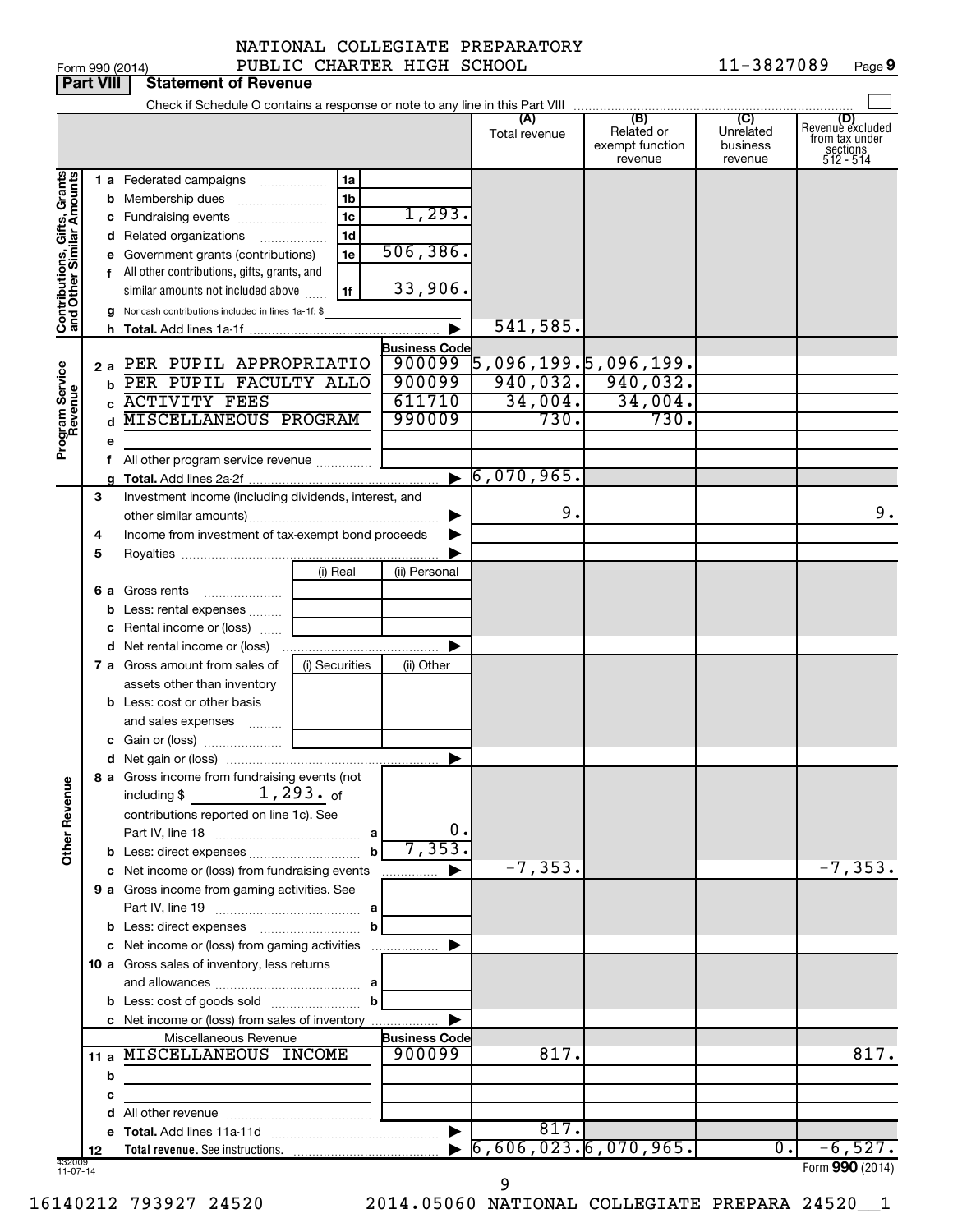### Form 990 (2014) PUBLIC CHARTER HIGH SCHOOL  $11-3827089$  Page NATIONAL COLLEGIATE PREPARATORY

11-3827089 Page 10

|              | <b>Part IX Statement of Functional Expenses</b>                                                                                                                                                                  |                       |                                    |                                           |                                |
|--------------|------------------------------------------------------------------------------------------------------------------------------------------------------------------------------------------------------------------|-----------------------|------------------------------------|-------------------------------------------|--------------------------------|
|              | Section 501(c)(3) and 501(c)(4) organizations must complete all columns. All other organizations must complete column (A).                                                                                       |                       |                                    |                                           |                                |
|              | Check if Schedule O contains a response or note to any line in this Part IX.                                                                                                                                     |                       |                                    |                                           |                                |
|              | Do not include amounts reported on lines 6b,<br>7b, 8b, 9b, and 10b of Part VIII.                                                                                                                                | (A)<br>Total expenses | (B)<br>Program service<br>expenses | (C)<br>Management and<br>general expenses | (D)<br>Fundraising<br>expenses |
| 1.           | Grants and other assistance to domestic organizations                                                                                                                                                            |                       |                                    |                                           |                                |
|              | and domestic governments. See Part IV, line 21                                                                                                                                                                   |                       |                                    |                                           |                                |
| $\mathbf{2}$ | Grants and other assistance to domestic                                                                                                                                                                          |                       |                                    |                                           |                                |
|              | individuals. See Part IV, line 22                                                                                                                                                                                |                       |                                    |                                           |                                |
| 3            | Grants and other assistance to foreign                                                                                                                                                                           |                       |                                    |                                           |                                |
|              | organizations, foreign governments, and foreign                                                                                                                                                                  |                       |                                    |                                           |                                |
|              | individuals. See Part IV, lines 15 and 16                                                                                                                                                                        |                       |                                    |                                           |                                |
| 4            | Benefits paid to or for members                                                                                                                                                                                  |                       |                                    |                                           |                                |
| 5            | Compensation of current officers, directors,                                                                                                                                                                     |                       |                                    |                                           |                                |
|              | trustees, and key employees                                                                                                                                                                                      | 162,273.              | 144,423.                           | 17,850.                                   |                                |
| 6            | Compensation not included above, to disqualified                                                                                                                                                                 |                       |                                    |                                           |                                |
|              | persons (as defined under section 4958(f)(1)) and                                                                                                                                                                |                       |                                    |                                           |                                |
|              | persons described in section 4958(c)(3)(B)                                                                                                                                                                       | 2,947,366.            | 2,630,809.                         | 316,557.                                  |                                |
| 7            | Other salaries and wages                                                                                                                                                                                         |                       |                                    |                                           |                                |
| 8            | Pension plan accruals and contributions (include                                                                                                                                                                 |                       |                                    |                                           |                                |
|              | section 401(k) and 403(b) employer contributions)                                                                                                                                                                | 222, 309.             | 198,151.                           | 24, 158.                                  |                                |
| 9            | Other employee benefits                                                                                                                                                                                          | 251,409.              | 224,077.                           | 27, 332.                                  |                                |
| 10           |                                                                                                                                                                                                                  |                       |                                    |                                           |                                |
| 11           | Fees for services (non-employees):                                                                                                                                                                               |                       |                                    |                                           |                                |
| a            |                                                                                                                                                                                                                  | 40, 174.              | 21,674.                            | 18,500.                                   |                                |
| b            |                                                                                                                                                                                                                  | 105,731.              |                                    | 105, 731.                                 |                                |
| d            |                                                                                                                                                                                                                  |                       |                                    |                                           |                                |
|              | Professional fundraising services. See Part IV, line 17                                                                                                                                                          | 5,000.                |                                    |                                           | 5,000.                         |
| f            | Investment management fees                                                                                                                                                                                       |                       |                                    |                                           |                                |
| g            | Other. (If line 11g amount exceeds 10% of line 25,                                                                                                                                                               |                       |                                    |                                           |                                |
|              | column (A) amount, list line 11g expenses on Sch O.)                                                                                                                                                             | 303, 187.             | 297,799.                           | 5,388.                                    |                                |
| 12           |                                                                                                                                                                                                                  | 18, 262.              |                                    | 18, 262.                                  |                                |
| 13           |                                                                                                                                                                                                                  | 137,622.              | 136,990.                           | 632.                                      |                                |
| 14           |                                                                                                                                                                                                                  |                       |                                    |                                           |                                |
| 15           |                                                                                                                                                                                                                  |                       |                                    |                                           |                                |
| 16           |                                                                                                                                                                                                                  | 851,466.              | 847,490.                           | 3,976.                                    |                                |
| 17           | Travel                                                                                                                                                                                                           | 5,091.                | 5,091.                             |                                           |                                |
| 18           | Payments of travel or entertainment expenses                                                                                                                                                                     |                       |                                    |                                           |                                |
|              | for any federal, state, or local public officials                                                                                                                                                                |                       |                                    |                                           |                                |
| 19           | Conferences, conventions, and meetings                                                                                                                                                                           | 21,630.               | 21,630.                            |                                           |                                |
| 20           | Interest                                                                                                                                                                                                         | 2,688.                | 2,675.                             | 13.                                       |                                |
| 21           |                                                                                                                                                                                                                  |                       |                                    |                                           |                                |
| 22           | Depreciation, depletion, and amortization                                                                                                                                                                        | 120,976.              | 120,411.                           | 565.                                      |                                |
| 23           | Insurance                                                                                                                                                                                                        | 17, 303.              | 17,222.                            | 81.                                       |                                |
| 24           | Other expenses. Itemize expenses not covered<br>above. (List miscellaneous expenses in line 24e. If line<br>24e amount exceeds 10% of line 25, column (A)<br>amount, list line 24e expenses on Schedule O.)<br>. |                       |                                    |                                           |                                |
| a            | DIRECT STUDENT EXPENSES                                                                                                                                                                                          | 580, 214.             | 580, 214.                          |                                           |                                |
| b            | FOOD SERVICES/CATERING                                                                                                                                                                                           | 165, 787.             | 165,787.                           |                                           |                                |
|              | PROFESSIONAL DEVELOPMEN                                                                                                                                                                                          | 32,160.               | 32,160.                            |                                           |                                |
| d            |                                                                                                                                                                                                                  |                       |                                    |                                           |                                |
| е            | All other expenses                                                                                                                                                                                               |                       |                                    |                                           |                                |
| 25           | Total functional expenses. Add lines 1 through 24e                                                                                                                                                               | 5,990,648.            | 5,446,603.                         | 539,045.                                  | 5,000.                         |
| 26           | Joint costs. Complete this line only if the organization                                                                                                                                                         |                       |                                    |                                           |                                |
|              | reported in column (B) joint costs from a combined                                                                                                                                                               |                       |                                    |                                           |                                |
|              | educational campaign and fundraising solicitation.                                                                                                                                                               |                       |                                    |                                           |                                |
|              | Check here $\blacktriangleright$<br>if following SOP 98-2 (ASC 958-720)                                                                                                                                          |                       |                                    |                                           |                                |

432010 11-07-14

16140212 793927 24520 2014.05060 NATIONAL COLLEGIATE PREPARA 24520\_\_1 10

Form (2014) **990**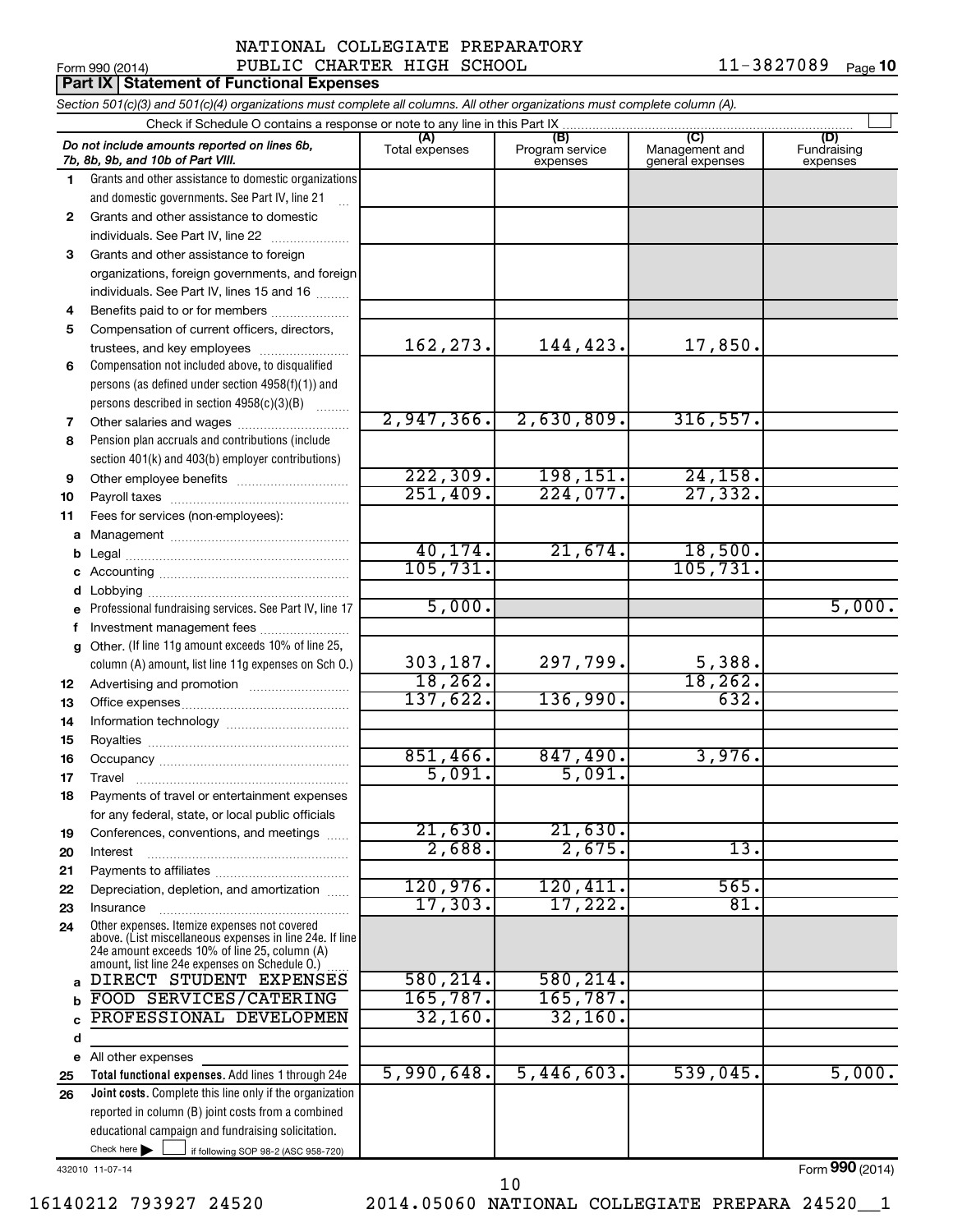Form 990 (2014) PUBLIC CHARTER HIGH SCHOOL  $11-3827089$  Page NATIONAL COLLEGIATE PREPARATORY

11-3827089 Page 11

|                      | Part X   | <b>Balance Sheet</b>                                                                                                         |           |          |                          |                 |                    |
|----------------------|----------|------------------------------------------------------------------------------------------------------------------------------|-----------|----------|--------------------------|-----------------|--------------------|
|                      |          |                                                                                                                              |           |          |                          |                 |                    |
|                      |          |                                                                                                                              |           |          | (A)<br>Beginning of year |                 | (B)<br>End of year |
|                      | 1        |                                                                                                                              |           |          | 194, 443.                | 1               | 255, 388.          |
|                      | 2        |                                                                                                                              |           |          | 38,904.                  | $\overline{2}$  | 6,328.             |
|                      | З        |                                                                                                                              |           |          | 45,060.                  | 3               | 29,475.            |
|                      | 4        |                                                                                                                              |           |          | 40,801.                  | 4               | 399, 312.          |
|                      | 5        | Loans and other receivables from current and former officers, directors,                                                     |           |          |                          |                 |                    |
|                      |          | trustees, key employees, and highest compensated employees. Complete                                                         |           |          |                          |                 |                    |
|                      |          | Part II of Schedule L                                                                                                        |           |          |                          | 5               |                    |
|                      | 6        | Loans and other receivables from other disqualified persons (as defined under                                                |           |          |                          |                 |                    |
|                      |          | section $4958(f)(1)$ , persons described in section $4958(c)(3)(B)$ , and contributing                                       |           |          |                          |                 |                    |
|                      |          | employers and sponsoring organizations of section 501(c)(9) voluntary                                                        |           |          |                          |                 |                    |
|                      |          | employees' beneficiary organizations (see instr). Complete Part II of Sch L                                                  |           |          |                          | 6               |                    |
| Assets               | 7        |                                                                                                                              |           |          |                          | 7               |                    |
|                      | 8        |                                                                                                                              |           | 8        |                          |                 |                    |
|                      | 9        |                                                                                                                              |           |          | 114, 192.                | 9               | 115,652.           |
|                      |          | 10a Land, buildings, and equipment: cost or other                                                                            |           |          |                          |                 |                    |
|                      |          | basis. Complete Part VI of Schedule D  10a                                                                                   |           | 708,081. |                          |                 |                    |
|                      |          |                                                                                                                              |           | 456,708. | 303, 278.                | 10 <sub>c</sub> | 251,373.           |
|                      | 11       |                                                                                                                              |           | 11       |                          |                 |                    |
|                      | 12       |                                                                                                                              |           |          |                          | 12              |                    |
|                      | 13       |                                                                                                                              |           |          |                          | 13              |                    |
|                      | 14       |                                                                                                                              |           |          |                          | 14              |                    |
|                      | 15       |                                                                                                                              |           |          | 5,000.                   | 15              | 5,000.             |
|                      | 16       |                                                                                                                              |           |          | 741,678.                 | 16              | 1,062,528.         |
|                      | 17       |                                                                                                                              |           | 139,346. | 17                       | 114,756.        |                    |
|                      | 18       |                                                                                                                              | 190, 217. | 18       | 35,282.                  |                 |                    |
|                      | 19       |                                                                                                                              |           |          | 19                       |                 |                    |
|                      | 20       |                                                                                                                              |           |          | 20                       |                 |                    |
|                      | 21       | Escrow or custodial account liability. Complete Part IV of Schedule D                                                        |           |          |                          | 21              |                    |
| Liabilities          | 22       | Loans and other payables to current and former officers, directors, trustees,                                                |           |          |                          |                 |                    |
|                      |          | key employees, highest compensated employees, and disqualified persons.                                                      |           |          |                          |                 |                    |
|                      |          | Secured mortgages and notes payable to unrelated third parties                                                               |           |          |                          | 22<br>23        | 150,000.           |
|                      | 23<br>24 | Unsecured notes and loans payable to unrelated third parties                                                                 |           |          |                          | 24              |                    |
|                      | 25       | Other liabilities (including federal income tax, payables to related third                                                   |           |          |                          |                 |                    |
|                      |          | parties, and other liabilities not included on lines 17-24). Complete Part X of                                              |           |          |                          |                 |                    |
|                      |          | Schedule D                                                                                                                   |           |          | 265,000.                 | 25              | υ.                 |
|                      | 26       | Total liabilities. Add lines 17 through 25                                                                                   |           |          | 594, 563.                | 26              | 300,038.           |
|                      |          | Organizations that follow SFAS 117 (ASC 958), check here $\blacktriangleright \begin{array}{c} \boxed{X} \\ \end{array}$ and |           |          |                          |                 |                    |
|                      |          | complete lines 27 through 29, and lines 33 and 34.                                                                           |           |          |                          |                 |                    |
|                      | 27       |                                                                                                                              |           |          | 147, 115.                | 27              | 762,490.           |
| <b>Fund Balances</b> | 28       |                                                                                                                              |           |          |                          | 28              |                    |
|                      | 29       | Permanently restricted net assets                                                                                            |           |          |                          | 29              |                    |
|                      |          | Organizations that do not follow SFAS 117 (ASC 958), check here >                                                            |           |          |                          |                 |                    |
|                      |          | and complete lines 30 through 34.                                                                                            |           |          |                          |                 |                    |
| Net Assets or        | 30       |                                                                                                                              |           |          |                          | 30              |                    |
|                      | 31       | Paid-in or capital surplus, or land, building, or equipment fund                                                             |           |          |                          | 31              |                    |
|                      | 32       | Retained earnings, endowment, accumulated income, or other funds                                                             |           |          |                          | 32              |                    |
|                      | 33       |                                                                                                                              |           |          | 147,115 <b>.</b>         | 33              | 762,490.           |
|                      | 34       |                                                                                                                              |           |          | 741,678.                 | 34              | 1,062,528.         |
|                      |          |                                                                                                                              |           |          |                          |                 | Form 990 (2014)    |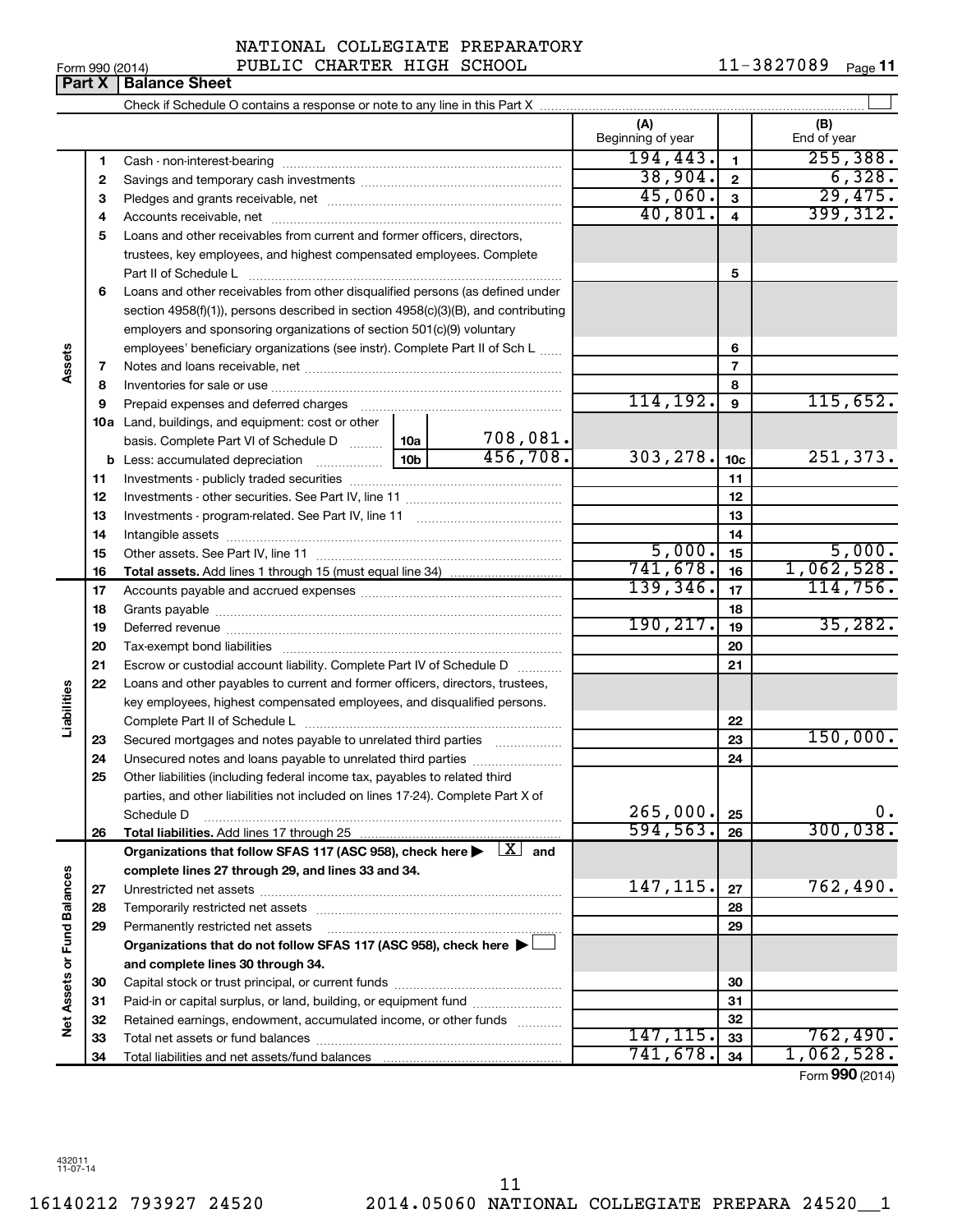|    | NATIONAL COLLEGIATE PREPARATORY                                                                                                 |                         |                |          |                         |
|----|---------------------------------------------------------------------------------------------------------------------------------|-------------------------|----------------|----------|-------------------------|
|    | PUBLIC CHARTER HIGH SCHOOL<br>Form 990 (2014)                                                                                   |                         | 11-3827089     |          | Page 12                 |
|    | Part XI Reconciliation of Net Assets                                                                                            |                         |                |          |                         |
|    |                                                                                                                                 |                         |                |          |                         |
|    |                                                                                                                                 |                         |                |          |                         |
| 1  |                                                                                                                                 | 1                       | 6,606,023.     |          |                         |
| 2  |                                                                                                                                 | $\mathbf{2}$            | 5,990,648.     |          |                         |
| 3  | Revenue less expenses. Subtract line 2 from line 1                                                                              | 3                       |                |          | 615, 375.               |
| 4  |                                                                                                                                 | $\overline{\mathbf{4}}$ |                |          | 147, 115.               |
| 5  | Net unrealized gains (losses) on investments [111] www.marting.com/marting.com/marting.com/marting.com/marting.                 | 5                       |                |          |                         |
| 6  | Donated services and use of facilities                                                                                          | 6                       |                |          |                         |
| 7  | Investment expenses                                                                                                             | $\overline{7}$          |                |          |                         |
| 8  | Prior period adjustments                                                                                                        | 8                       |                |          |                         |
| 9  |                                                                                                                                 | 9                       |                |          | $\overline{0}$ .        |
| 10 | Net assets or fund balances at end of year. Combine lines 3 through 9 (must equal Part X, line 33,                              |                         |                |          |                         |
|    | column (B))                                                                                                                     | 10                      |                |          | 762,490.                |
|    | Part XII Financial Statements and Reporting                                                                                     |                         |                |          |                         |
|    |                                                                                                                                 |                         |                |          | $\overline{\mathbf{x}}$ |
|    |                                                                                                                                 |                         |                | Yes      | No.                     |
| 1  | $\lfloor \mathbf{X} \rfloor$ Accrual<br>Accounting method used to prepare the Form 990: $\Box$ Cash<br>Other                    |                         |                |          |                         |
|    | If the organization changed its method of accounting from a prior year or checked "Other," explain in Schedule O.               |                         |                |          |                         |
|    | 2a Were the organization's financial statements compiled or reviewed by an independent accountant?                              |                         | 2a             |          | x                       |
|    | If "Yes," check a box below to indicate whether the financial statements for the year were compiled or reviewed on a            |                         |                |          |                         |
|    | separate basis, consolidated basis, or both:                                                                                    |                         |                |          |                         |
|    | Separate basis<br><b>Consolidated basis</b><br>Both consolidated and separate basis                                             |                         |                |          |                         |
|    |                                                                                                                                 |                         | 2 <sub>b</sub> | X        |                         |
|    | If "Yes," check a box below to indicate whether the financial statements for the year were audited on a separate basis,         |                         |                |          |                         |
|    | consolidated basis, or both:                                                                                                    |                         |                |          |                         |
|    | $ \mathbf{X} $ Separate basis<br>Consolidated basis<br>Both consolidated and separate basis                                     |                         |                |          |                         |
|    | c If "Yes" to line 2a or 2b, does the organization have a committee that assumes responsibility for oversight of the audit,     |                         |                |          |                         |
|    |                                                                                                                                 |                         | 2c             | х        |                         |
|    | If the organization changed either its oversight process or selection process during the tax year, explain in Schedule O.       |                         |                |          |                         |
|    | 3a As a result of a federal award, was the organization required to undergo an audit or audits as set forth in the Single Audit |                         |                |          |                         |
|    | Act and OMB Circular A-133?                                                                                                     |                         | 3a             | х        |                         |
|    | b If "Yes," did the organization undergo the required audit or audits? If the organization did not undergo the required audit   |                         |                |          |                         |
|    |                                                                                                                                 |                         | 3b             | х        |                         |
|    |                                                                                                                                 |                         |                | $\Omega$ |                         |

Form (2014) **990**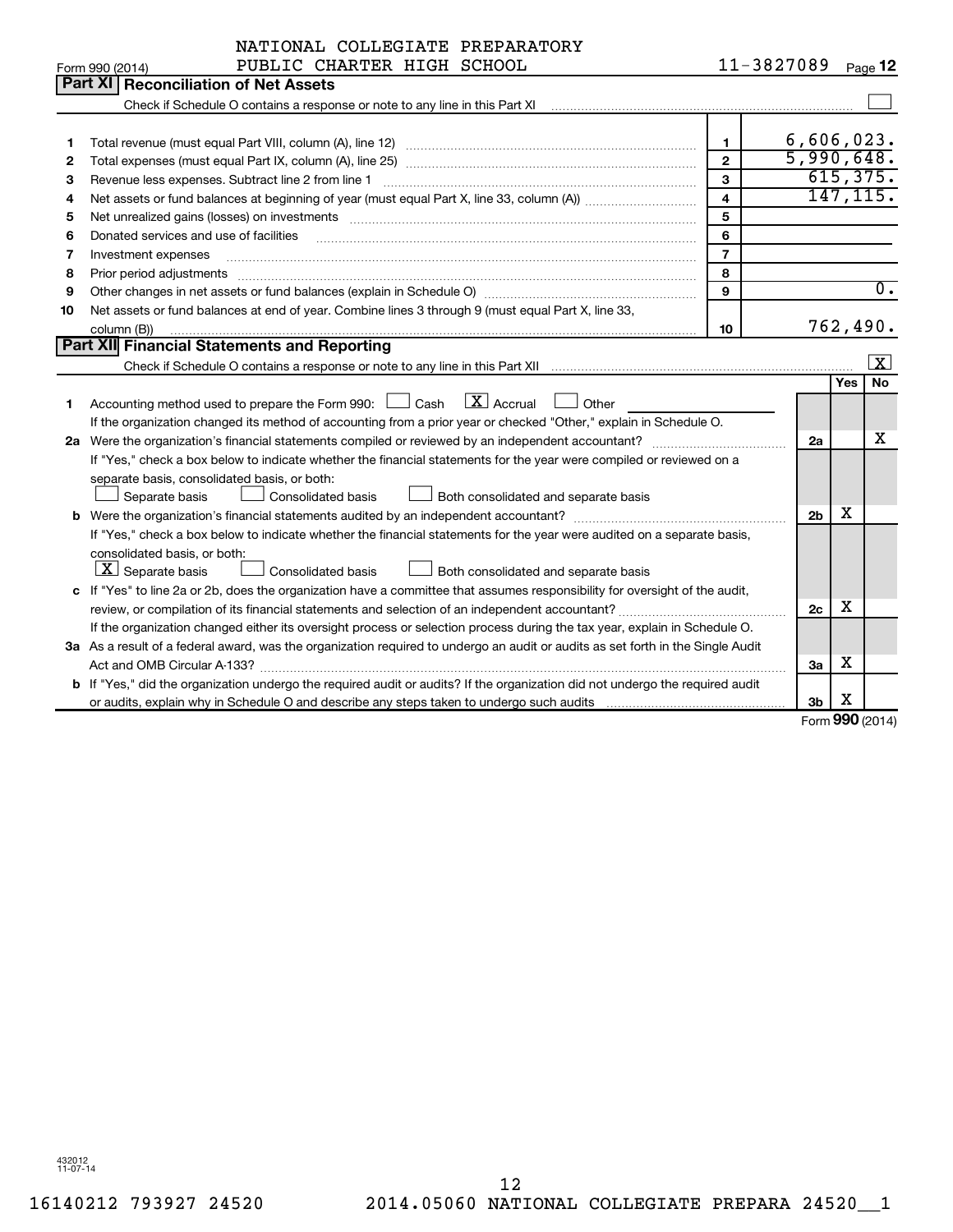| <b>Public Charity Status and Public Support</b><br>(Form 990 or 990-EZ)<br>Complete if the organization is a section 501(c)(3) organization or a section<br>4947(a)(1) nonexempt charitable trust.<br>Attach to Form 990 or Form 990-EZ.<br>Department of the Treasury | <b>Open to Public</b>               |  |  |  |  |  |  |  |  |  |
|------------------------------------------------------------------------------------------------------------------------------------------------------------------------------------------------------------------------------------------------------------------------|-------------------------------------|--|--|--|--|--|--|--|--|--|
| Internal Revenue Service<br>Information about Schedule A (Form 990 or 990-EZ) and its instructions is at www.irs.gov/form990.                                                                                                                                          | Inspection                          |  |  |  |  |  |  |  |  |  |
| <b>Employer identification number</b><br>Name of the organization<br>NATIONAL COLLEGIATE PREPARATORY                                                                                                                                                                   |                                     |  |  |  |  |  |  |  |  |  |
| 11-3827089<br>PUBLIC CHARTER HIGH SCHOOL                                                                                                                                                                                                                               |                                     |  |  |  |  |  |  |  |  |  |
| Reason for Public Charity Status (All organizations must complete this part.) See instructions.<br>Part I                                                                                                                                                              |                                     |  |  |  |  |  |  |  |  |  |
| The organization is not a private foundation because it is: (For lines 1 through 11, check only one box.)                                                                                                                                                              |                                     |  |  |  |  |  |  |  |  |  |
| A church, convention of churches, or association of churches described in section 170(b)(1)(A)(i).<br>1                                                                                                                                                                |                                     |  |  |  |  |  |  |  |  |  |
| <u>x</u><br>2<br>A school described in section 170(b)(1)(A)(ii). (Attach Schedule E.)                                                                                                                                                                                  |                                     |  |  |  |  |  |  |  |  |  |
| 3<br>A hospital or a cooperative hospital service organization described in section 170(b)(1)(A)(iii).                                                                                                                                                                 |                                     |  |  |  |  |  |  |  |  |  |
| A medical research organization operated in conjunction with a hospital described in section 170(b)(1)(A)(iii). Enter the hospital's name,<br>4                                                                                                                        |                                     |  |  |  |  |  |  |  |  |  |
| city, and state:<br>5<br>An organization operated for the benefit of a college or university owned or operated by a governmental unit described in                                                                                                                     |                                     |  |  |  |  |  |  |  |  |  |
| section 170(b)(1)(A)(iv). (Complete Part II.)                                                                                                                                                                                                                          |                                     |  |  |  |  |  |  |  |  |  |
| 6<br>A federal, state, or local government or governmental unit described in section 170(b)(1)(A)(v).                                                                                                                                                                  |                                     |  |  |  |  |  |  |  |  |  |
| 7<br>An organization that normally receives a substantial part of its support from a governmental unit or from the general public described in                                                                                                                         |                                     |  |  |  |  |  |  |  |  |  |
| section 170(b)(1)(A)(vi). (Complete Part II.)                                                                                                                                                                                                                          |                                     |  |  |  |  |  |  |  |  |  |
| 8<br>A community trust described in section 170(b)(1)(A)(vi). (Complete Part II.)                                                                                                                                                                                      |                                     |  |  |  |  |  |  |  |  |  |
| 9<br>An organization that normally receives: (1) more than 33 1/3% of its support from contributions, membership fees, and gross receipts from                                                                                                                         |                                     |  |  |  |  |  |  |  |  |  |
| activities related to its exempt functions - subject to certain exceptions, and (2) no more than 33 1/3% of its support from gross investment                                                                                                                          |                                     |  |  |  |  |  |  |  |  |  |
| income and unrelated business taxable income (less section 511 tax) from businesses acquired by the organization after June 30, 1975.                                                                                                                                  |                                     |  |  |  |  |  |  |  |  |  |
| See section 509(a)(2). (Complete Part III.)                                                                                                                                                                                                                            |                                     |  |  |  |  |  |  |  |  |  |
| 10<br>An organization organized and operated exclusively to test for public safety. See section 509(a)(4).                                                                                                                                                             |                                     |  |  |  |  |  |  |  |  |  |
| 11<br>An organization organized and operated exclusively for the benefit of, to perform the functions of, or to carry out the purposes of one or                                                                                                                       |                                     |  |  |  |  |  |  |  |  |  |
| more publicly supported organizations described in section 509(a)(1) or section 509(a)(2). See section 509(a)(3). Check the box in                                                                                                                                     |                                     |  |  |  |  |  |  |  |  |  |
| lines 11a through 11d that describes the type of supporting organization and complete lines 11e, 11f, and 11g.                                                                                                                                                         |                                     |  |  |  |  |  |  |  |  |  |
| Type I. A supporting organization operated, supervised, or controlled by its supported organization(s), typically by giving<br>a                                                                                                                                       |                                     |  |  |  |  |  |  |  |  |  |
| the supported organization(s) the power to regularly appoint or elect a majority of the directors or trustees of the supporting                                                                                                                                        |                                     |  |  |  |  |  |  |  |  |  |
| organization. You must complete Part IV, Sections A and B.                                                                                                                                                                                                             |                                     |  |  |  |  |  |  |  |  |  |
| b<br>Type II. A supporting organization supervised or controlled in connection with its supported organization(s), by having                                                                                                                                           |                                     |  |  |  |  |  |  |  |  |  |
| control or management of the supporting organization vested in the same persons that control or manage the supported                                                                                                                                                   |                                     |  |  |  |  |  |  |  |  |  |
| organization(s). You must complete Part IV, Sections A and C.<br>Type III functionally integrated. A supporting organization operated in connection with, and functionally integrated with,<br>c                                                                       |                                     |  |  |  |  |  |  |  |  |  |
| its supported organization(s) (see instructions). You must complete Part IV, Sections A, D, and E.                                                                                                                                                                     |                                     |  |  |  |  |  |  |  |  |  |
| Type III non-functionally integrated. A supporting organization operated in connection with its supported organization(s)<br>d                                                                                                                                         |                                     |  |  |  |  |  |  |  |  |  |
| that is not functionally integrated. The organization generally must satisfy a distribution requirement and an attentiveness                                                                                                                                           |                                     |  |  |  |  |  |  |  |  |  |
| requirement (see instructions). You must complete Part IV, Sections A and D, and Part V.                                                                                                                                                                               |                                     |  |  |  |  |  |  |  |  |  |
| Check this box if the organization received a written determination from the IRS that it is a Type I, Type II, Type III<br>e                                                                                                                                           |                                     |  |  |  |  |  |  |  |  |  |
| functionally integrated, or Type III non-functionally integrated supporting organization.                                                                                                                                                                              |                                     |  |  |  |  |  |  |  |  |  |
| f Enter the number of supported organizations                                                                                                                                                                                                                          |                                     |  |  |  |  |  |  |  |  |  |
| g Provide the following information about the supported organization(s).                                                                                                                                                                                               |                                     |  |  |  |  |  |  |  |  |  |
| (iv) Is the organization<br>(i) Name of supported<br>(ii) EIN<br>(iii) Type of organization<br>(v) Amount of monetary<br>listed in your<br>(described on lines 1-9                                                                                                     | (vi) Amount of                      |  |  |  |  |  |  |  |  |  |
| support (see<br>organization<br>governing document?<br>above or IRC section<br>Instructions)                                                                                                                                                                           | other support (see<br>Instructions) |  |  |  |  |  |  |  |  |  |
| Yes<br>No<br>(see instructions))                                                                                                                                                                                                                                       |                                     |  |  |  |  |  |  |  |  |  |
|                                                                                                                                                                                                                                                                        |                                     |  |  |  |  |  |  |  |  |  |
|                                                                                                                                                                                                                                                                        |                                     |  |  |  |  |  |  |  |  |  |
|                                                                                                                                                                                                                                                                        |                                     |  |  |  |  |  |  |  |  |  |
|                                                                                                                                                                                                                                                                        |                                     |  |  |  |  |  |  |  |  |  |
|                                                                                                                                                                                                                                                                        |                                     |  |  |  |  |  |  |  |  |  |
|                                                                                                                                                                                                                                                                        |                                     |  |  |  |  |  |  |  |  |  |
|                                                                                                                                                                                                                                                                        |                                     |  |  |  |  |  |  |  |  |  |
|                                                                                                                                                                                                                                                                        |                                     |  |  |  |  |  |  |  |  |  |
|                                                                                                                                                                                                                                                                        |                                     |  |  |  |  |  |  |  |  |  |
|                                                                                                                                                                                                                                                                        |                                     |  |  |  |  |  |  |  |  |  |
|                                                                                                                                                                                                                                                                        |                                     |  |  |  |  |  |  |  |  |  |
| Total                                                                                                                                                                                                                                                                  |                                     |  |  |  |  |  |  |  |  |  |

16140212 793927 24520 2014.05060 NATIONAL COLLEGIATE PREPARA 24520\_\_1 13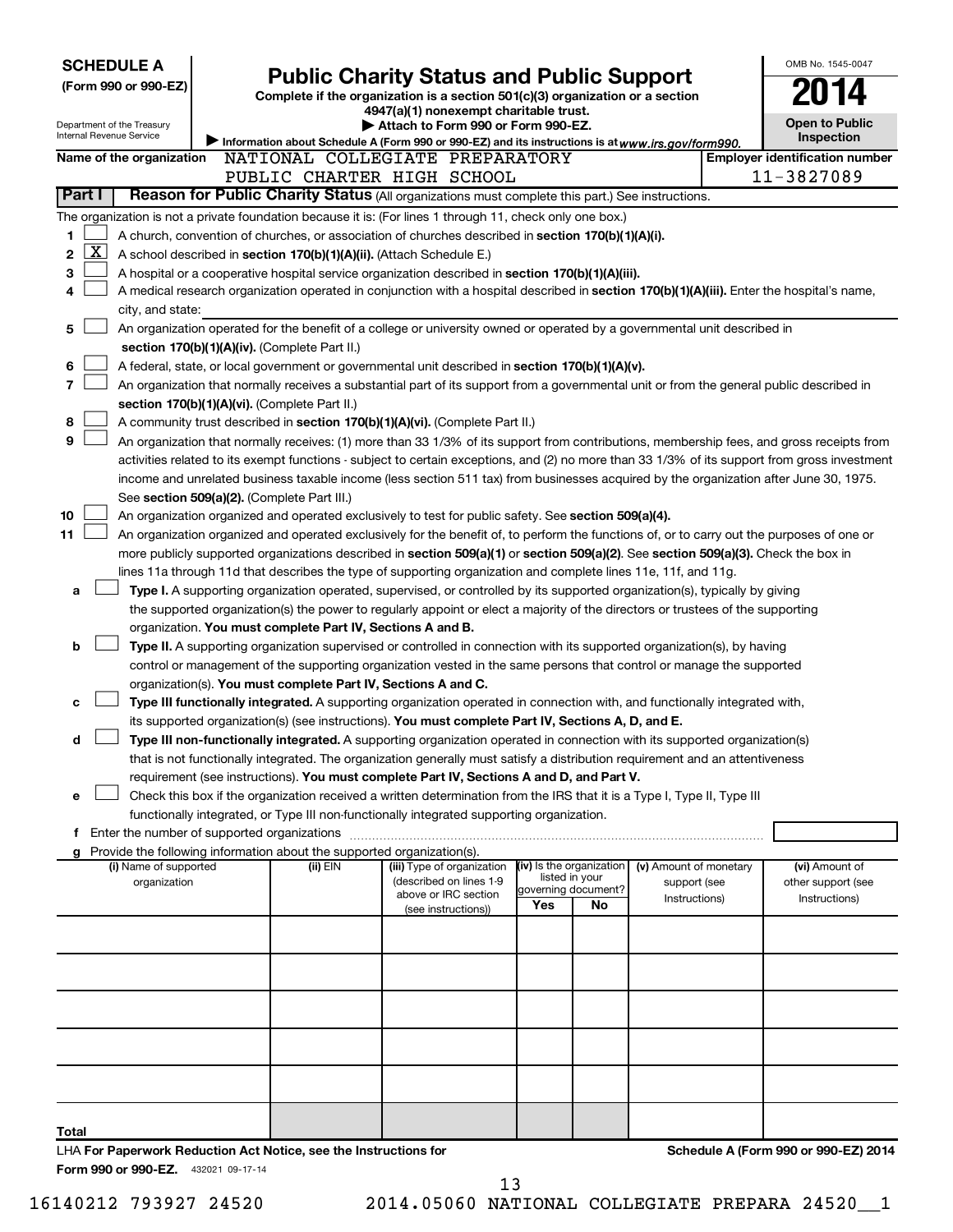Schedule A (Form 990 or 990-EZ) 2014 PUBLIC CHARTER HIGH SCHOOL  $11-3827089$  Page

(Complete only if you checked the box on line 5, 7, or 8 of Part I or if the organization failed to qualify under Part III. If the organization **Part II Support Schedule for Organizations Described in Sections 170(b)(1)(A)(iv) and 170(b)(1)(A)(vi)**

fails to qualify under the tests listed below, please complete Part III.)

|     | <b>Section A. Public Support</b>                                                                                                                                                                                              |          |          |            |            |            |                                      |
|-----|-------------------------------------------------------------------------------------------------------------------------------------------------------------------------------------------------------------------------------|----------|----------|------------|------------|------------|--------------------------------------|
|     | Calendar year (or fiscal year beginning in)                                                                                                                                                                                   | (a) 2010 | (b) 2011 | $(c)$ 2012 | $(d)$ 2013 | (e) 2014   | (f) Total                            |
|     | 1 Gifts, grants, contributions, and                                                                                                                                                                                           |          |          |            |            |            |                                      |
|     | membership fees received. (Do not                                                                                                                                                                                             |          |          |            |            |            |                                      |
|     | include any "unusual grants.")                                                                                                                                                                                                |          |          |            |            |            |                                      |
|     | 2 Tax revenues levied for the organ-                                                                                                                                                                                          |          |          |            |            |            |                                      |
|     | ization's benefit and either paid to                                                                                                                                                                                          |          |          |            |            |            |                                      |
|     | or expended on its behalf                                                                                                                                                                                                     |          |          |            |            |            |                                      |
|     | 3 The value of services or facilities                                                                                                                                                                                         |          |          |            |            |            |                                      |
|     | furnished by a governmental unit to                                                                                                                                                                                           |          |          |            |            |            |                                      |
|     | the organization without charge                                                                                                                                                                                               |          |          |            |            |            |                                      |
| 4   | Total. Add lines 1 through 3                                                                                                                                                                                                  |          |          |            |            |            |                                      |
| 5   | The portion of total contributions                                                                                                                                                                                            |          |          |            |            |            |                                      |
|     | by each person (other than a                                                                                                                                                                                                  |          |          |            |            |            |                                      |
|     | governmental unit or publicly                                                                                                                                                                                                 |          |          |            |            |            |                                      |
|     | supported organization) included                                                                                                                                                                                              |          |          |            |            |            |                                      |
|     | on line 1 that exceeds 2% of the                                                                                                                                                                                              |          |          |            |            |            |                                      |
|     | amount shown on line 11,                                                                                                                                                                                                      |          |          |            |            |            |                                      |
|     | column (f)                                                                                                                                                                                                                    |          |          |            |            |            |                                      |
|     | 6 Public support. Subtract line 5 from line 4.                                                                                                                                                                                |          |          |            |            |            |                                      |
|     | <b>Section B. Total Support</b>                                                                                                                                                                                               |          |          |            |            |            |                                      |
|     | Calendar year (or fiscal year beginning in)                                                                                                                                                                                   | (a) 2010 | (b) 2011 | $(c)$ 2012 | $(d)$ 2013 | $(e)$ 2014 | (f) Total                            |
|     | 7 Amounts from line 4                                                                                                                                                                                                         |          |          |            |            |            |                                      |
| 8   | Gross income from interest,                                                                                                                                                                                                   |          |          |            |            |            |                                      |
|     | dividends, payments received on                                                                                                                                                                                               |          |          |            |            |            |                                      |
|     | securities loans, rents, royalties                                                                                                                                                                                            |          |          |            |            |            |                                      |
|     | and income from similar sources                                                                                                                                                                                               |          |          |            |            |            |                                      |
| 9   | Net income from unrelated business                                                                                                                                                                                            |          |          |            |            |            |                                      |
|     | activities, whether or not the                                                                                                                                                                                                |          |          |            |            |            |                                      |
|     | business is regularly carried on                                                                                                                                                                                              |          |          |            |            |            |                                      |
| 10  | Other income. Do not include gain                                                                                                                                                                                             |          |          |            |            |            |                                      |
|     | or loss from the sale of capital                                                                                                                                                                                              |          |          |            |            |            |                                      |
|     | assets (Explain in Part VI.)                                                                                                                                                                                                  |          |          |            |            |            |                                      |
|     | <b>11 Total support.</b> Add lines 7 through 10                                                                                                                                                                               |          |          |            |            |            |                                      |
|     | <b>12</b> Gross receipts from related activities, etc. (see instructions)                                                                                                                                                     |          |          |            |            | 12         |                                      |
|     | 13 First five years. If the Form 990 is for the organization's first, second, third, fourth, or fifth tax year as a section 501(c)(3)                                                                                         |          |          |            |            |            |                                      |
|     |                                                                                                                                                                                                                               |          |          |            |            |            |                                      |
|     | <b>Section C. Computation of Public Support Percentage</b>                                                                                                                                                                    |          |          |            |            |            |                                      |
|     |                                                                                                                                                                                                                               |          |          |            |            | 14         | %                                    |
|     |                                                                                                                                                                                                                               |          |          |            |            | 15         | %                                    |
|     | 16a 33 1/3% support test - 2014. If the organization did not check the box on line 13, and line 14 is 33 1/3% or more, check this box and                                                                                     |          |          |            |            |            |                                      |
|     | stop here. The organization qualifies as a publicly supported organization manufaction manufacture or manufacture manufacture manufacture manufacture manufacture manufacture manufacture manufacture manufacture manufacture |          |          |            |            |            |                                      |
|     | b 33 1/3% support test - 2013. If the organization did not check a box on line 13 or 16a, and line 15 is 33 1/3% or more, check this box                                                                                      |          |          |            |            |            |                                      |
|     |                                                                                                                                                                                                                               |          |          |            |            |            |                                      |
|     | 17a 10% -facts-and-circumstances test - 2014. If the organization did not check a box on line 13, 16a, or 16b, and line 14 is 10% or more,                                                                                    |          |          |            |            |            |                                      |
|     | and if the organization meets the "facts-and-circumstances" test, check this box and stop here. Explain in Part VI how the organization                                                                                       |          |          |            |            |            |                                      |
|     |                                                                                                                                                                                                                               |          |          |            |            |            |                                      |
|     | b 10% -facts-and-circumstances test - 2013. If the organization did not check a box on line 13, 16a, 16b, or 17a, and line 15 is 10% or                                                                                       |          |          |            |            |            |                                      |
|     | more, and if the organization meets the "facts-and-circumstances" test, check this box and stop here. Explain in Part VI how the                                                                                              |          |          |            |            |            |                                      |
|     | organization meets the "facts-and-circumstances" test. The organization qualifies as a publicly supported organization                                                                                                        |          |          |            |            |            |                                      |
| 18. | Private foundation. If the organization did not check a box on line 13, 16a, 16b, 17a, or 17b, check this box and see instructions                                                                                            |          |          |            |            |            |                                      |
|     |                                                                                                                                                                                                                               |          |          |            |            |            | Schedule A (Form 990 or 990-EZ) 2014 |

432022 09-17-14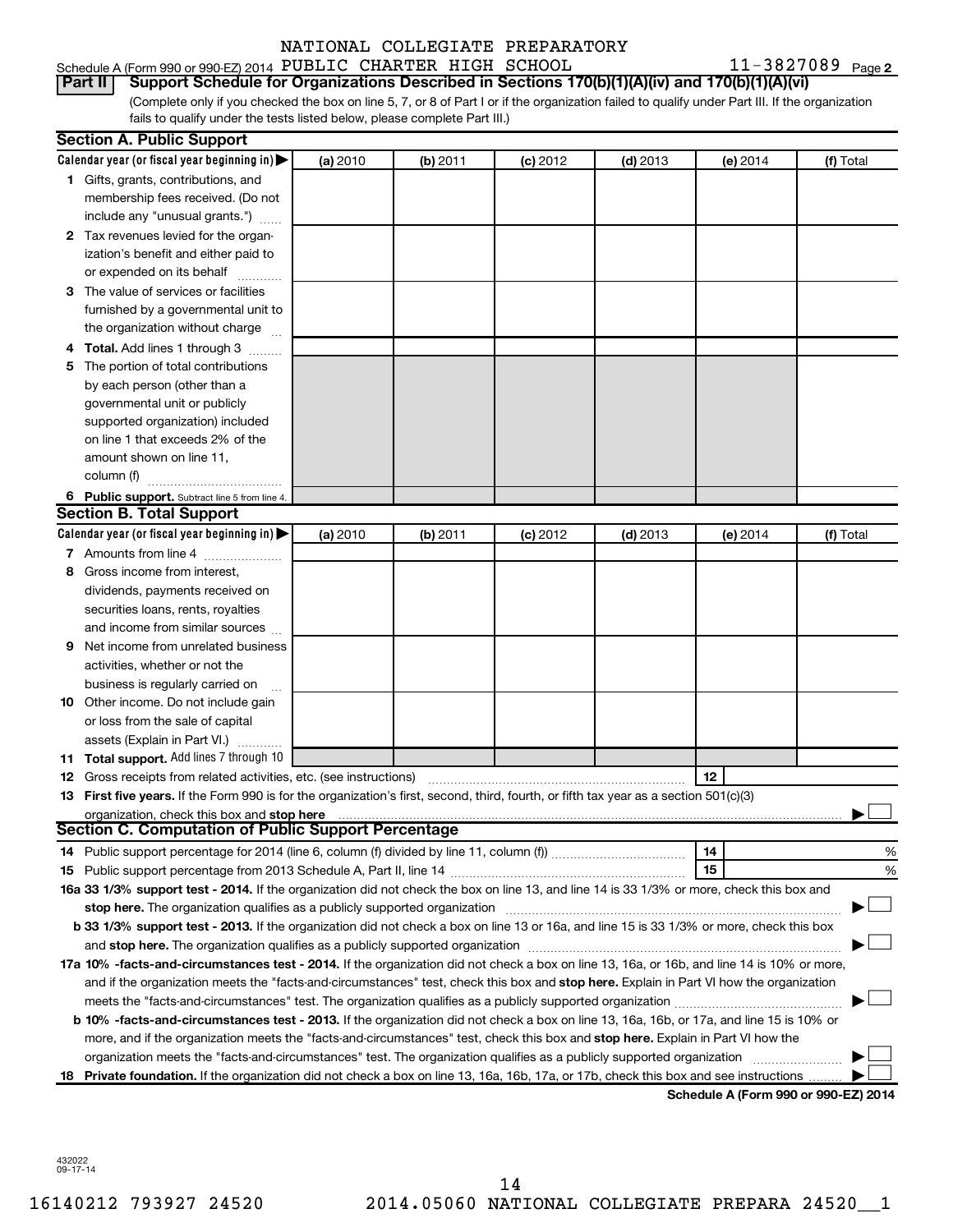### **Part III Support Schedule for Organizations Described in Section 509(a)(2)**

(Complete only if you checked the box on line 9 of Part I or if the organization failed to qualify under Part II. If the organization fails to qualify under the tests listed below, please complete Part II.)

| <b>Section A. Public Support</b>                                                                                                                                                         |          |          |            |            |                                      |           |
|------------------------------------------------------------------------------------------------------------------------------------------------------------------------------------------|----------|----------|------------|------------|--------------------------------------|-----------|
| Calendar year (or fiscal year beginning in)                                                                                                                                              | (a) 2010 | (b) 2011 | $(c)$ 2012 | $(d)$ 2013 | (e) 2014                             | (f) Total |
| 1 Gifts, grants, contributions, and                                                                                                                                                      |          |          |            |            |                                      |           |
| membership fees received. (Do not                                                                                                                                                        |          |          |            |            |                                      |           |
| include any "unusual grants.")                                                                                                                                                           |          |          |            |            |                                      |           |
| 2 Gross receipts from admissions,<br>merchandise sold or services per-<br>formed, or facilities furnished in<br>any activity that is related to the<br>organization's tax-exempt purpose |          |          |            |            |                                      |           |
| 3 Gross receipts from activities that                                                                                                                                                    |          |          |            |            |                                      |           |
| are not an unrelated trade or bus-                                                                                                                                                       |          |          |            |            |                                      |           |
| iness under section 513                                                                                                                                                                  |          |          |            |            |                                      |           |
| 4 Tax revenues levied for the organ-                                                                                                                                                     |          |          |            |            |                                      |           |
| ization's benefit and either paid to                                                                                                                                                     |          |          |            |            |                                      |           |
| or expended on its behalf<br>.                                                                                                                                                           |          |          |            |            |                                      |           |
| 5 The value of services or facilities                                                                                                                                                    |          |          |            |            |                                      |           |
| furnished by a governmental unit to                                                                                                                                                      |          |          |            |            |                                      |           |
| the organization without charge                                                                                                                                                          |          |          |            |            |                                      |           |
| 6 Total. Add lines 1 through 5                                                                                                                                                           |          |          |            |            |                                      |           |
| 7a Amounts included on lines 1, 2, and                                                                                                                                                   |          |          |            |            |                                      |           |
| 3 received from disqualified persons                                                                                                                                                     |          |          |            |            |                                      |           |
| <b>b</b> Amounts included on lines 2 and 3 received<br>from other than disqualified persons that<br>exceed the greater of \$5,000 or 1% of the<br>amount on line 13 for the year         |          |          |            |            |                                      |           |
| c Add lines 7a and 7b                                                                                                                                                                    |          |          |            |            |                                      |           |
| 8 Public support (Subtract line 7c from line 6.)                                                                                                                                         |          |          |            |            |                                      |           |
| <b>Section B. Total Support</b>                                                                                                                                                          |          |          |            |            |                                      |           |
| Calendar year (or fiscal year beginning in)                                                                                                                                              | (a) 2010 | (b) 2011 | $(c)$ 2012 | $(d)$ 2013 | (e) 2014                             | (f) Total |
| 9 Amounts from line 6                                                                                                                                                                    |          |          |            |            |                                      |           |
| <b>10a</b> Gross income from interest,<br>dividends, payments received on<br>securities loans, rents, royalties<br>and income from similar sources                                       |          |          |            |            |                                      |           |
| <b>b</b> Unrelated business taxable income<br>(less section 511 taxes) from businesses                                                                                                   |          |          |            |            |                                      |           |
| acquired after June 30, 1975<br>$\overline{\phantom{a}}$                                                                                                                                 |          |          |            |            |                                      |           |
| c Add lines 10a and 10b                                                                                                                                                                  |          |          |            |            |                                      |           |
| <b>11</b> Net income from unrelated business<br>activities not included in line 10b.<br>whether or not the business is<br>regularly carried on                                           |          |          |            |            |                                      |           |
| 12 Other income. Do not include gain<br>or loss from the sale of capital<br>assets (Explain in Part VI.)                                                                                 |          |          |            |            |                                      |           |
| <b>13</b> Total support. (Add lines 9, 10c, 11, and 12.)                                                                                                                                 |          |          |            |            |                                      |           |
| 14 First five years. If the Form 990 is for the organization's first, second, third, fourth, or fifth tax year as a section 501(c)(3) organization,                                      |          |          |            |            |                                      |           |
| check this box and stop here                                                                                                                                                             |          |          |            |            |                                      |           |
| <b>Section C. Computation of Public Support Percentage</b>                                                                                                                               |          |          |            |            |                                      |           |
|                                                                                                                                                                                          |          |          |            |            | 15                                   | %         |
|                                                                                                                                                                                          |          |          |            |            | 16                                   | %         |
| Section D. Computation of Investment Income Percentage                                                                                                                                   |          |          |            |            |                                      |           |
|                                                                                                                                                                                          |          |          |            |            | 17                                   | %         |
| 18 Investment income percentage from 2013 Schedule A, Part III, line 17                                                                                                                  |          |          |            |            | 18                                   | %         |
| 19a 33 1/3% support tests - 2014. If the organization did not check the box on line 14, and line 15 is more than 33 1/3%, and line 17 is not                                             |          |          |            |            |                                      |           |
| more than 33 1/3%, check this box and stop here. The organization qualifies as a publicly supported organization                                                                         |          |          |            |            |                                      |           |
| b 33 1/3% support tests - 2013. If the organization did not check a box on line 14 or line 19a, and line 16 is more than 33 1/3%, and                                                    |          |          |            |            |                                      |           |
| line 18 is not more than 33 1/3%, check this box and stop here. The organization qualifies as a publicly supported organization                                                          |          |          |            |            |                                      |           |
| 432023 09-17-14                                                                                                                                                                          |          |          | 15         |            | Schedule A (Form 990 or 990-EZ) 2014 |           |
|                                                                                                                                                                                          |          |          |            |            |                                      |           |

16140212 793927 24520 2014.05060 NATIONAL COLLEGIATE PREPARA 24520\_\_1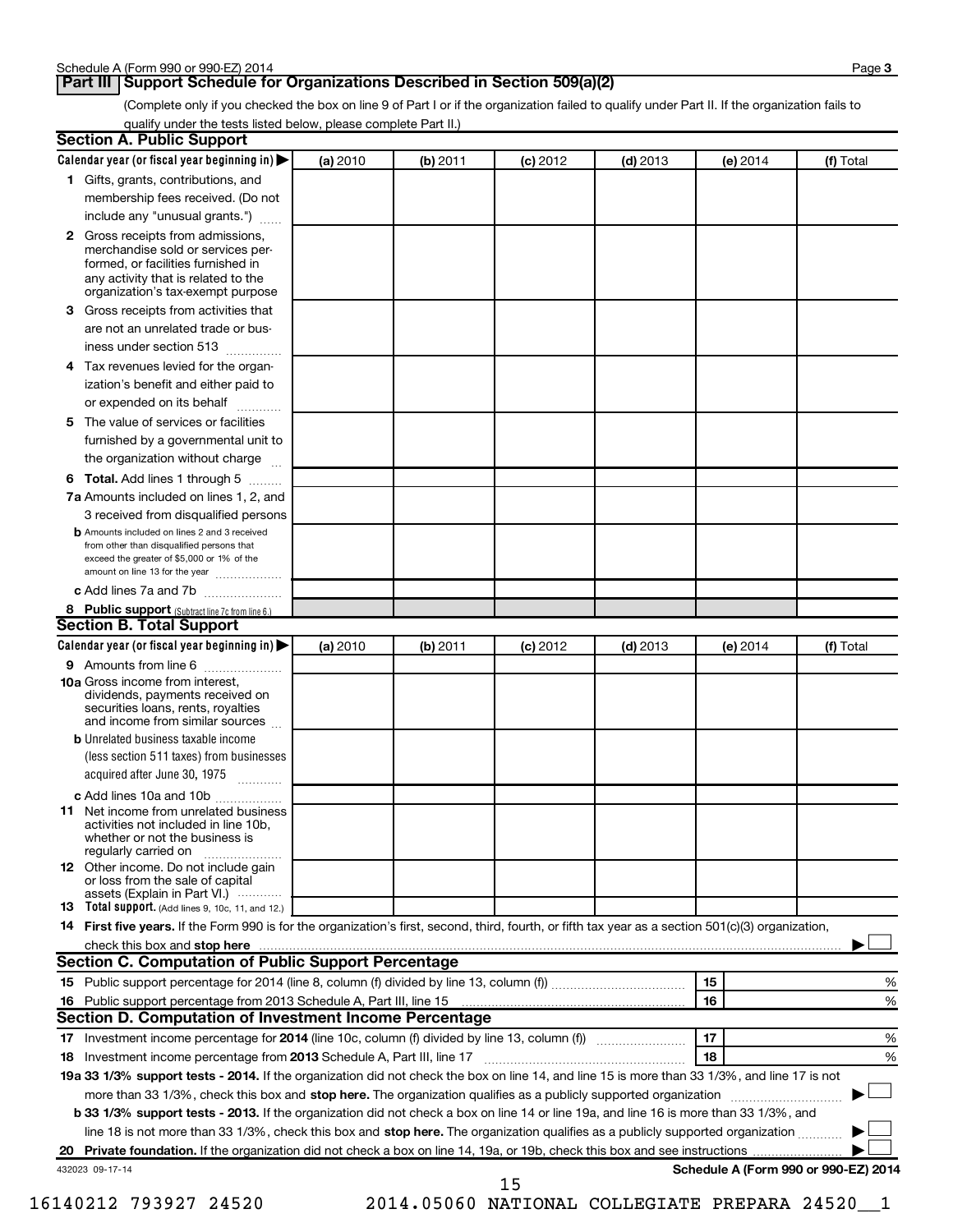**1**

**Yes No**

### **Part IV Supporting Organizations**

(Complete only if you checked a box on line 11 of Part I. If you checked 11a of Part I, complete Sections A and B. If you checked 11b of Part I, complete Sections A and C. If you checked 11c of Part I, complete Sections A, D, and E. If you checked 11d of Part I, complete Sections A and D, and complete Part V.)

#### **Section A. All Supporting Organizations**

- **1** Are all of the organization's supported organizations listed by name in the organization's governing documents? If "No" describe in  $_{\mathsf{Part}}$   $_{\mathsf{V}}$  how the supported organizations are designated. If designated by *class or purpose, describe the designation. If historic and continuing relationship, explain.*
- **2** Did the organization have any supported organization that does not have an IRS determination of status under section 509(a)(1) or (2)? If "Yes," explain in  $_{\sf Part}$   $_{\sf VI}$  how the organization determined that the supported *organization was described in section 509(a)(1) or (2).*
- **3a** Did the organization have a supported organization described in section 501(c)(4), (5), or (6)? If "Yes," answer *(b) and (c) below.*
- **b** Did the organization confirm that each supported organization qualified under section 501(c)(4), (5), or (6) and satisfied the public support tests under section 509(a)(2)? If "Yes," describe in  $_{\rm Part}$   $_{\rm VI}$  when and how the *organization made the determination.*
- **c** Did the organization ensure that all support to such organizations was used exclusively for section 170(c)(2) (B) purposes? If "Yes," explain in  $_{\mathsf{Part}}$   $_{\mathsf{V}}$  what controls the organization put in place to ensure such use.
- **4 a** *If* Was any supported organization not organized in the United States ("foreign supported organization")? *"Yes" and if you checked 11a or 11b in Part I, answer (b) and (c) below.*
- **b** Did the organization have ultimate control and discretion in deciding whether to make grants to the foreign supported organization? If "Yes," describe in Part VI how the organization had such control and discretion *despite being controlled or supervised by or in connection with its supported organizations.*
- **c** Did the organization support any foreign supported organization that does not have an IRS determination under sections 501(c)(3) and 509(a)(1) or (2)? If "Yes," ex*plain in*  $_{\sf Part}$  *v*J what controls the organization used *to ensure that all support to the foreign supported organization was used exclusively for section 170(c)(2)(B) purposes.*
- **5a** Did the organization add, substitute, or remove any supported organizations during the tax year? If "Yes," answer (b) and (c) below (if applicable). Also, provide detail in  $_{\mathsf{Part}}$   $_{\mathsf{V{\mathsf{I}}}}$ , including (i) the names and EIN *numbers of the supported organizations added, substituted, or removed, (ii) the reasons for each such action, (iii) the authority under the organization's organizing document authorizing such action, and (iv) how the action was accomplished (such as by amendment to the organizing document).*
- **b** Type I or Type II only. Was any added or substituted supported organization part of a class already designated in the organization's organizing document?
- **c Substitutions only.**  Was the substitution the result of an event beyond the organization's control?
- **6** Did the organization provide support (whether in the form of grants or the provision of services or facilities) to support or benefit one or more of the filing organization's supported organizations? If "Yes," provide detail in anyone other than (a) its supported organizations; (b) individuals that are part of the charitable class benefited by one or more of its supported organizations; or (c) other supporting organizations that also *Part VI.*
- **7** Did the organization provide a grant, loan, compensation, or other similar payment to a substantial controlled entity with regard to a substantial contributor? If "Yes," complete Part I of Schedule L (Form 990). contributor (defined in IRC 4958(c)(3)(C)), a family member of a substantial contributor, or a 35-percent
- **8** Did the organization make a loan to a disqualified person (as defined in section 4958) not described in line 7? *If "Yes," complete Part I of Schedule L (Form 990).*
- **9 a** Was the organization controlled directly or indirectly at any time during the tax year by one or more *If "Yes," provide detail in*  in section 509(a)(1) or (2))? *Part VI.* disqualified persons as defined in section 4946 (other than foundation managers and organizations described
- **b** Did one or more disqualified persons (as defined in line 9(a)) hold a controlling interest in any entity in which  *If "Yes," provide detail in*  the supporting organization had an interest? *Part VI.*
- **c** Did a disqualified person (as defined in line 9(a)) have an ownership interest in, or derive any personal benefit from, assets in which the supporting organization also had an interest? If "Yes," *provide detail in Part VI.*
- **10 a** Was the organization subject to the excess business holdings rules of IRC 4943 because of IRC 4943(f)  *If "Yes," answer (b) below.* organizations)? (regarding certain Type II supporting organizations, and all Type III non-functionally integrated supporting
	- **b** Did the organization have any excess business holdings in the tax year? (Use Schedule C, Form 4720, to *determine whether the organization had excess business holdings.)*

432024 09-17-14

**Schedule A (Form 990 or 990-EZ) 2014**

16

**2 3a 3b 3c 4a 4b 4c 5a 5b 5c 6 7 8 9a 9b 9c 10a 10b**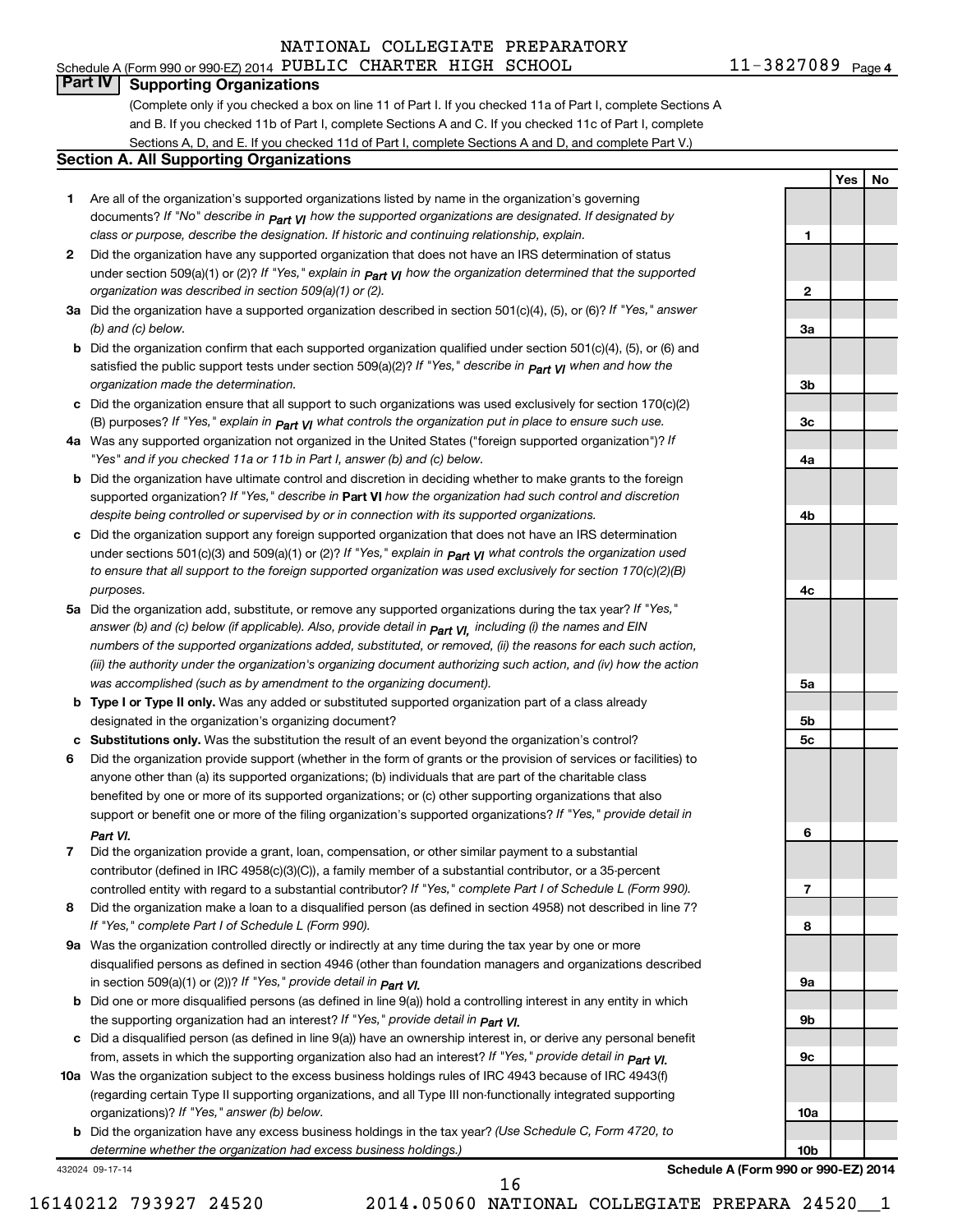11-3827089 Page 5 Schedule A (Form 990 or 990-EZ) 2014 Page PUBLIC CHARTER HIGH SCHOOL 11-3827089

|    | Part IV<br><b>Supporting Organizations (continued)</b>                                                                           |                 |     |    |
|----|----------------------------------------------------------------------------------------------------------------------------------|-----------------|-----|----|
|    |                                                                                                                                  |                 | Yes | No |
| 11 | Has the organization accepted a gift or contribution from any of the following persons?                                          |                 |     |    |
|    | a A person who directly or indirectly controls, either alone or together with persons described in (b) and (c)                   |                 |     |    |
|    | below, the governing body of a supported organization?                                                                           | 11a             |     |    |
|    | <b>b</b> A family member of a person described in (a) above?                                                                     | 11 <sub>b</sub> |     |    |
|    |                                                                                                                                  | 11c             |     |    |
|    | c A 35% controlled entity of a person described in (a) or (b) above? If "Yes" to a, b, or c, provide detail in part VI.          |                 |     |    |
|    | <b>Section B. Type I Supporting Organizations</b>                                                                                |                 |     |    |
|    |                                                                                                                                  |                 | Yes | No |
| 1  | Did the directors, trustees, or membership of one or more supported organizations have the power to                              |                 |     |    |
|    | regularly appoint or elect at least a majority of the organization's directors or trustees at all times during the               |                 |     |    |
|    | tax year? If "No," describe in $p_{art}$ VI how the supported organization(s) effectively operated, supervised, or               |                 |     |    |
|    | controlled the organization's activities. If the organization had more than one supported organization,                          |                 |     |    |
|    | describe how the powers to appoint and/or remove directors or trustees were allocated among the supported                        |                 |     |    |
|    | organizations and what conditions or restrictions, if any, applied to such powers during the tax year.                           | 1               |     |    |
| 2  | Did the organization operate for the benefit of any supported organization other than the supported                              |                 |     |    |
|    | organization(s) that operated, supervised, or controlled the supporting organization? If "Yes," explain in                       |                 |     |    |
|    | $_{Part}$ v <sub>I</sub> how providing such benefit carried out the purposes of the supported organization(s) that operated,     |                 |     |    |
|    | supervised, or controlled the supporting organization.                                                                           | $\mathbf{2}$    |     |    |
|    | <b>Section C. Type II Supporting Organizations</b>                                                                               |                 |     |    |
|    |                                                                                                                                  |                 | Yes | No |
| 1  | Were a majority of the organization's directors or trustees during the tax year also a majority of the directors                 |                 |     |    |
|    | or trustees of each of the organization's supported organization(s)? If "No," describe in <b>Part VI</b> how control             |                 |     |    |
|    | or management of the supporting organization was vested in the same persons that controlled or managed                           |                 |     |    |
|    |                                                                                                                                  |                 |     |    |
|    | the supported organization(s).                                                                                                   | 1               |     |    |
|    | <b>Section D. Type III Supporting Organizations</b>                                                                              |                 |     |    |
|    |                                                                                                                                  |                 | Yes | No |
| 1  | Did the organization provide to each of its supported organizations, by the last day of the fifth month of the                   |                 |     |    |
|    | organization's tax year, (1) a written notice describing the type and amount of support provided during the prior tax            |                 |     |    |
|    | year, (2) a copy of the Form 990 that was most recently filed as of the date of notification, and (3) copies of the              |                 |     |    |
|    | organization's governing documents in effect on the date of notification, to the extent not previously provided?                 | 1               |     |    |
| 2  | Were any of the organization's officers, directors, or trustees either (i) appointed or elected by the supported                 |                 |     |    |
|    | organization(s) or (ii) serving on the governing body of a supported organization? If "No," explain in part VI how               |                 |     |    |
|    | the organization maintained a close and continuous working relationship with the supported organization(s).                      | 2               |     |    |
| 3  | By reason of the relationship described in (2), did the organization's supported organizations have a                            |                 |     |    |
|    | significant voice in the organization's investment policies and in directing the use of the organization's                       |                 |     |    |
|    | income or assets at all times during the tax year? If "Yes," describe in $P_{\text{art } VI}$ the role the organization's        |                 |     |    |
|    | supported organizations played in this regard.                                                                                   | 3               |     |    |
|    | Section E. Type III Functionally-Integrated Supporting Organizations                                                             |                 |     |    |
| 1  | Check the box next to the method that the organization used to satisfy the Integral Part Test during the year(see instructions): |                 |     |    |
| a  | The organization satisfied the Activities Test. Complete line 2 below.                                                           |                 |     |    |
| b  | The organization is the parent of each of its supported organizations. Complete $_{\text{line 3}}$ below.                        |                 |     |    |
| c  | The organization supported a governmental entity. Describe in Part VI how you supported a government entity (see instructions).  |                 |     |    |
| 2  |                                                                                                                                  |                 | Yes | No |
|    | Activities Test. Answer (a) and (b) below.                                                                                       |                 |     |    |
| а  | Did substantially all of the organization's activities during the tax year directly further the exempt purposes of               |                 |     |    |
|    | the supported organization(s) to which the organization was responsive? If "Yes," then in Part VI identify                       |                 |     |    |
|    | how these activities directly furthered their exempt purposes,<br>those supported organizations and explain                      |                 |     |    |
|    | how the organization was responsive to those supported organizations, and how the organization determined                        |                 |     |    |
|    | that these activities constituted substantially all of its activities.                                                           | 2a              |     |    |
|    | <b>b</b> Did the activities described in (a) constitute activities that, but for the organization's involvement, one or more     |                 |     |    |
|    | of the organization's supported organization(s) would have been engaged in? If "Yes," explain in <b>Part VI</b> the              |                 |     |    |
|    | reasons for the organization's position that its supported organization(s) would have engaged in these                           |                 |     |    |
|    | activities but for the organization's involvement.                                                                               | 2b              |     |    |
| з  | Parent of Supported Organizations. Answer (a) and (b) below.                                                                     |                 |     |    |
| а  | Did the organization have the power to regularly appoint or elect a majority of the officers, directors, or                      |                 |     |    |
|    | trustees of each of the supported organizations? Provide details in <i>Part VI.</i>                                              | За              |     |    |
|    | <b>b</b> Did the organization exercise a substantial degree of direction over the policies, programs, and activities of each     |                 |     |    |
|    | of its supported organizations? If "Yes," describe in $P_{\text{art}}$ VI the role played by the organization in this regard.    | 3b              |     |    |
|    | Schedule A (Form 990 or 990-EZ) 2014<br>432025 09-17-14                                                                          |                 |     |    |

16140212 793927 24520 2014.05060 NATIONAL COLLEGIATE PREPARA 24520\_\_1

17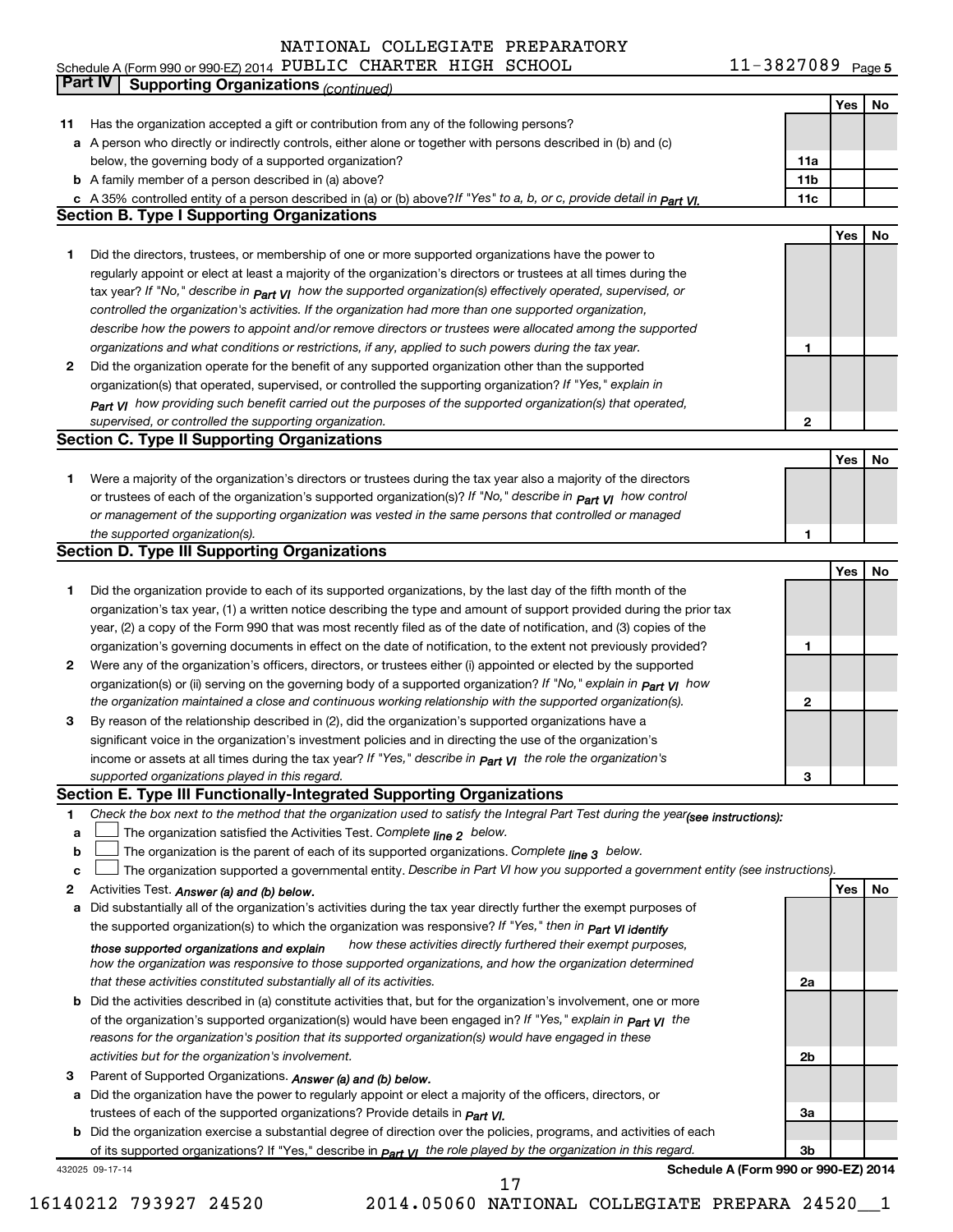11-3827089 Page 6 Schedule A (Form 990 or 990-EZ) 2014 PUBLIC CHARTER HIGH SCHOOL  $11-3827089$  Page

### **Part V Type III Non-Functionally Integrated 509(a)(3) Supporting Organizations**

1 **Letter on Reck here if the organization satisfied the Integral Part Test as a qualifying trust on Nov. 20, 1970. See instructions. All** other Type III non-functionally integrated supporting organizations must complete Sections A through E.

|              | Section A - Adjusted Net Income                                              |                | (A) Prior Year | (B) Current Year<br>(optional) |
|--------------|------------------------------------------------------------------------------|----------------|----------------|--------------------------------|
| 1            | Net short-term capital gain                                                  | 1              |                |                                |
| 2            | Recoveries of prior-year distributions                                       | $\overline{2}$ |                |                                |
| 3            | Other gross income (see instructions)                                        | 3              |                |                                |
| 4            | Add lines 1 through 3                                                        | 4              |                |                                |
| 5            | Depreciation and depletion                                                   | 5              |                |                                |
| 6            | Portion of operating expenses paid or incurred for production or             |                |                |                                |
|              | collection of gross income or for management, conservation, or               |                |                |                                |
|              | maintenance of property held for production of income (see instructions)     | 6              |                |                                |
| 7            | Other expenses (see instructions)                                            | $\overline{7}$ |                |                                |
| 8            | Adjusted Net Income (subtract lines 5, 6 and 7 from line 4)                  | 8              |                |                                |
|              | <b>Section B - Minimum Asset Amount</b>                                      |                | (A) Prior Year | (B) Current Year<br>(optional) |
| 1            | Aggregate fair market value of all non-exempt-use assets (see                |                |                |                                |
|              | instructions for short tax year or assets held for part of year):            |                |                |                                |
|              | a Average monthly value of securities                                        | 1a             |                |                                |
|              | <b>b</b> Average monthly cash balances                                       | 1b             |                |                                |
|              | c Fair market value of other non-exempt-use assets                           | 1c             |                |                                |
|              | <b>d</b> Total (add lines 1a, 1b, and 1c)                                    | 1d             |                |                                |
|              | e Discount claimed for blockage or other                                     |                |                |                                |
|              | factors (explain in detail in Part VI):                                      |                |                |                                |
| 2            | Acquisition indebtedness applicable to non-exempt-use assets                 | $\mathbf{2}$   |                |                                |
| З            | Subtract line 2 from line 1d                                                 | 3              |                |                                |
| 4            | Cash deemed held for exempt use. Enter 1-1/2% of line 3 (for greater amount, |                |                |                                |
|              | see instructions).                                                           | 4              |                |                                |
| 5            | Net value of non-exempt-use assets (subtract line 4 from line 3)             | 5              |                |                                |
| 6            | Multiply line 5 by .035                                                      | 6              |                |                                |
| 7            | Recoveries of prior-year distributions                                       | $\overline{7}$ |                |                                |
| 8            | Minimum Asset Amount (add line 7 to line 6)                                  | 8              |                |                                |
|              | <b>Section C - Distributable Amount</b>                                      |                |                | <b>Current Year</b>            |
| 1            | Adjusted net income for prior year (from Section A, line 8, Column A)        | 1              |                |                                |
| $\mathbf{2}$ | Enter 85% of line 1                                                          | $\mathbf{2}$   |                |                                |
| З            | Minimum asset amount for prior year (from Section B, line 8, Column A)       | 3              |                |                                |
| 4            | Enter greater of line 2 or line 3                                            | 4              |                |                                |
| 5            | Income tax imposed in prior year                                             | 5              |                |                                |
| 6            | Distributable Amount. Subtract line 5 from line 4, unless subject to         |                |                |                                |
|              | emergency temporary reduction (see instructions)                             | 6              |                |                                |
|              |                                                                              |                |                |                                |

**7** Check here if the current year is the organization's first as a non-functionally-integrated Type III supporting organization (see † instructions).

**Schedule A (Form 990 or 990-EZ) 2014**

432026 09-17-14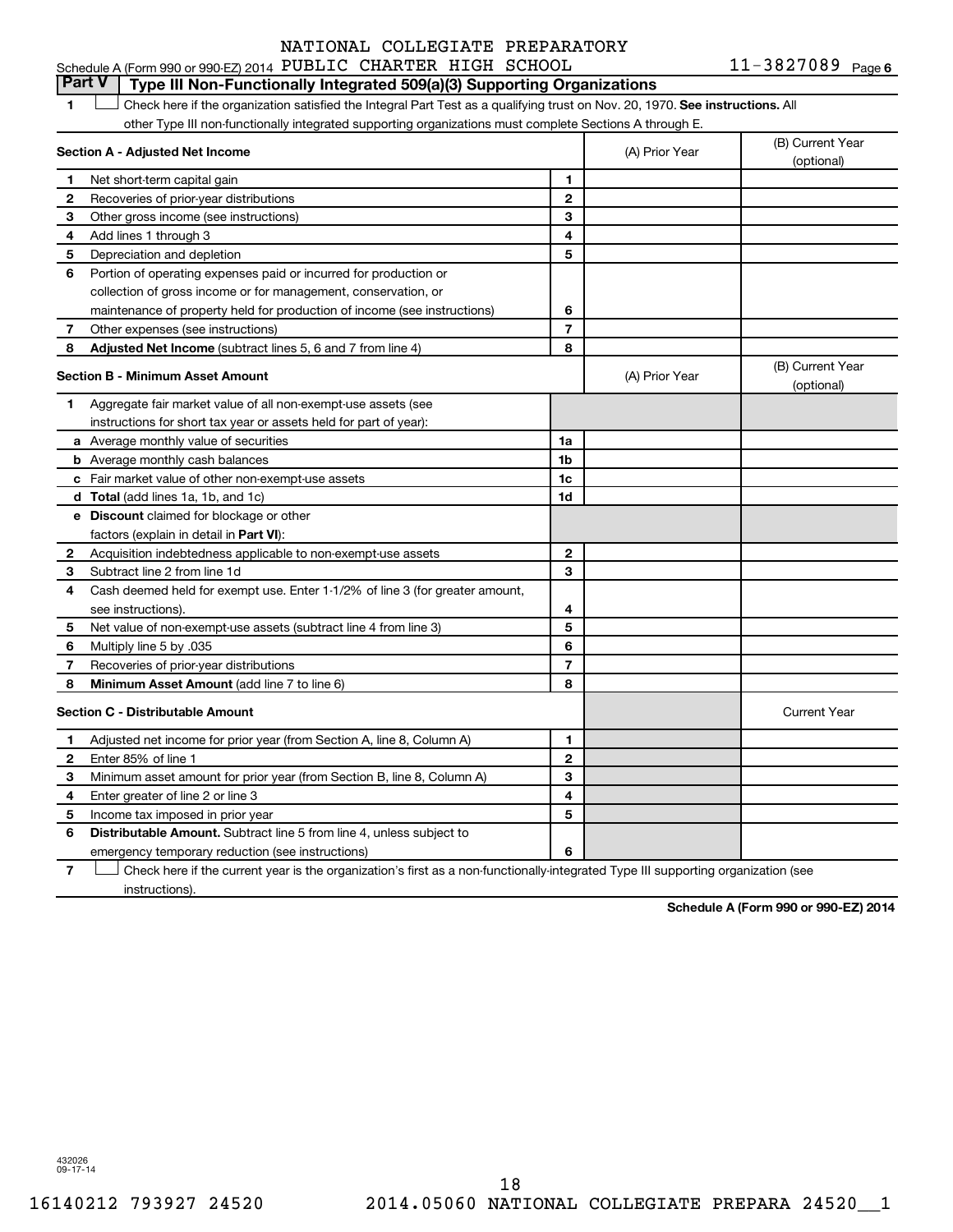|           | Schedule A (Form 990 or 990-EZ) 2014 PUBLIC CHARTER HIGH SCHOOL                            |                             |                           | $11 - 3827089$ Page 7 |
|-----------|--------------------------------------------------------------------------------------------|-----------------------------|---------------------------|-----------------------|
| ∣ Part V∣ | Type III Non-Functionally Integrated 509(a)(3) Supporting Organizations (continued)        |                             |                           |                       |
|           | <b>Section D - Distributions</b>                                                           |                             |                           | <b>Current Year</b>   |
| 1         | Amounts paid to supported organizations to accomplish exempt purposes                      |                             |                           |                       |
| 2         | Amounts paid to perform activity that directly furthers exempt purposes of supported       |                             |                           |                       |
|           | organizations, in excess of income from activity                                           |                             |                           |                       |
| з         | Administrative expenses paid to accomplish exempt purposes of supported organizations      |                             |                           |                       |
| 4         | Amounts paid to acquire exempt-use assets                                                  |                             |                           |                       |
| 5         | Qualified set-aside amounts (prior IRS approval required)                                  |                             |                           |                       |
| 6         | Other distributions (describe in Part VI). See instructions.                               |                             |                           |                       |
| 7         | Total annual distributions. Add lines 1 through 6.                                         |                             |                           |                       |
| 8         | Distributions to attentive supported organizations to which the organization is responsive |                             |                           |                       |
|           | (provide details in Part VI). See instructions.                                            |                             |                           |                       |
| 9         | Distributable amount for 2014 from Section C, line 6                                       |                             |                           |                       |
| 10        | Line 8 amount divided by Line 9 amount                                                     |                             |                           |                       |
|           |                                                                                            | (i)                         | (ii)                      | (iii)                 |
|           | Section E - Distribution Allocations (see instructions)                                    | <b>Excess Distributions</b> | <b>Underdistributions</b> | <b>Distributable</b>  |
|           |                                                                                            |                             | Pre-2014                  | Amount for 2014       |
| 1         | Distributable amount for 2014 from Section C, line 6                                       |                             |                           |                       |
| 2         | Underdistributions, if any, for years prior to 2014                                        |                             |                           |                       |
|           | (reasonable cause required-see instructions)                                               |                             |                           |                       |
| з         | Excess distributions carryover, if any, to 2014:                                           |                             |                           |                       |
| a         |                                                                                            |                             |                           |                       |
| b         |                                                                                            |                             |                           |                       |
| c         |                                                                                            |                             |                           |                       |
| d         |                                                                                            |                             |                           |                       |
|           | e From 2013                                                                                |                             |                           |                       |
| f         | Total of lines 3a through e                                                                |                             |                           |                       |
|           | g Applied to underdistributions of prior years                                             |                             |                           |                       |
|           | h Applied to 2014 distributable amount                                                     |                             |                           |                       |
| Ť.        | Carryover from 2009 not applied (see instructions)                                         |                             |                           |                       |
|           | Remainder. Subtract lines 3g, 3h, and 3i from 3f.                                          |                             |                           |                       |
| 4         | Distributions for 2014 from Section D,                                                     |                             |                           |                       |
|           | line $7:$                                                                                  |                             |                           |                       |
|           | a Applied to underdistributions of prior years                                             |                             |                           |                       |
|           | <b>b</b> Applied to 2014 distributable amount                                              |                             |                           |                       |
|           | c Remainder. Subtract lines 4a and 4b from 4.                                              |                             |                           |                       |
|           | 5 Remaining underdistributions for years prior to 2014, if                                 |                             |                           |                       |
|           | any. Subtract lines 3g and 4a from line 2 (if amount                                       |                             |                           |                       |
|           | greater than zero, see instructions).                                                      |                             |                           |                       |
| 6         | Remaining underdistributions for 2014. Subtract lines 3h                                   |                             |                           |                       |
|           | and 4b from line 1 (if amount greater than zero, see                                       |                             |                           |                       |
|           | instructions).                                                                             |                             |                           |                       |
| 7         | Excess distributions carryover to 2015. Add lines 3j                                       |                             |                           |                       |
|           | and 4c.                                                                                    |                             |                           |                       |
| 8         | Breakdown of line 7:                                                                       |                             |                           |                       |
| а         |                                                                                            |                             |                           |                       |
| b         |                                                                                            |                             |                           |                       |
| с         |                                                                                            |                             |                           |                       |
|           | d Excess from 2013                                                                         |                             |                           |                       |
|           | e Excess from 2014                                                                         |                             |                           |                       |

**Schedule A (Form 990 or 990-EZ) 2014**

432027 09-17-14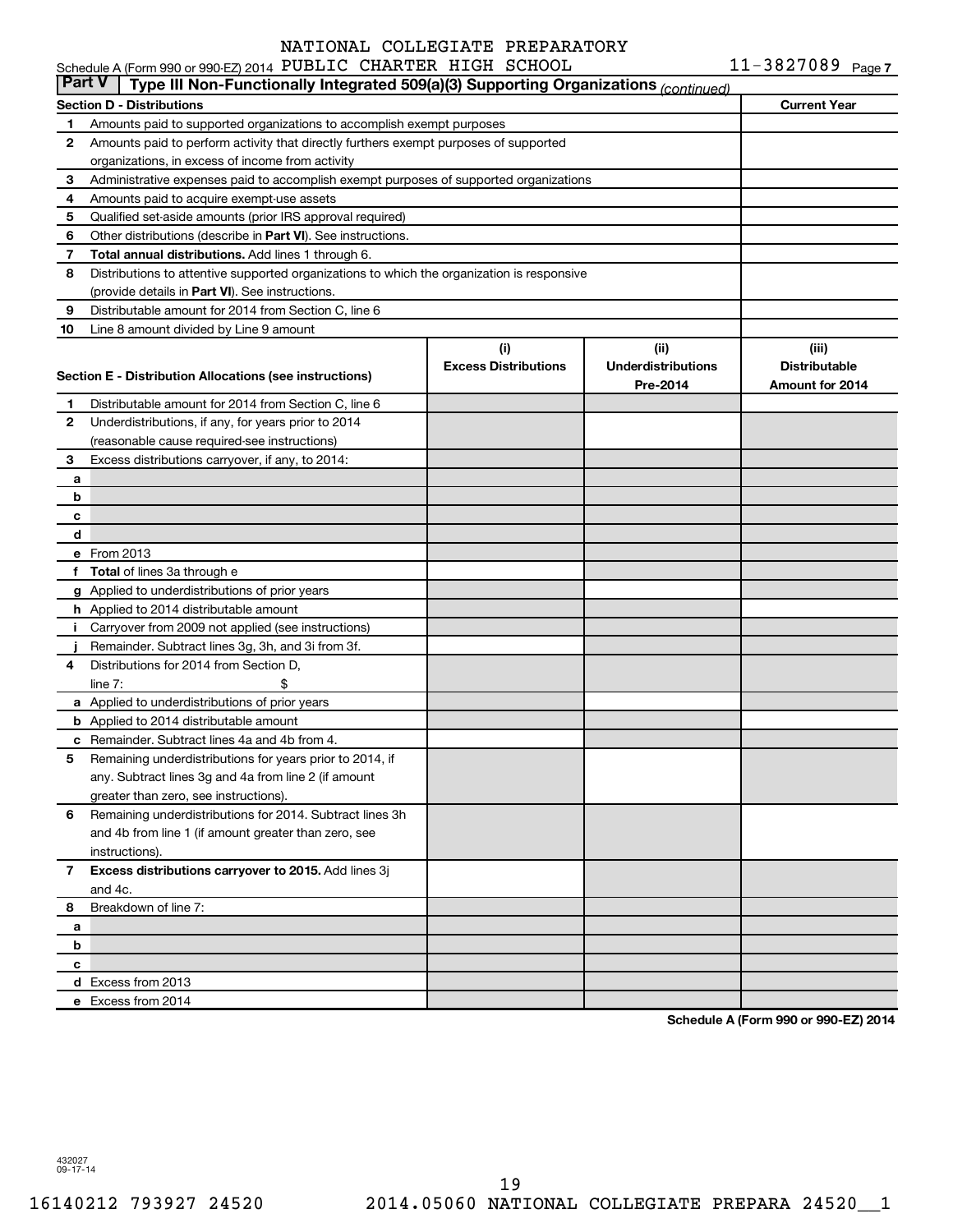### Schedule A (Form 990 or 990-EZ) 2014 PUBLIC CHARTER HIGH SCHOOL  $11-3827089$  Page NATIONAL COLLEGIATE PREPARATORY

Part VI | Supplemental Information. Provide the explanations required by Part II, line 10; Part II, line 17a or 17b; and Part III, line 12. Also complete this part for any additional information. (See instructions).

| 432028 09-17-14       | Schedule A (Form 990 or 990-EZ) 2014<br>$2\,0$ |
|-----------------------|------------------------------------------------|
| 16140212 793927 24520 | 2014.05060 NATIONAL COLLEGIATE PREPARA 24520_1 |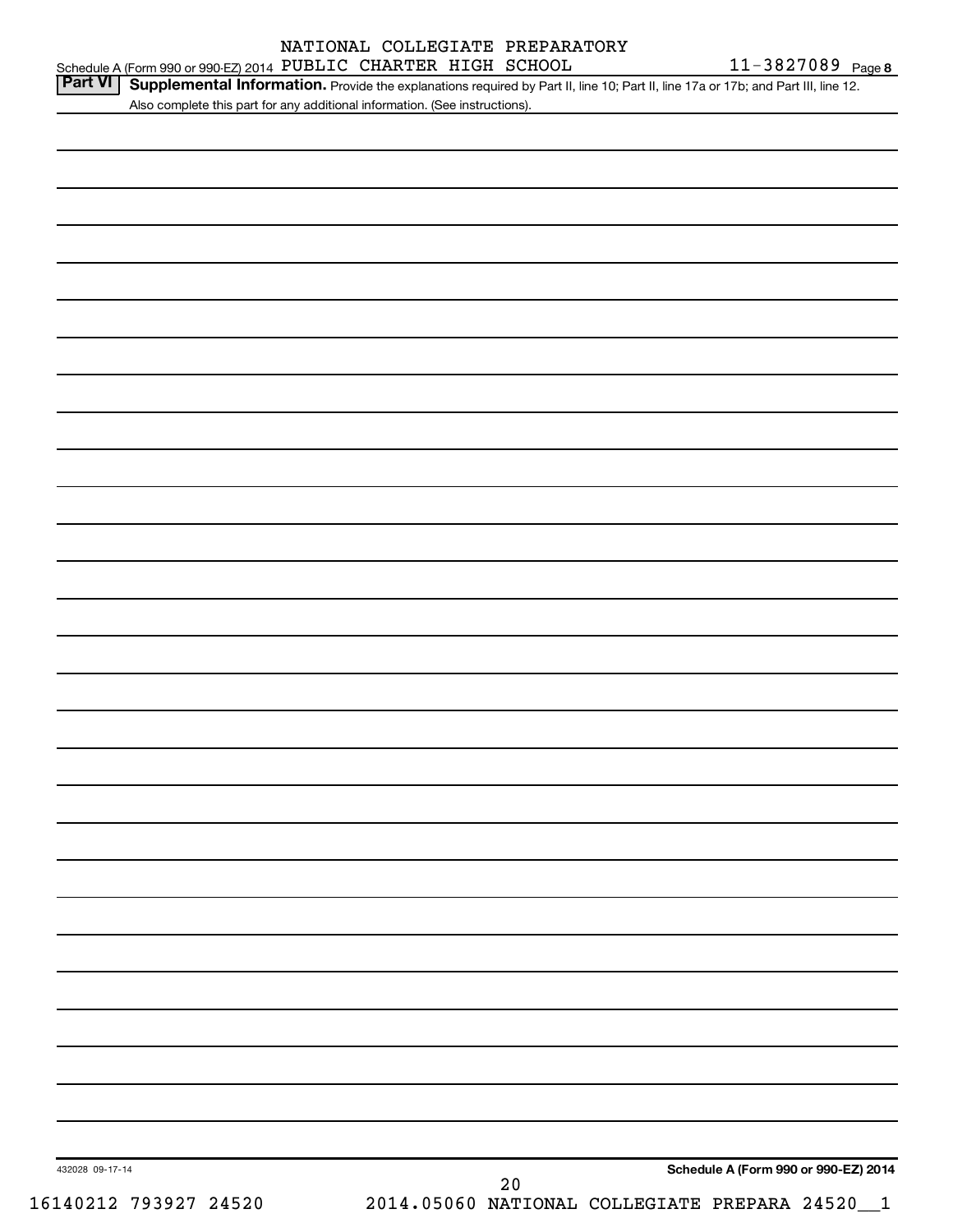Department of the Treasury Internal Revenue Service **(Form 990, 990-EZ,** \*\* PUBLIC DISCLOSURE COPY \*\*

## **Schedule B Schedule of Contributors**

**or 990-PF) | Attach to Form 990, Form 990-EZ, or Form 990-PF. | Information about Schedule B (Form 990, 990-EZ, or 990-PF) and** its instructions is at <sub>www.irs.gov/form990  $\cdot$ </sub>

OMB No. 1545-0047

**2014**

**Name of the organization Employer identification number**

| NATIONAL COLLEGIATE PREPARATORY |            |
|---------------------------------|------------|
| PUBLIC CHARTER HIGH SCHOOL      | 11-3827089 |

| Organization type (check one): |  |  |
|--------------------------------|--|--|
|--------------------------------|--|--|

| Filers of:         | Section:                                                                           |
|--------------------|------------------------------------------------------------------------------------|
| Form 990 or 990-EZ | $\lfloor \mathbf{X} \rfloor$ 501(c)( 3) (enter number) organization                |
|                    | $4947(a)(1)$ nonexempt charitable trust <b>not</b> treated as a private foundation |
|                    | 527 political organization                                                         |
| Form 990-PF        | 501(c)(3) exempt private foundation                                                |
|                    | 4947(a)(1) nonexempt charitable trust treated as a private foundation              |
|                    | 501(c)(3) taxable private foundation                                               |

Check if your organization is covered by the General Rule or a Special Rule.

**Note.**  Only a section 501(c)(7), (8), or (10) organization can check boxes for both the General Rule and a Special Rule. See instructions.

#### **General Rule**

**K** For an organization filing Form 990, 990-EZ, or 990-PF that received, during the year, contributions totaling \$5,000 or more (in money or property) from any one contributor. Complete Parts I and II. See instructions for determining a contributor's total contributions.

#### **Special Rules**

 $\Box$ 

any one contributor, during the year, total contributions of the greater of **(1)** \$5,000 or **(2)** 2% of the amount on (i) Form 990, Part VIII, line 1h, For an organization described in section 501(c)(3) filing Form 990 or 990-EZ that met the 33 1/3% support test of the regulations under sections 509(a)(1) and 170(b)(1)(A)(vi), that checked Schedule A (Form 990 or 990-EZ), Part II, line 13, 16a, or 16b, and that received from or (ii) Form 990-EZ, line 1. Complete Parts I and II.  $\Box$ 

year, total contributions of more than \$1,000 *exclusively* for religious, charitable, scientific, literary, or educational purposes, or for For an organization described in section 501(c)(7), (8), or (10) filing Form 990 or 990-EZ that received from any one contributor, during the the prevention of cruelty to children or animals. Complete Parts I, II, and III.  $\Box$ 

purpose. Do not complete any of the parts unless the General Rule applies to this organization because it received nonexclusively year, contributions exclusively for religious, charitable, etc., purposes, but no such contributions totaled more than \$1,000. If this box is checked, enter here the total contributions that were received during the year for an exclusively religious, charitable, etc., For an organization described in section 501(c)(7), (8), or (10) filing Form 990 or 990-EZ that received from any one contributor, during the religious, charitable, etc., contributions totaling \$5,000 or more during the year  $\ldots$  $\ldots$  $\ldots$  $\ldots$  $\ldots$  $\ldots$ 

**Caution.** An organization that is not covered by the General Rule and/or the Special Rules does not file Schedule B (Form 990, 990-EZ, or 990-PF),  **must** but it answer "No" on Part IV, line 2, of its Form 990; or check the box on line H of its Form 990-EZ or on its Form 990-PF, Part I, line 2, to certify that it does not meet the filing requirements of Schedule B (Form 990, 990-EZ, or 990-PF).

LHA For Paperwork Reduction Act Notice, see the Instructions for Form 990, 990-EZ, or 990-PF. Schedule B (Form 990, 990-EZ, or 990-PF) (2014)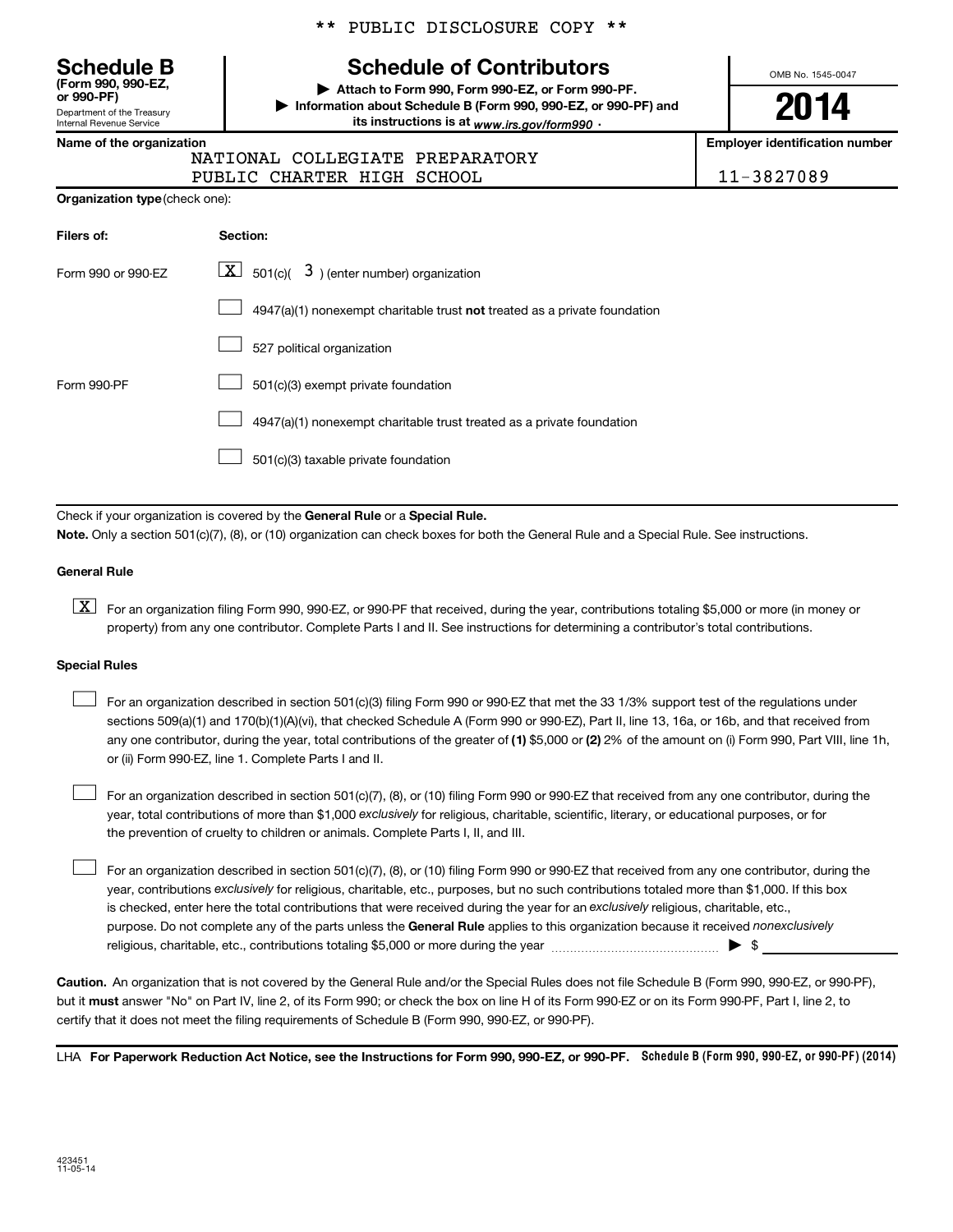**Name of organization Employer identification number** NATIONAL COLLEGIATE PREPARATORY PUBLIC CHARTER HIGH SCHOOL 11-3827089

| Part I          | <b>Contributors</b> (see instructions). Use duplicate copies of Part I if additional space is needed. |                                   |                                                                                                             |
|-----------------|-------------------------------------------------------------------------------------------------------|-----------------------------------|-------------------------------------------------------------------------------------------------------------|
| (a)<br>No.      | (b)<br>Name, address, and ZIP + 4                                                                     | (c)<br><b>Total contributions</b> | (d)<br>Type of contribution                                                                                 |
| $\mathbf 1$     |                                                                                                       | 10,000.<br>\$                     | $\overline{\mathbf{X}}$<br>Person<br>Payroll<br>Noncash<br>(Complete Part II for<br>noncash contributions.) |
| (a)<br>No.      | (b)<br>Name, address, and ZIP + 4                                                                     | (c)<br><b>Total contributions</b> | (d)<br>Type of contribution                                                                                 |
|                 |                                                                                                       | \$                                | Person<br>Payroll<br>Noncash<br>(Complete Part II for<br>noncash contributions.)                            |
| (a)<br>No.      | (b)<br>Name, address, and ZIP + 4                                                                     | (c)<br><b>Total contributions</b> | (d)<br>Type of contribution                                                                                 |
|                 |                                                                                                       | \$                                | Person<br>Payroll<br>Noncash<br>(Complete Part II for<br>noncash contributions.)                            |
| (a)<br>No.      | (b)<br>Name, address, and ZIP + 4                                                                     | (c)<br><b>Total contributions</b> | (d)<br>Type of contribution                                                                                 |
|                 |                                                                                                       | \$                                | Person<br>Payroll<br>Noncash<br>(Complete Part II for<br>noncash contributions.)                            |
| (a)<br>No.      | (b)<br>Name, address, and ZIP + 4                                                                     | (c)<br><b>Total contributions</b> | (d)<br>Type of contribution                                                                                 |
|                 |                                                                                                       | \$                                | Person<br>Payroll<br><b>Noncash</b><br>(Complete Part II for<br>noncash contributions.)                     |
| (a)<br>No.      | (b)<br>Name, address, and ZIP + 4                                                                     | (c)<br><b>Total contributions</b> | (d)<br>Type of contribution                                                                                 |
|                 |                                                                                                       | \$                                | Person<br>Payroll<br>Noncash<br>(Complete Part II for<br>noncash contributions.)                            |
| 423452 11-05-14 |                                                                                                       | 22                                | Schedule B (Form 990, 990-EZ, or 990-PF) (2014)                                                             |

16140212 793927 24520 2014.05060 NATIONAL COLLEGIATE PREPARA 24520\_\_1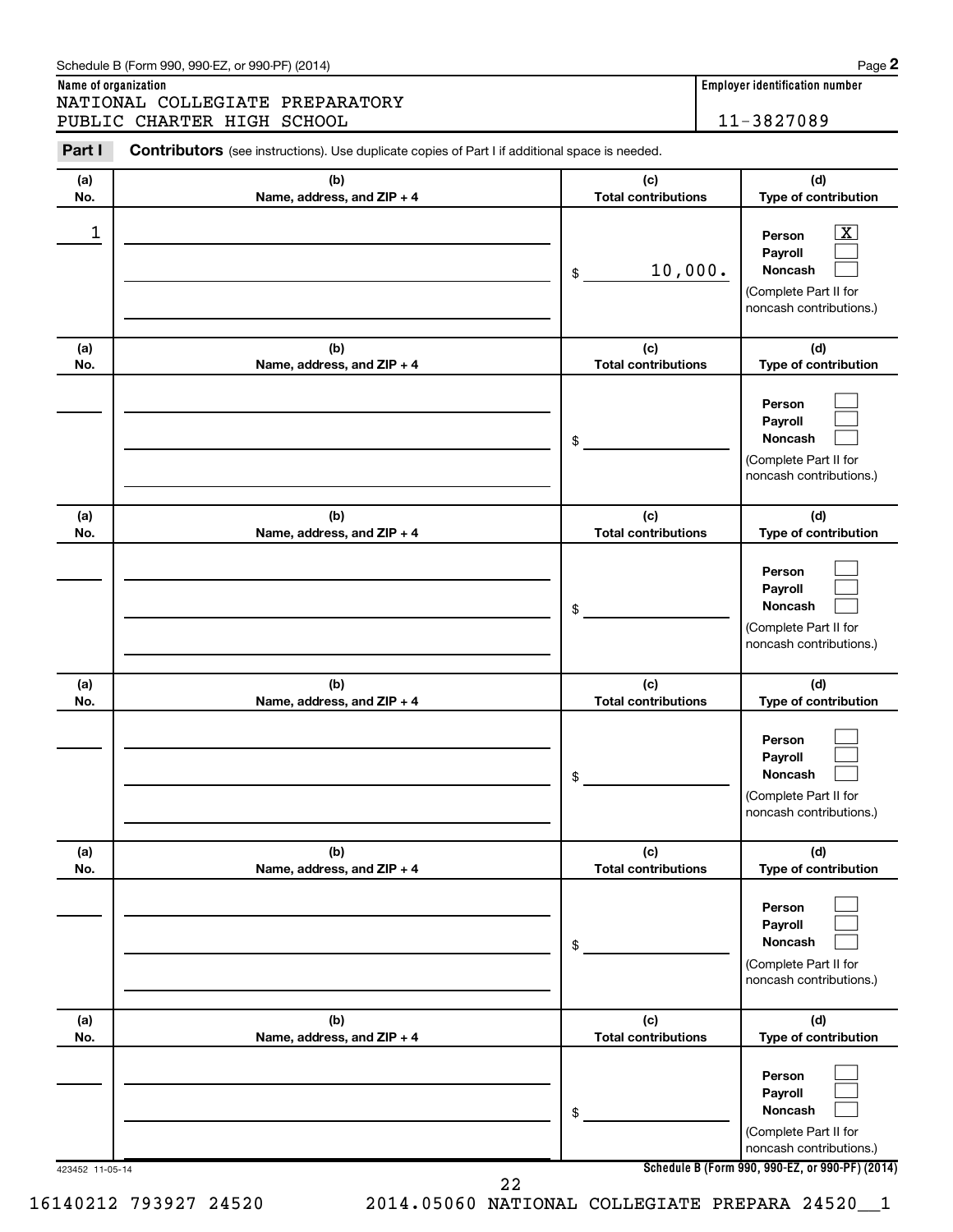| Schedule B (Form 990, 990-EZ, or 990-PF) (2014) | Page |
|-------------------------------------------------|------|
|                                                 |      |

NATIONAL COLLEGIATE PREPARATORY PUBLIC CHARTER HIGH SCHOOL 11-3827089

#### **(a) No. from Part I (c) FMV (or estimate) (see instructions) (b) Description of noncash property given (d) Date received (a) No. from Part I (c) FMV (or estimate) (see instructions) (b) Description of noncash property given (d) Date received (a) No. from Part I (c) FMV (or estimate) (see instructions) (b) Description of noncash property given (d) Date received (a) No. from Part I (c) FMV (or estimate) (see instructions) (b) Description of noncash property given (d) Date received (a) No. from Part I (c) FMV (or estimate) (see instructions) (b) Description of noncash property given (d) Date received (a) No. from Part I (c) FMV (or estimate) (see instructions) (b) Description of noncash property given (d) Date received** Part II Noncash Property (see instructions). Use duplicate copies of Part II if additional space is needed. \$ \$ \$ \$ \$

423453 11-05-14

**Schedule B (Form 990, 990-EZ, or 990-PF) (2014)**

**Name of organization Employer identification number**

**3**

16140212 793927 24520 2014.05060 NATIONAL COLLEGIATE PREPARA 24520\_\_1

\$

23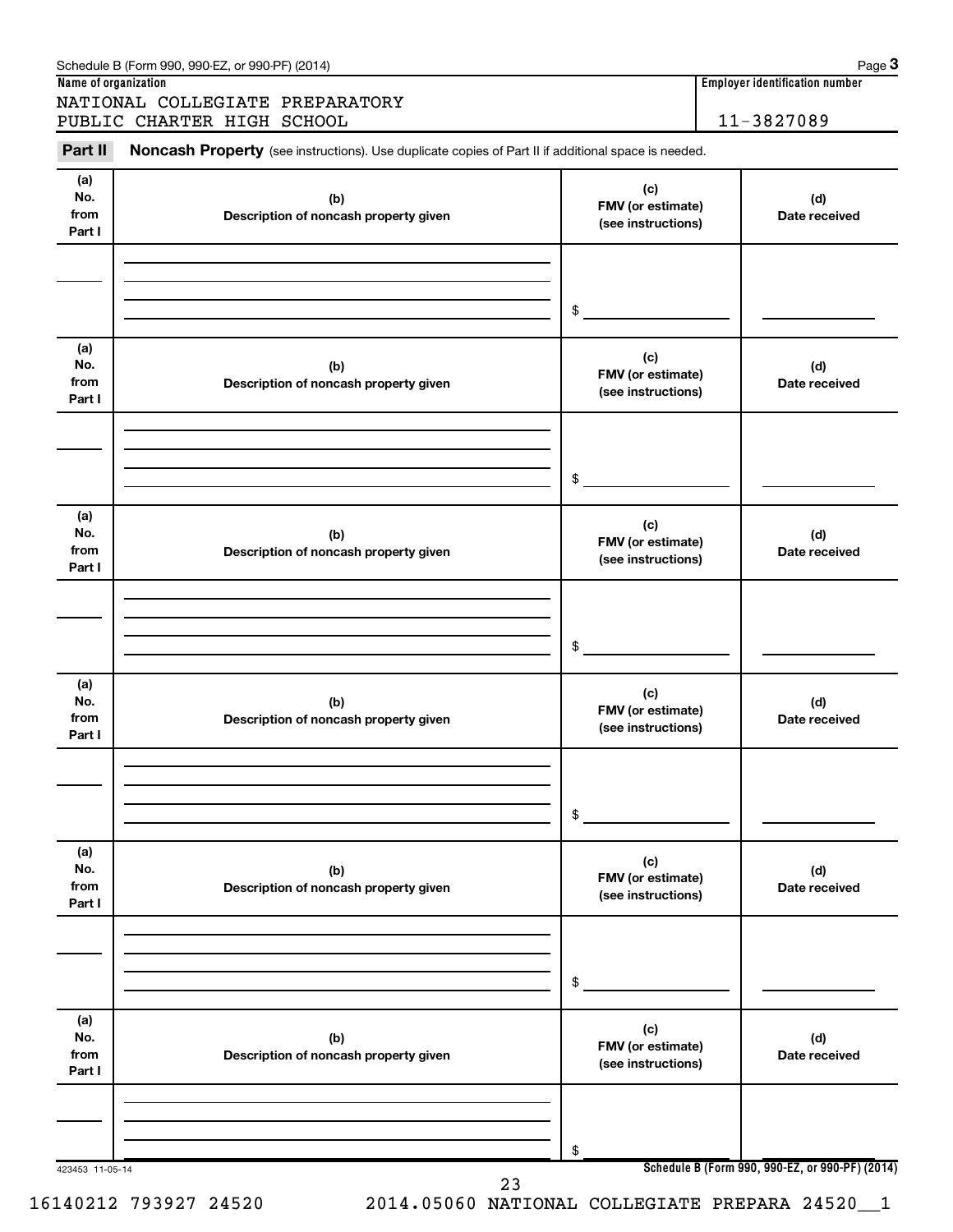|                      | Schedule B (Form 990, 990-EZ, or 990-PF) (2014)                                                                                                                                                                             |                      | Page 4                                                                                                                                                                                                                                                              |  |  |  |  |
|----------------------|-----------------------------------------------------------------------------------------------------------------------------------------------------------------------------------------------------------------------------|----------------------|---------------------------------------------------------------------------------------------------------------------------------------------------------------------------------------------------------------------------------------------------------------------|--|--|--|--|
| Name of organization |                                                                                                                                                                                                                             |                      | <b>Employer identification number</b>                                                                                                                                                                                                                               |  |  |  |  |
|                      | NATIONAL COLLEGIATE PREPARATORY                                                                                                                                                                                             |                      |                                                                                                                                                                                                                                                                     |  |  |  |  |
| Part III             | PUBLIC CHARTER HIGH SCHOOL                                                                                                                                                                                                  |                      | 11-3827089                                                                                                                                                                                                                                                          |  |  |  |  |
|                      |                                                                                                                                                                                                                             |                      | <i>Exclusively</i> religious, charitable, etc., contributions to organizations described in section 501(c)(7), (8), or (10) that total more than \$1,000 for<br>the year from any one contributor. Complete columns (a) through (e) and<br>$\blacktriangleright$ \$ |  |  |  |  |
|                      | completing Part III, enter the total of exclusively religious, charitable, etc., contributions of \$1,000 or less for the year. (Enter this info. once.)<br>Use duplicate copies of Part III if additional space is needed. |                      |                                                                                                                                                                                                                                                                     |  |  |  |  |
| (a) No.<br>from      |                                                                                                                                                                                                                             |                      |                                                                                                                                                                                                                                                                     |  |  |  |  |
| Part I               | (b) Purpose of gift                                                                                                                                                                                                         | (c) Use of gift      | (d) Description of how gift is held                                                                                                                                                                                                                                 |  |  |  |  |
|                      |                                                                                                                                                                                                                             |                      |                                                                                                                                                                                                                                                                     |  |  |  |  |
|                      |                                                                                                                                                                                                                             |                      |                                                                                                                                                                                                                                                                     |  |  |  |  |
|                      |                                                                                                                                                                                                                             |                      |                                                                                                                                                                                                                                                                     |  |  |  |  |
|                      |                                                                                                                                                                                                                             | (e) Transfer of gift |                                                                                                                                                                                                                                                                     |  |  |  |  |
|                      |                                                                                                                                                                                                                             |                      |                                                                                                                                                                                                                                                                     |  |  |  |  |
|                      | Transferee's name, address, and ZIP + 4                                                                                                                                                                                     |                      | Relationship of transferor to transferee                                                                                                                                                                                                                            |  |  |  |  |
|                      |                                                                                                                                                                                                                             |                      |                                                                                                                                                                                                                                                                     |  |  |  |  |
|                      |                                                                                                                                                                                                                             |                      |                                                                                                                                                                                                                                                                     |  |  |  |  |
|                      |                                                                                                                                                                                                                             |                      |                                                                                                                                                                                                                                                                     |  |  |  |  |
| (a) No.<br>from      | (b) Purpose of gift                                                                                                                                                                                                         | (c) Use of gift      | (d) Description of how gift is held                                                                                                                                                                                                                                 |  |  |  |  |
| Part I               |                                                                                                                                                                                                                             |                      |                                                                                                                                                                                                                                                                     |  |  |  |  |
|                      |                                                                                                                                                                                                                             |                      |                                                                                                                                                                                                                                                                     |  |  |  |  |
|                      |                                                                                                                                                                                                                             |                      |                                                                                                                                                                                                                                                                     |  |  |  |  |
|                      |                                                                                                                                                                                                                             |                      |                                                                                                                                                                                                                                                                     |  |  |  |  |
|                      |                                                                                                                                                                                                                             | (e) Transfer of gift |                                                                                                                                                                                                                                                                     |  |  |  |  |
|                      |                                                                                                                                                                                                                             |                      |                                                                                                                                                                                                                                                                     |  |  |  |  |
|                      | Transferee's name, address, and ZIP + 4                                                                                                                                                                                     |                      | Relationship of transferor to transferee                                                                                                                                                                                                                            |  |  |  |  |
|                      |                                                                                                                                                                                                                             |                      |                                                                                                                                                                                                                                                                     |  |  |  |  |
|                      |                                                                                                                                                                                                                             |                      |                                                                                                                                                                                                                                                                     |  |  |  |  |
|                      |                                                                                                                                                                                                                             |                      |                                                                                                                                                                                                                                                                     |  |  |  |  |
| (a) No.<br>from      | (b) Purpose of gift                                                                                                                                                                                                         | (c) Use of gift      | (d) Description of how gift is held                                                                                                                                                                                                                                 |  |  |  |  |
| Part I               |                                                                                                                                                                                                                             |                      |                                                                                                                                                                                                                                                                     |  |  |  |  |
|                      |                                                                                                                                                                                                                             |                      |                                                                                                                                                                                                                                                                     |  |  |  |  |
|                      |                                                                                                                                                                                                                             |                      |                                                                                                                                                                                                                                                                     |  |  |  |  |
|                      |                                                                                                                                                                                                                             |                      |                                                                                                                                                                                                                                                                     |  |  |  |  |
|                      | (e) Transfer of gift                                                                                                                                                                                                        |                      |                                                                                                                                                                                                                                                                     |  |  |  |  |
|                      | Transferee's name, address, and ZIP + 4                                                                                                                                                                                     |                      | Relationship of transferor to transferee                                                                                                                                                                                                                            |  |  |  |  |
|                      |                                                                                                                                                                                                                             |                      |                                                                                                                                                                                                                                                                     |  |  |  |  |
|                      |                                                                                                                                                                                                                             |                      |                                                                                                                                                                                                                                                                     |  |  |  |  |
|                      |                                                                                                                                                                                                                             |                      |                                                                                                                                                                                                                                                                     |  |  |  |  |
| (a) No.<br>from      |                                                                                                                                                                                                                             |                      |                                                                                                                                                                                                                                                                     |  |  |  |  |
| Part I               | (b) Purpose of gift                                                                                                                                                                                                         | (c) Use of gift      | (d) Description of how gift is held                                                                                                                                                                                                                                 |  |  |  |  |
|                      |                                                                                                                                                                                                                             |                      |                                                                                                                                                                                                                                                                     |  |  |  |  |
|                      |                                                                                                                                                                                                                             |                      |                                                                                                                                                                                                                                                                     |  |  |  |  |
|                      |                                                                                                                                                                                                                             |                      |                                                                                                                                                                                                                                                                     |  |  |  |  |
|                      |                                                                                                                                                                                                                             | (e) Transfer of gift |                                                                                                                                                                                                                                                                     |  |  |  |  |
|                      |                                                                                                                                                                                                                             |                      |                                                                                                                                                                                                                                                                     |  |  |  |  |
|                      | Transferee's name, address, and ZIP + 4                                                                                                                                                                                     |                      | Relationship of transferor to transferee                                                                                                                                                                                                                            |  |  |  |  |
|                      |                                                                                                                                                                                                                             |                      |                                                                                                                                                                                                                                                                     |  |  |  |  |
|                      |                                                                                                                                                                                                                             |                      |                                                                                                                                                                                                                                                                     |  |  |  |  |
|                      |                                                                                                                                                                                                                             |                      |                                                                                                                                                                                                                                                                     |  |  |  |  |
| 423454 11-05-14      |                                                                                                                                                                                                                             |                      | Schedule B (Form 990, 990-EZ, or 990-PF) (2014)                                                                                                                                                                                                                     |  |  |  |  |
|                      |                                                                                                                                                                                                                             | 24                   |                                                                                                                                                                                                                                                                     |  |  |  |  |

16140212 793927 24520 2014.05060 NATIONAL COLLEGIATE PREPARA 24520\_\_1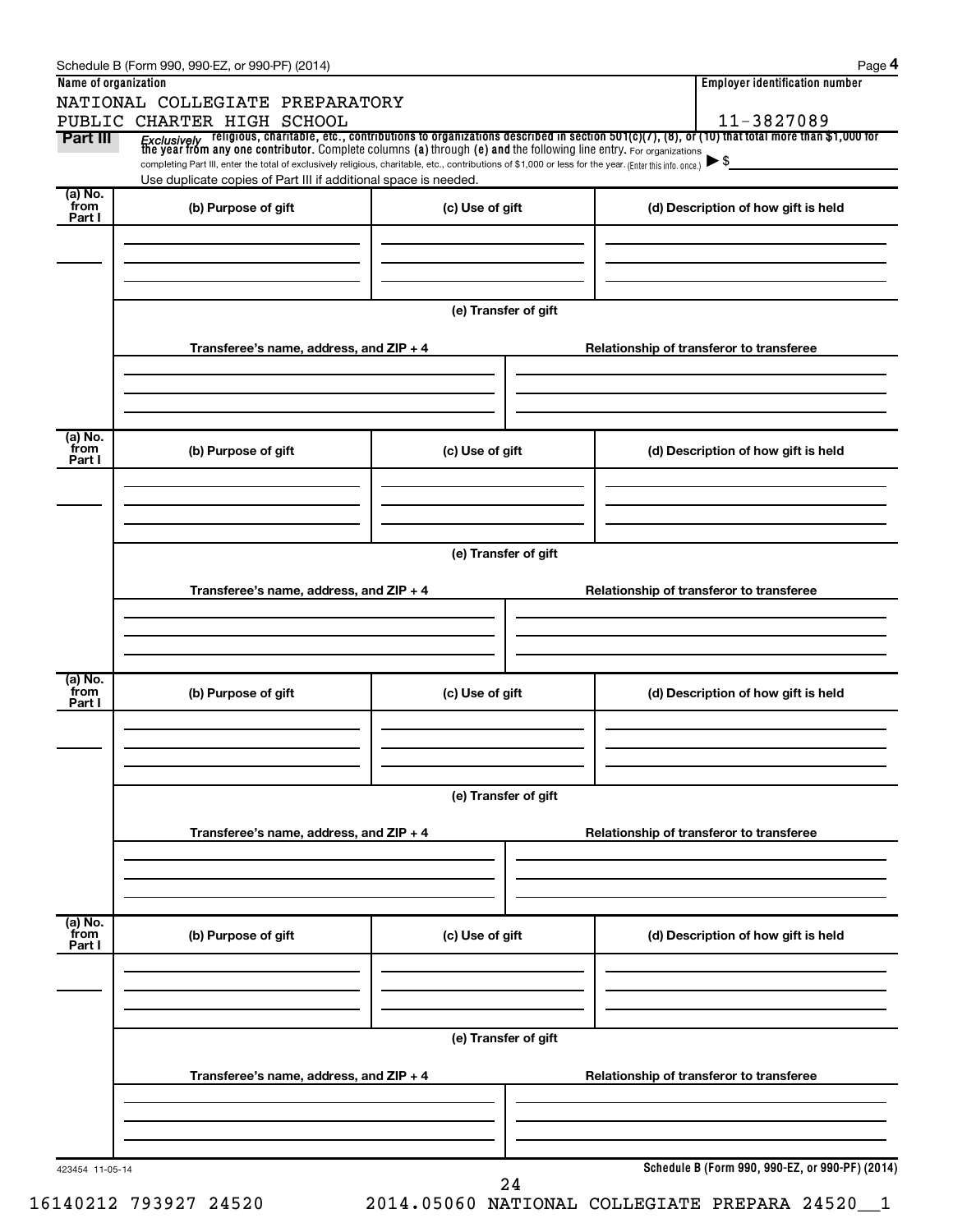| Attach to Form 990.<br>Department of the Treasury<br>Inspection<br>Information about Schedule D (Form 990) and its instructions is at www.irs.gov/form990.<br>Internal Revenue Service<br>NATIONAL COLLEGIATE PREPARATORY<br><b>Employer identification number</b><br>Name of the organization<br>11-3827089<br>PUBLIC CHARTER HIGH SCHOOL<br>Organizations Maintaining Donor Advised Funds or Other Similar Funds or Accounts. Complete if the<br>Part I<br>organization answered "Yes" to Form 990, Part IV, line 6.<br>(a) Donor advised funds<br>(b) Funds and other accounts<br>1<br>Aggregate value of contributions to (during year)<br>2<br>З<br>4<br>Did the organization inform all donors and donor advisors in writing that the assets held in donor advised funds<br>5<br>Yes<br><b>No</b><br>Did the organization inform all grantees, donors, and donor advisors in writing that grant funds can be used only<br>6<br>for charitable purposes and not for the benefit of the donor or donor advisor, or for any other purpose conferring<br>Yes<br>No<br>impermissible private benefit?<br>Part II<br><b>Conservation Easements.</b> Complete if the organization answered "Yes" to Form 990, Part IV, line 7.<br>Purpose(s) of conservation easements held by the organization (check all that apply).<br>1<br>Preservation of land for public use (e.g., recreation or education)<br>Preservation of a historically important land area<br>Protection of natural habitat<br>Preservation of a certified historic structure<br>Preservation of open space<br>Complete lines 2a through 2d if the organization held a qualified conservation contribution in the form of a conservation easement on the last<br>2<br>day of the tax year.<br>Held at the End of the Tax Year<br>2a<br>2b<br>b<br>2c<br>с<br>d Number of conservation easements included in (c) acquired after 8/17/06, and not on a historic structure<br>2d<br>Number of conservation easements modified, transferred, released, extinguished, or terminated by the organization during the tax<br>3<br>year<br>Number of states where property subject to conservation easement is located $\blacktriangleright$<br>4<br>Does the organization have a written policy regarding the periodic monitoring, inspection, handling of<br>5<br>Yes<br><b>No</b><br>Staff and volunteer hours devoted to monitoring, inspecting, and enforcing conservation easements during the year $\blacktriangleright$<br>Amount of expenses incurred in monitoring, inspecting, and enforcing conservation easements during the year $\triangleright$ \$<br>7<br>Does each conservation easement reported on line 2(d) above satisfy the requirements of section 170(h)(4)(B)(i)<br>8<br>Yes<br><b>No</b><br>In Part XIII, describe how the organization reports conservation easements in its revenue and expense statement, and balance sheet, and<br>9<br>include, if applicable, the text of the footnote to the organization's financial statements that describes the organization's accounting for<br>conservation easements.<br>Organizations Maintaining Collections of Art, Historical Treasures, or Other Similar Assets.<br>Part III<br>Complete if the organization answered "Yes" to Form 990, Part IV, line 8.<br>1a If the organization elected, as permitted under SFAS 116 (ASC 958), not to report in its revenue statement and balance sheet works of art,<br>historical treasures, or other similar assets held for public exhibition, education, or research in furtherance of public service, provide, in Part XIII,<br>the text of the footnote to its financial statements that describes these items.<br>If the organization elected, as permitted under SFAS 116 (ASC 958), to report in its revenue statement and balance sheet works of art, historical<br>b<br>treasures, or other similar assets held for public exhibition, education, or research in furtherance of public service, provide the following amounts<br>relating to these items:<br>(i) Revenue included in Form 990, Part VIII, line 1 [2000] [2010] CHERRY MEDIA THE MEDIA CONTROLLER SERVICE SERVICE SERVICE SERVICE SERVICE SERVICE SERVICE SERVICE SERVICE SERVICE SERVICE SERVICE SERVICE SERVICE SERVICE SE<br>$\blacktriangleright$ \$<br>(ii) Assets included in Form 990, Part X<br>If the organization received or held works of art, historical treasures, or other similar assets for financial gain, provide<br>2<br>the following amounts required to be reported under SFAS 116 (ASC 958) relating to these items:<br>$\triangleright$ \$<br>а<br>$\blacktriangleright$ \$<br>b<br>LHA For Paperwork Reduction Act Notice, see the Instructions for Form 990.<br>Schedule D (Form 990) 2014<br>432051<br>$10 - 01 - 14$ | <b>SCHEDULE D</b><br>(Form 990) |  | <b>Supplemental Financial Statements</b><br>Complete if the organization answered "Yes" to Form 990,<br>Part IV, line 6, 7, 8, 9, 10, 11a, 11b, 11c, 11d, 11e, 11f, 12a, or 12b. |  | OMB No. 1545-0047     |  |  |  |
|------------------------------------------------------------------------------------------------------------------------------------------------------------------------------------------------------------------------------------------------------------------------------------------------------------------------------------------------------------------------------------------------------------------------------------------------------------------------------------------------------------------------------------------------------------------------------------------------------------------------------------------------------------------------------------------------------------------------------------------------------------------------------------------------------------------------------------------------------------------------------------------------------------------------------------------------------------------------------------------------------------------------------------------------------------------------------------------------------------------------------------------------------------------------------------------------------------------------------------------------------------------------------------------------------------------------------------------------------------------------------------------------------------------------------------------------------------------------------------------------------------------------------------------------------------------------------------------------------------------------------------------------------------------------------------------------------------------------------------------------------------------------------------------------------------------------------------------------------------------------------------------------------------------------------------------------------------------------------------------------------------------------------------------------------------------------------------------------------------------------------------------------------------------------------------------------------------------------------------------------------------------------------------------------------------------------------------------------------------------------------------------------------------------------------------------------------------------------------------------------------------------------------------------------------------------------------------------------------------------------------------------------------------------------------------------------------------------------------------------------------------------------------------------------------------------------------------------------------------------------------------------------------------------------------------------------------------------------------------------------------------------------------------------------------------------------------------------------------------------------------------------------------------------------------------------------------------------------------------------------------------------------------------------------------------------------------------------------------------------------------------------------------------------------------------------------------------------------------------------------------------------------------------------------------------------------------------------------------------------------------------------------------------------------------------------------------------------------------------------------------------------------------------------------------------------------------------------------------------------------------------------------------------------------------------------------------------------------------------------------------------------------------------------------------------------------------------------------------------------------------------------------------------------------------------------------------------------------------------------------------------------------------------------------------------------------------------------------------------------------------------------------------------------------------------------------------------------------------------------------------------------------------------------------------------------------------------------------------------------------------------------------------------------------------------------------------------------------------------------------------------------------------------------------------|---------------------------------|--|----------------------------------------------------------------------------------------------------------------------------------------------------------------------------------|--|-----------------------|--|--|--|
|                                                                                                                                                                                                                                                                                                                                                                                                                                                                                                                                                                                                                                                                                                                                                                                                                                                                                                                                                                                                                                                                                                                                                                                                                                                                                                                                                                                                                                                                                                                                                                                                                                                                                                                                                                                                                                                                                                                                                                                                                                                                                                                                                                                                                                                                                                                                                                                                                                                                                                                                                                                                                                                                                                                                                                                                                                                                                                                                                                                                                                                                                                                                                                                                                                                                                                                                                                                                                                                                                                                                                                                                                                                                                                                                                                                                                                                                                                                                                                                                                                                                                                                                                                                                                                                                                                                                                                                                                                                                                                                                                                                                                                                                                                                                                                                                      |                                 |  |                                                                                                                                                                                  |  | <b>Open to Public</b> |  |  |  |
|                                                                                                                                                                                                                                                                                                                                                                                                                                                                                                                                                                                                                                                                                                                                                                                                                                                                                                                                                                                                                                                                                                                                                                                                                                                                                                                                                                                                                                                                                                                                                                                                                                                                                                                                                                                                                                                                                                                                                                                                                                                                                                                                                                                                                                                                                                                                                                                                                                                                                                                                                                                                                                                                                                                                                                                                                                                                                                                                                                                                                                                                                                                                                                                                                                                                                                                                                                                                                                                                                                                                                                                                                                                                                                                                                                                                                                                                                                                                                                                                                                                                                                                                                                                                                                                                                                                                                                                                                                                                                                                                                                                                                                                                                                                                                                                                      |                                 |  |                                                                                                                                                                                  |  |                       |  |  |  |
|                                                                                                                                                                                                                                                                                                                                                                                                                                                                                                                                                                                                                                                                                                                                                                                                                                                                                                                                                                                                                                                                                                                                                                                                                                                                                                                                                                                                                                                                                                                                                                                                                                                                                                                                                                                                                                                                                                                                                                                                                                                                                                                                                                                                                                                                                                                                                                                                                                                                                                                                                                                                                                                                                                                                                                                                                                                                                                                                                                                                                                                                                                                                                                                                                                                                                                                                                                                                                                                                                                                                                                                                                                                                                                                                                                                                                                                                                                                                                                                                                                                                                                                                                                                                                                                                                                                                                                                                                                                                                                                                                                                                                                                                                                                                                                                                      |                                 |  |                                                                                                                                                                                  |  |                       |  |  |  |
|                                                                                                                                                                                                                                                                                                                                                                                                                                                                                                                                                                                                                                                                                                                                                                                                                                                                                                                                                                                                                                                                                                                                                                                                                                                                                                                                                                                                                                                                                                                                                                                                                                                                                                                                                                                                                                                                                                                                                                                                                                                                                                                                                                                                                                                                                                                                                                                                                                                                                                                                                                                                                                                                                                                                                                                                                                                                                                                                                                                                                                                                                                                                                                                                                                                                                                                                                                                                                                                                                                                                                                                                                                                                                                                                                                                                                                                                                                                                                                                                                                                                                                                                                                                                                                                                                                                                                                                                                                                                                                                                                                                                                                                                                                                                                                                                      |                                 |  |                                                                                                                                                                                  |  |                       |  |  |  |
|                                                                                                                                                                                                                                                                                                                                                                                                                                                                                                                                                                                                                                                                                                                                                                                                                                                                                                                                                                                                                                                                                                                                                                                                                                                                                                                                                                                                                                                                                                                                                                                                                                                                                                                                                                                                                                                                                                                                                                                                                                                                                                                                                                                                                                                                                                                                                                                                                                                                                                                                                                                                                                                                                                                                                                                                                                                                                                                                                                                                                                                                                                                                                                                                                                                                                                                                                                                                                                                                                                                                                                                                                                                                                                                                                                                                                                                                                                                                                                                                                                                                                                                                                                                                                                                                                                                                                                                                                                                                                                                                                                                                                                                                                                                                                                                                      |                                 |  |                                                                                                                                                                                  |  |                       |  |  |  |
|                                                                                                                                                                                                                                                                                                                                                                                                                                                                                                                                                                                                                                                                                                                                                                                                                                                                                                                                                                                                                                                                                                                                                                                                                                                                                                                                                                                                                                                                                                                                                                                                                                                                                                                                                                                                                                                                                                                                                                                                                                                                                                                                                                                                                                                                                                                                                                                                                                                                                                                                                                                                                                                                                                                                                                                                                                                                                                                                                                                                                                                                                                                                                                                                                                                                                                                                                                                                                                                                                                                                                                                                                                                                                                                                                                                                                                                                                                                                                                                                                                                                                                                                                                                                                                                                                                                                                                                                                                                                                                                                                                                                                                                                                                                                                                                                      |                                 |  |                                                                                                                                                                                  |  |                       |  |  |  |
|                                                                                                                                                                                                                                                                                                                                                                                                                                                                                                                                                                                                                                                                                                                                                                                                                                                                                                                                                                                                                                                                                                                                                                                                                                                                                                                                                                                                                                                                                                                                                                                                                                                                                                                                                                                                                                                                                                                                                                                                                                                                                                                                                                                                                                                                                                                                                                                                                                                                                                                                                                                                                                                                                                                                                                                                                                                                                                                                                                                                                                                                                                                                                                                                                                                                                                                                                                                                                                                                                                                                                                                                                                                                                                                                                                                                                                                                                                                                                                                                                                                                                                                                                                                                                                                                                                                                                                                                                                                                                                                                                                                                                                                                                                                                                                                                      |                                 |  |                                                                                                                                                                                  |  |                       |  |  |  |
|                                                                                                                                                                                                                                                                                                                                                                                                                                                                                                                                                                                                                                                                                                                                                                                                                                                                                                                                                                                                                                                                                                                                                                                                                                                                                                                                                                                                                                                                                                                                                                                                                                                                                                                                                                                                                                                                                                                                                                                                                                                                                                                                                                                                                                                                                                                                                                                                                                                                                                                                                                                                                                                                                                                                                                                                                                                                                                                                                                                                                                                                                                                                                                                                                                                                                                                                                                                                                                                                                                                                                                                                                                                                                                                                                                                                                                                                                                                                                                                                                                                                                                                                                                                                                                                                                                                                                                                                                                                                                                                                                                                                                                                                                                                                                                                                      |                                 |  |                                                                                                                                                                                  |  |                       |  |  |  |
|                                                                                                                                                                                                                                                                                                                                                                                                                                                                                                                                                                                                                                                                                                                                                                                                                                                                                                                                                                                                                                                                                                                                                                                                                                                                                                                                                                                                                                                                                                                                                                                                                                                                                                                                                                                                                                                                                                                                                                                                                                                                                                                                                                                                                                                                                                                                                                                                                                                                                                                                                                                                                                                                                                                                                                                                                                                                                                                                                                                                                                                                                                                                                                                                                                                                                                                                                                                                                                                                                                                                                                                                                                                                                                                                                                                                                                                                                                                                                                                                                                                                                                                                                                                                                                                                                                                                                                                                                                                                                                                                                                                                                                                                                                                                                                                                      |                                 |  |                                                                                                                                                                                  |  |                       |  |  |  |
|                                                                                                                                                                                                                                                                                                                                                                                                                                                                                                                                                                                                                                                                                                                                                                                                                                                                                                                                                                                                                                                                                                                                                                                                                                                                                                                                                                                                                                                                                                                                                                                                                                                                                                                                                                                                                                                                                                                                                                                                                                                                                                                                                                                                                                                                                                                                                                                                                                                                                                                                                                                                                                                                                                                                                                                                                                                                                                                                                                                                                                                                                                                                                                                                                                                                                                                                                                                                                                                                                                                                                                                                                                                                                                                                                                                                                                                                                                                                                                                                                                                                                                                                                                                                                                                                                                                                                                                                                                                                                                                                                                                                                                                                                                                                                                                                      |                                 |  |                                                                                                                                                                                  |  |                       |  |  |  |
|                                                                                                                                                                                                                                                                                                                                                                                                                                                                                                                                                                                                                                                                                                                                                                                                                                                                                                                                                                                                                                                                                                                                                                                                                                                                                                                                                                                                                                                                                                                                                                                                                                                                                                                                                                                                                                                                                                                                                                                                                                                                                                                                                                                                                                                                                                                                                                                                                                                                                                                                                                                                                                                                                                                                                                                                                                                                                                                                                                                                                                                                                                                                                                                                                                                                                                                                                                                                                                                                                                                                                                                                                                                                                                                                                                                                                                                                                                                                                                                                                                                                                                                                                                                                                                                                                                                                                                                                                                                                                                                                                                                                                                                                                                                                                                                                      |                                 |  |                                                                                                                                                                                  |  |                       |  |  |  |
|                                                                                                                                                                                                                                                                                                                                                                                                                                                                                                                                                                                                                                                                                                                                                                                                                                                                                                                                                                                                                                                                                                                                                                                                                                                                                                                                                                                                                                                                                                                                                                                                                                                                                                                                                                                                                                                                                                                                                                                                                                                                                                                                                                                                                                                                                                                                                                                                                                                                                                                                                                                                                                                                                                                                                                                                                                                                                                                                                                                                                                                                                                                                                                                                                                                                                                                                                                                                                                                                                                                                                                                                                                                                                                                                                                                                                                                                                                                                                                                                                                                                                                                                                                                                                                                                                                                                                                                                                                                                                                                                                                                                                                                                                                                                                                                                      |                                 |  |                                                                                                                                                                                  |  |                       |  |  |  |
|                                                                                                                                                                                                                                                                                                                                                                                                                                                                                                                                                                                                                                                                                                                                                                                                                                                                                                                                                                                                                                                                                                                                                                                                                                                                                                                                                                                                                                                                                                                                                                                                                                                                                                                                                                                                                                                                                                                                                                                                                                                                                                                                                                                                                                                                                                                                                                                                                                                                                                                                                                                                                                                                                                                                                                                                                                                                                                                                                                                                                                                                                                                                                                                                                                                                                                                                                                                                                                                                                                                                                                                                                                                                                                                                                                                                                                                                                                                                                                                                                                                                                                                                                                                                                                                                                                                                                                                                                                                                                                                                                                                                                                                                                                                                                                                                      |                                 |  |                                                                                                                                                                                  |  |                       |  |  |  |
|                                                                                                                                                                                                                                                                                                                                                                                                                                                                                                                                                                                                                                                                                                                                                                                                                                                                                                                                                                                                                                                                                                                                                                                                                                                                                                                                                                                                                                                                                                                                                                                                                                                                                                                                                                                                                                                                                                                                                                                                                                                                                                                                                                                                                                                                                                                                                                                                                                                                                                                                                                                                                                                                                                                                                                                                                                                                                                                                                                                                                                                                                                                                                                                                                                                                                                                                                                                                                                                                                                                                                                                                                                                                                                                                                                                                                                                                                                                                                                                                                                                                                                                                                                                                                                                                                                                                                                                                                                                                                                                                                                                                                                                                                                                                                                                                      |                                 |  |                                                                                                                                                                                  |  |                       |  |  |  |
|                                                                                                                                                                                                                                                                                                                                                                                                                                                                                                                                                                                                                                                                                                                                                                                                                                                                                                                                                                                                                                                                                                                                                                                                                                                                                                                                                                                                                                                                                                                                                                                                                                                                                                                                                                                                                                                                                                                                                                                                                                                                                                                                                                                                                                                                                                                                                                                                                                                                                                                                                                                                                                                                                                                                                                                                                                                                                                                                                                                                                                                                                                                                                                                                                                                                                                                                                                                                                                                                                                                                                                                                                                                                                                                                                                                                                                                                                                                                                                                                                                                                                                                                                                                                                                                                                                                                                                                                                                                                                                                                                                                                                                                                                                                                                                                                      |                                 |  |                                                                                                                                                                                  |  |                       |  |  |  |
|                                                                                                                                                                                                                                                                                                                                                                                                                                                                                                                                                                                                                                                                                                                                                                                                                                                                                                                                                                                                                                                                                                                                                                                                                                                                                                                                                                                                                                                                                                                                                                                                                                                                                                                                                                                                                                                                                                                                                                                                                                                                                                                                                                                                                                                                                                                                                                                                                                                                                                                                                                                                                                                                                                                                                                                                                                                                                                                                                                                                                                                                                                                                                                                                                                                                                                                                                                                                                                                                                                                                                                                                                                                                                                                                                                                                                                                                                                                                                                                                                                                                                                                                                                                                                                                                                                                                                                                                                                                                                                                                                                                                                                                                                                                                                                                                      |                                 |  |                                                                                                                                                                                  |  |                       |  |  |  |
|                                                                                                                                                                                                                                                                                                                                                                                                                                                                                                                                                                                                                                                                                                                                                                                                                                                                                                                                                                                                                                                                                                                                                                                                                                                                                                                                                                                                                                                                                                                                                                                                                                                                                                                                                                                                                                                                                                                                                                                                                                                                                                                                                                                                                                                                                                                                                                                                                                                                                                                                                                                                                                                                                                                                                                                                                                                                                                                                                                                                                                                                                                                                                                                                                                                                                                                                                                                                                                                                                                                                                                                                                                                                                                                                                                                                                                                                                                                                                                                                                                                                                                                                                                                                                                                                                                                                                                                                                                                                                                                                                                                                                                                                                                                                                                                                      |                                 |  |                                                                                                                                                                                  |  |                       |  |  |  |
|                                                                                                                                                                                                                                                                                                                                                                                                                                                                                                                                                                                                                                                                                                                                                                                                                                                                                                                                                                                                                                                                                                                                                                                                                                                                                                                                                                                                                                                                                                                                                                                                                                                                                                                                                                                                                                                                                                                                                                                                                                                                                                                                                                                                                                                                                                                                                                                                                                                                                                                                                                                                                                                                                                                                                                                                                                                                                                                                                                                                                                                                                                                                                                                                                                                                                                                                                                                                                                                                                                                                                                                                                                                                                                                                                                                                                                                                                                                                                                                                                                                                                                                                                                                                                                                                                                                                                                                                                                                                                                                                                                                                                                                                                                                                                                                                      |                                 |  |                                                                                                                                                                                  |  |                       |  |  |  |
|                                                                                                                                                                                                                                                                                                                                                                                                                                                                                                                                                                                                                                                                                                                                                                                                                                                                                                                                                                                                                                                                                                                                                                                                                                                                                                                                                                                                                                                                                                                                                                                                                                                                                                                                                                                                                                                                                                                                                                                                                                                                                                                                                                                                                                                                                                                                                                                                                                                                                                                                                                                                                                                                                                                                                                                                                                                                                                                                                                                                                                                                                                                                                                                                                                                                                                                                                                                                                                                                                                                                                                                                                                                                                                                                                                                                                                                                                                                                                                                                                                                                                                                                                                                                                                                                                                                                                                                                                                                                                                                                                                                                                                                                                                                                                                                                      |                                 |  |                                                                                                                                                                                  |  |                       |  |  |  |
|                                                                                                                                                                                                                                                                                                                                                                                                                                                                                                                                                                                                                                                                                                                                                                                                                                                                                                                                                                                                                                                                                                                                                                                                                                                                                                                                                                                                                                                                                                                                                                                                                                                                                                                                                                                                                                                                                                                                                                                                                                                                                                                                                                                                                                                                                                                                                                                                                                                                                                                                                                                                                                                                                                                                                                                                                                                                                                                                                                                                                                                                                                                                                                                                                                                                                                                                                                                                                                                                                                                                                                                                                                                                                                                                                                                                                                                                                                                                                                                                                                                                                                                                                                                                                                                                                                                                                                                                                                                                                                                                                                                                                                                                                                                                                                                                      |                                 |  |                                                                                                                                                                                  |  |                       |  |  |  |
|                                                                                                                                                                                                                                                                                                                                                                                                                                                                                                                                                                                                                                                                                                                                                                                                                                                                                                                                                                                                                                                                                                                                                                                                                                                                                                                                                                                                                                                                                                                                                                                                                                                                                                                                                                                                                                                                                                                                                                                                                                                                                                                                                                                                                                                                                                                                                                                                                                                                                                                                                                                                                                                                                                                                                                                                                                                                                                                                                                                                                                                                                                                                                                                                                                                                                                                                                                                                                                                                                                                                                                                                                                                                                                                                                                                                                                                                                                                                                                                                                                                                                                                                                                                                                                                                                                                                                                                                                                                                                                                                                                                                                                                                                                                                                                                                      |                                 |  |                                                                                                                                                                                  |  |                       |  |  |  |
|                                                                                                                                                                                                                                                                                                                                                                                                                                                                                                                                                                                                                                                                                                                                                                                                                                                                                                                                                                                                                                                                                                                                                                                                                                                                                                                                                                                                                                                                                                                                                                                                                                                                                                                                                                                                                                                                                                                                                                                                                                                                                                                                                                                                                                                                                                                                                                                                                                                                                                                                                                                                                                                                                                                                                                                                                                                                                                                                                                                                                                                                                                                                                                                                                                                                                                                                                                                                                                                                                                                                                                                                                                                                                                                                                                                                                                                                                                                                                                                                                                                                                                                                                                                                                                                                                                                                                                                                                                                                                                                                                                                                                                                                                                                                                                                                      |                                 |  |                                                                                                                                                                                  |  |                       |  |  |  |
|                                                                                                                                                                                                                                                                                                                                                                                                                                                                                                                                                                                                                                                                                                                                                                                                                                                                                                                                                                                                                                                                                                                                                                                                                                                                                                                                                                                                                                                                                                                                                                                                                                                                                                                                                                                                                                                                                                                                                                                                                                                                                                                                                                                                                                                                                                                                                                                                                                                                                                                                                                                                                                                                                                                                                                                                                                                                                                                                                                                                                                                                                                                                                                                                                                                                                                                                                                                                                                                                                                                                                                                                                                                                                                                                                                                                                                                                                                                                                                                                                                                                                                                                                                                                                                                                                                                                                                                                                                                                                                                                                                                                                                                                                                                                                                                                      |                                 |  |                                                                                                                                                                                  |  |                       |  |  |  |
|                                                                                                                                                                                                                                                                                                                                                                                                                                                                                                                                                                                                                                                                                                                                                                                                                                                                                                                                                                                                                                                                                                                                                                                                                                                                                                                                                                                                                                                                                                                                                                                                                                                                                                                                                                                                                                                                                                                                                                                                                                                                                                                                                                                                                                                                                                                                                                                                                                                                                                                                                                                                                                                                                                                                                                                                                                                                                                                                                                                                                                                                                                                                                                                                                                                                                                                                                                                                                                                                                                                                                                                                                                                                                                                                                                                                                                                                                                                                                                                                                                                                                                                                                                                                                                                                                                                                                                                                                                                                                                                                                                                                                                                                                                                                                                                                      |                                 |  |                                                                                                                                                                                  |  |                       |  |  |  |
|                                                                                                                                                                                                                                                                                                                                                                                                                                                                                                                                                                                                                                                                                                                                                                                                                                                                                                                                                                                                                                                                                                                                                                                                                                                                                                                                                                                                                                                                                                                                                                                                                                                                                                                                                                                                                                                                                                                                                                                                                                                                                                                                                                                                                                                                                                                                                                                                                                                                                                                                                                                                                                                                                                                                                                                                                                                                                                                                                                                                                                                                                                                                                                                                                                                                                                                                                                                                                                                                                                                                                                                                                                                                                                                                                                                                                                                                                                                                                                                                                                                                                                                                                                                                                                                                                                                                                                                                                                                                                                                                                                                                                                                                                                                                                                                                      |                                 |  |                                                                                                                                                                                  |  |                       |  |  |  |
|                                                                                                                                                                                                                                                                                                                                                                                                                                                                                                                                                                                                                                                                                                                                                                                                                                                                                                                                                                                                                                                                                                                                                                                                                                                                                                                                                                                                                                                                                                                                                                                                                                                                                                                                                                                                                                                                                                                                                                                                                                                                                                                                                                                                                                                                                                                                                                                                                                                                                                                                                                                                                                                                                                                                                                                                                                                                                                                                                                                                                                                                                                                                                                                                                                                                                                                                                                                                                                                                                                                                                                                                                                                                                                                                                                                                                                                                                                                                                                                                                                                                                                                                                                                                                                                                                                                                                                                                                                                                                                                                                                                                                                                                                                                                                                                                      |                                 |  |                                                                                                                                                                                  |  |                       |  |  |  |
|                                                                                                                                                                                                                                                                                                                                                                                                                                                                                                                                                                                                                                                                                                                                                                                                                                                                                                                                                                                                                                                                                                                                                                                                                                                                                                                                                                                                                                                                                                                                                                                                                                                                                                                                                                                                                                                                                                                                                                                                                                                                                                                                                                                                                                                                                                                                                                                                                                                                                                                                                                                                                                                                                                                                                                                                                                                                                                                                                                                                                                                                                                                                                                                                                                                                                                                                                                                                                                                                                                                                                                                                                                                                                                                                                                                                                                                                                                                                                                                                                                                                                                                                                                                                                                                                                                                                                                                                                                                                                                                                                                                                                                                                                                                                                                                                      |                                 |  |                                                                                                                                                                                  |  |                       |  |  |  |
|                                                                                                                                                                                                                                                                                                                                                                                                                                                                                                                                                                                                                                                                                                                                                                                                                                                                                                                                                                                                                                                                                                                                                                                                                                                                                                                                                                                                                                                                                                                                                                                                                                                                                                                                                                                                                                                                                                                                                                                                                                                                                                                                                                                                                                                                                                                                                                                                                                                                                                                                                                                                                                                                                                                                                                                                                                                                                                                                                                                                                                                                                                                                                                                                                                                                                                                                                                                                                                                                                                                                                                                                                                                                                                                                                                                                                                                                                                                                                                                                                                                                                                                                                                                                                                                                                                                                                                                                                                                                                                                                                                                                                                                                                                                                                                                                      |                                 |  |                                                                                                                                                                                  |  |                       |  |  |  |
|                                                                                                                                                                                                                                                                                                                                                                                                                                                                                                                                                                                                                                                                                                                                                                                                                                                                                                                                                                                                                                                                                                                                                                                                                                                                                                                                                                                                                                                                                                                                                                                                                                                                                                                                                                                                                                                                                                                                                                                                                                                                                                                                                                                                                                                                                                                                                                                                                                                                                                                                                                                                                                                                                                                                                                                                                                                                                                                                                                                                                                                                                                                                                                                                                                                                                                                                                                                                                                                                                                                                                                                                                                                                                                                                                                                                                                                                                                                                                                                                                                                                                                                                                                                                                                                                                                                                                                                                                                                                                                                                                                                                                                                                                                                                                                                                      |                                 |  |                                                                                                                                                                                  |  |                       |  |  |  |
|                                                                                                                                                                                                                                                                                                                                                                                                                                                                                                                                                                                                                                                                                                                                                                                                                                                                                                                                                                                                                                                                                                                                                                                                                                                                                                                                                                                                                                                                                                                                                                                                                                                                                                                                                                                                                                                                                                                                                                                                                                                                                                                                                                                                                                                                                                                                                                                                                                                                                                                                                                                                                                                                                                                                                                                                                                                                                                                                                                                                                                                                                                                                                                                                                                                                                                                                                                                                                                                                                                                                                                                                                                                                                                                                                                                                                                                                                                                                                                                                                                                                                                                                                                                                                                                                                                                                                                                                                                                                                                                                                                                                                                                                                                                                                                                                      |                                 |  |                                                                                                                                                                                  |  |                       |  |  |  |
|                                                                                                                                                                                                                                                                                                                                                                                                                                                                                                                                                                                                                                                                                                                                                                                                                                                                                                                                                                                                                                                                                                                                                                                                                                                                                                                                                                                                                                                                                                                                                                                                                                                                                                                                                                                                                                                                                                                                                                                                                                                                                                                                                                                                                                                                                                                                                                                                                                                                                                                                                                                                                                                                                                                                                                                                                                                                                                                                                                                                                                                                                                                                                                                                                                                                                                                                                                                                                                                                                                                                                                                                                                                                                                                                                                                                                                                                                                                                                                                                                                                                                                                                                                                                                                                                                                                                                                                                                                                                                                                                                                                                                                                                                                                                                                                                      |                                 |  |                                                                                                                                                                                  |  |                       |  |  |  |
|                                                                                                                                                                                                                                                                                                                                                                                                                                                                                                                                                                                                                                                                                                                                                                                                                                                                                                                                                                                                                                                                                                                                                                                                                                                                                                                                                                                                                                                                                                                                                                                                                                                                                                                                                                                                                                                                                                                                                                                                                                                                                                                                                                                                                                                                                                                                                                                                                                                                                                                                                                                                                                                                                                                                                                                                                                                                                                                                                                                                                                                                                                                                                                                                                                                                                                                                                                                                                                                                                                                                                                                                                                                                                                                                                                                                                                                                                                                                                                                                                                                                                                                                                                                                                                                                                                                                                                                                                                                                                                                                                                                                                                                                                                                                                                                                      |                                 |  |                                                                                                                                                                                  |  |                       |  |  |  |
|                                                                                                                                                                                                                                                                                                                                                                                                                                                                                                                                                                                                                                                                                                                                                                                                                                                                                                                                                                                                                                                                                                                                                                                                                                                                                                                                                                                                                                                                                                                                                                                                                                                                                                                                                                                                                                                                                                                                                                                                                                                                                                                                                                                                                                                                                                                                                                                                                                                                                                                                                                                                                                                                                                                                                                                                                                                                                                                                                                                                                                                                                                                                                                                                                                                                                                                                                                                                                                                                                                                                                                                                                                                                                                                                                                                                                                                                                                                                                                                                                                                                                                                                                                                                                                                                                                                                                                                                                                                                                                                                                                                                                                                                                                                                                                                                      |                                 |  |                                                                                                                                                                                  |  |                       |  |  |  |
|                                                                                                                                                                                                                                                                                                                                                                                                                                                                                                                                                                                                                                                                                                                                                                                                                                                                                                                                                                                                                                                                                                                                                                                                                                                                                                                                                                                                                                                                                                                                                                                                                                                                                                                                                                                                                                                                                                                                                                                                                                                                                                                                                                                                                                                                                                                                                                                                                                                                                                                                                                                                                                                                                                                                                                                                                                                                                                                                                                                                                                                                                                                                                                                                                                                                                                                                                                                                                                                                                                                                                                                                                                                                                                                                                                                                                                                                                                                                                                                                                                                                                                                                                                                                                                                                                                                                                                                                                                                                                                                                                                                                                                                                                                                                                                                                      |                                 |  |                                                                                                                                                                                  |  |                       |  |  |  |
|                                                                                                                                                                                                                                                                                                                                                                                                                                                                                                                                                                                                                                                                                                                                                                                                                                                                                                                                                                                                                                                                                                                                                                                                                                                                                                                                                                                                                                                                                                                                                                                                                                                                                                                                                                                                                                                                                                                                                                                                                                                                                                                                                                                                                                                                                                                                                                                                                                                                                                                                                                                                                                                                                                                                                                                                                                                                                                                                                                                                                                                                                                                                                                                                                                                                                                                                                                                                                                                                                                                                                                                                                                                                                                                                                                                                                                                                                                                                                                                                                                                                                                                                                                                                                                                                                                                                                                                                                                                                                                                                                                                                                                                                                                                                                                                                      |                                 |  |                                                                                                                                                                                  |  |                       |  |  |  |
|                                                                                                                                                                                                                                                                                                                                                                                                                                                                                                                                                                                                                                                                                                                                                                                                                                                                                                                                                                                                                                                                                                                                                                                                                                                                                                                                                                                                                                                                                                                                                                                                                                                                                                                                                                                                                                                                                                                                                                                                                                                                                                                                                                                                                                                                                                                                                                                                                                                                                                                                                                                                                                                                                                                                                                                                                                                                                                                                                                                                                                                                                                                                                                                                                                                                                                                                                                                                                                                                                                                                                                                                                                                                                                                                                                                                                                                                                                                                                                                                                                                                                                                                                                                                                                                                                                                                                                                                                                                                                                                                                                                                                                                                                                                                                                                                      |                                 |  |                                                                                                                                                                                  |  |                       |  |  |  |
|                                                                                                                                                                                                                                                                                                                                                                                                                                                                                                                                                                                                                                                                                                                                                                                                                                                                                                                                                                                                                                                                                                                                                                                                                                                                                                                                                                                                                                                                                                                                                                                                                                                                                                                                                                                                                                                                                                                                                                                                                                                                                                                                                                                                                                                                                                                                                                                                                                                                                                                                                                                                                                                                                                                                                                                                                                                                                                                                                                                                                                                                                                                                                                                                                                                                                                                                                                                                                                                                                                                                                                                                                                                                                                                                                                                                                                                                                                                                                                                                                                                                                                                                                                                                                                                                                                                                                                                                                                                                                                                                                                                                                                                                                                                                                                                                      |                                 |  |                                                                                                                                                                                  |  |                       |  |  |  |
|                                                                                                                                                                                                                                                                                                                                                                                                                                                                                                                                                                                                                                                                                                                                                                                                                                                                                                                                                                                                                                                                                                                                                                                                                                                                                                                                                                                                                                                                                                                                                                                                                                                                                                                                                                                                                                                                                                                                                                                                                                                                                                                                                                                                                                                                                                                                                                                                                                                                                                                                                                                                                                                                                                                                                                                                                                                                                                                                                                                                                                                                                                                                                                                                                                                                                                                                                                                                                                                                                                                                                                                                                                                                                                                                                                                                                                                                                                                                                                                                                                                                                                                                                                                                                                                                                                                                                                                                                                                                                                                                                                                                                                                                                                                                                                                                      |                                 |  |                                                                                                                                                                                  |  |                       |  |  |  |
|                                                                                                                                                                                                                                                                                                                                                                                                                                                                                                                                                                                                                                                                                                                                                                                                                                                                                                                                                                                                                                                                                                                                                                                                                                                                                                                                                                                                                                                                                                                                                                                                                                                                                                                                                                                                                                                                                                                                                                                                                                                                                                                                                                                                                                                                                                                                                                                                                                                                                                                                                                                                                                                                                                                                                                                                                                                                                                                                                                                                                                                                                                                                                                                                                                                                                                                                                                                                                                                                                                                                                                                                                                                                                                                                                                                                                                                                                                                                                                                                                                                                                                                                                                                                                                                                                                                                                                                                                                                                                                                                                                                                                                                                                                                                                                                                      |                                 |  |                                                                                                                                                                                  |  |                       |  |  |  |
|                                                                                                                                                                                                                                                                                                                                                                                                                                                                                                                                                                                                                                                                                                                                                                                                                                                                                                                                                                                                                                                                                                                                                                                                                                                                                                                                                                                                                                                                                                                                                                                                                                                                                                                                                                                                                                                                                                                                                                                                                                                                                                                                                                                                                                                                                                                                                                                                                                                                                                                                                                                                                                                                                                                                                                                                                                                                                                                                                                                                                                                                                                                                                                                                                                                                                                                                                                                                                                                                                                                                                                                                                                                                                                                                                                                                                                                                                                                                                                                                                                                                                                                                                                                                                                                                                                                                                                                                                                                                                                                                                                                                                                                                                                                                                                                                      |                                 |  |                                                                                                                                                                                  |  |                       |  |  |  |
|                                                                                                                                                                                                                                                                                                                                                                                                                                                                                                                                                                                                                                                                                                                                                                                                                                                                                                                                                                                                                                                                                                                                                                                                                                                                                                                                                                                                                                                                                                                                                                                                                                                                                                                                                                                                                                                                                                                                                                                                                                                                                                                                                                                                                                                                                                                                                                                                                                                                                                                                                                                                                                                                                                                                                                                                                                                                                                                                                                                                                                                                                                                                                                                                                                                                                                                                                                                                                                                                                                                                                                                                                                                                                                                                                                                                                                                                                                                                                                                                                                                                                                                                                                                                                                                                                                                                                                                                                                                                                                                                                                                                                                                                                                                                                                                                      |                                 |  |                                                                                                                                                                                  |  |                       |  |  |  |
|                                                                                                                                                                                                                                                                                                                                                                                                                                                                                                                                                                                                                                                                                                                                                                                                                                                                                                                                                                                                                                                                                                                                                                                                                                                                                                                                                                                                                                                                                                                                                                                                                                                                                                                                                                                                                                                                                                                                                                                                                                                                                                                                                                                                                                                                                                                                                                                                                                                                                                                                                                                                                                                                                                                                                                                                                                                                                                                                                                                                                                                                                                                                                                                                                                                                                                                                                                                                                                                                                                                                                                                                                                                                                                                                                                                                                                                                                                                                                                                                                                                                                                                                                                                                                                                                                                                                                                                                                                                                                                                                                                                                                                                                                                                                                                                                      |                                 |  |                                                                                                                                                                                  |  |                       |  |  |  |
|                                                                                                                                                                                                                                                                                                                                                                                                                                                                                                                                                                                                                                                                                                                                                                                                                                                                                                                                                                                                                                                                                                                                                                                                                                                                                                                                                                                                                                                                                                                                                                                                                                                                                                                                                                                                                                                                                                                                                                                                                                                                                                                                                                                                                                                                                                                                                                                                                                                                                                                                                                                                                                                                                                                                                                                                                                                                                                                                                                                                                                                                                                                                                                                                                                                                                                                                                                                                                                                                                                                                                                                                                                                                                                                                                                                                                                                                                                                                                                                                                                                                                                                                                                                                                                                                                                                                                                                                                                                                                                                                                                                                                                                                                                                                                                                                      |                                 |  |                                                                                                                                                                                  |  |                       |  |  |  |
|                                                                                                                                                                                                                                                                                                                                                                                                                                                                                                                                                                                                                                                                                                                                                                                                                                                                                                                                                                                                                                                                                                                                                                                                                                                                                                                                                                                                                                                                                                                                                                                                                                                                                                                                                                                                                                                                                                                                                                                                                                                                                                                                                                                                                                                                                                                                                                                                                                                                                                                                                                                                                                                                                                                                                                                                                                                                                                                                                                                                                                                                                                                                                                                                                                                                                                                                                                                                                                                                                                                                                                                                                                                                                                                                                                                                                                                                                                                                                                                                                                                                                                                                                                                                                                                                                                                                                                                                                                                                                                                                                                                                                                                                                                                                                                                                      |                                 |  |                                                                                                                                                                                  |  |                       |  |  |  |
|                                                                                                                                                                                                                                                                                                                                                                                                                                                                                                                                                                                                                                                                                                                                                                                                                                                                                                                                                                                                                                                                                                                                                                                                                                                                                                                                                                                                                                                                                                                                                                                                                                                                                                                                                                                                                                                                                                                                                                                                                                                                                                                                                                                                                                                                                                                                                                                                                                                                                                                                                                                                                                                                                                                                                                                                                                                                                                                                                                                                                                                                                                                                                                                                                                                                                                                                                                                                                                                                                                                                                                                                                                                                                                                                                                                                                                                                                                                                                                                                                                                                                                                                                                                                                                                                                                                                                                                                                                                                                                                                                                                                                                                                                                                                                                                                      |                                 |  |                                                                                                                                                                                  |  |                       |  |  |  |
|                                                                                                                                                                                                                                                                                                                                                                                                                                                                                                                                                                                                                                                                                                                                                                                                                                                                                                                                                                                                                                                                                                                                                                                                                                                                                                                                                                                                                                                                                                                                                                                                                                                                                                                                                                                                                                                                                                                                                                                                                                                                                                                                                                                                                                                                                                                                                                                                                                                                                                                                                                                                                                                                                                                                                                                                                                                                                                                                                                                                                                                                                                                                                                                                                                                                                                                                                                                                                                                                                                                                                                                                                                                                                                                                                                                                                                                                                                                                                                                                                                                                                                                                                                                                                                                                                                                                                                                                                                                                                                                                                                                                                                                                                                                                                                                                      |                                 |  |                                                                                                                                                                                  |  |                       |  |  |  |
|                                                                                                                                                                                                                                                                                                                                                                                                                                                                                                                                                                                                                                                                                                                                                                                                                                                                                                                                                                                                                                                                                                                                                                                                                                                                                                                                                                                                                                                                                                                                                                                                                                                                                                                                                                                                                                                                                                                                                                                                                                                                                                                                                                                                                                                                                                                                                                                                                                                                                                                                                                                                                                                                                                                                                                                                                                                                                                                                                                                                                                                                                                                                                                                                                                                                                                                                                                                                                                                                                                                                                                                                                                                                                                                                                                                                                                                                                                                                                                                                                                                                                                                                                                                                                                                                                                                                                                                                                                                                                                                                                                                                                                                                                                                                                                                                      |                                 |  |                                                                                                                                                                                  |  |                       |  |  |  |
|                                                                                                                                                                                                                                                                                                                                                                                                                                                                                                                                                                                                                                                                                                                                                                                                                                                                                                                                                                                                                                                                                                                                                                                                                                                                                                                                                                                                                                                                                                                                                                                                                                                                                                                                                                                                                                                                                                                                                                                                                                                                                                                                                                                                                                                                                                                                                                                                                                                                                                                                                                                                                                                                                                                                                                                                                                                                                                                                                                                                                                                                                                                                                                                                                                                                                                                                                                                                                                                                                                                                                                                                                                                                                                                                                                                                                                                                                                                                                                                                                                                                                                                                                                                                                                                                                                                                                                                                                                                                                                                                                                                                                                                                                                                                                                                                      |                                 |  |                                                                                                                                                                                  |  |                       |  |  |  |
|                                                                                                                                                                                                                                                                                                                                                                                                                                                                                                                                                                                                                                                                                                                                                                                                                                                                                                                                                                                                                                                                                                                                                                                                                                                                                                                                                                                                                                                                                                                                                                                                                                                                                                                                                                                                                                                                                                                                                                                                                                                                                                                                                                                                                                                                                                                                                                                                                                                                                                                                                                                                                                                                                                                                                                                                                                                                                                                                                                                                                                                                                                                                                                                                                                                                                                                                                                                                                                                                                                                                                                                                                                                                                                                                                                                                                                                                                                                                                                                                                                                                                                                                                                                                                                                                                                                                                                                                                                                                                                                                                                                                                                                                                                                                                                                                      |                                 |  |                                                                                                                                                                                  |  |                       |  |  |  |
|                                                                                                                                                                                                                                                                                                                                                                                                                                                                                                                                                                                                                                                                                                                                                                                                                                                                                                                                                                                                                                                                                                                                                                                                                                                                                                                                                                                                                                                                                                                                                                                                                                                                                                                                                                                                                                                                                                                                                                                                                                                                                                                                                                                                                                                                                                                                                                                                                                                                                                                                                                                                                                                                                                                                                                                                                                                                                                                                                                                                                                                                                                                                                                                                                                                                                                                                                                                                                                                                                                                                                                                                                                                                                                                                                                                                                                                                                                                                                                                                                                                                                                                                                                                                                                                                                                                                                                                                                                                                                                                                                                                                                                                                                                                                                                                                      |                                 |  |                                                                                                                                                                                  |  |                       |  |  |  |
|                                                                                                                                                                                                                                                                                                                                                                                                                                                                                                                                                                                                                                                                                                                                                                                                                                                                                                                                                                                                                                                                                                                                                                                                                                                                                                                                                                                                                                                                                                                                                                                                                                                                                                                                                                                                                                                                                                                                                                                                                                                                                                                                                                                                                                                                                                                                                                                                                                                                                                                                                                                                                                                                                                                                                                                                                                                                                                                                                                                                                                                                                                                                                                                                                                                                                                                                                                                                                                                                                                                                                                                                                                                                                                                                                                                                                                                                                                                                                                                                                                                                                                                                                                                                                                                                                                                                                                                                                                                                                                                                                                                                                                                                                                                                                                                                      |                                 |  |                                                                                                                                                                                  |  |                       |  |  |  |
|                                                                                                                                                                                                                                                                                                                                                                                                                                                                                                                                                                                                                                                                                                                                                                                                                                                                                                                                                                                                                                                                                                                                                                                                                                                                                                                                                                                                                                                                                                                                                                                                                                                                                                                                                                                                                                                                                                                                                                                                                                                                                                                                                                                                                                                                                                                                                                                                                                                                                                                                                                                                                                                                                                                                                                                                                                                                                                                                                                                                                                                                                                                                                                                                                                                                                                                                                                                                                                                                                                                                                                                                                                                                                                                                                                                                                                                                                                                                                                                                                                                                                                                                                                                                                                                                                                                                                                                                                                                                                                                                                                                                                                                                                                                                                                                                      |                                 |  |                                                                                                                                                                                  |  |                       |  |  |  |
|                                                                                                                                                                                                                                                                                                                                                                                                                                                                                                                                                                                                                                                                                                                                                                                                                                                                                                                                                                                                                                                                                                                                                                                                                                                                                                                                                                                                                                                                                                                                                                                                                                                                                                                                                                                                                                                                                                                                                                                                                                                                                                                                                                                                                                                                                                                                                                                                                                                                                                                                                                                                                                                                                                                                                                                                                                                                                                                                                                                                                                                                                                                                                                                                                                                                                                                                                                                                                                                                                                                                                                                                                                                                                                                                                                                                                                                                                                                                                                                                                                                                                                                                                                                                                                                                                                                                                                                                                                                                                                                                                                                                                                                                                                                                                                                                      |                                 |  |                                                                                                                                                                                  |  |                       |  |  |  |
|                                                                                                                                                                                                                                                                                                                                                                                                                                                                                                                                                                                                                                                                                                                                                                                                                                                                                                                                                                                                                                                                                                                                                                                                                                                                                                                                                                                                                                                                                                                                                                                                                                                                                                                                                                                                                                                                                                                                                                                                                                                                                                                                                                                                                                                                                                                                                                                                                                                                                                                                                                                                                                                                                                                                                                                                                                                                                                                                                                                                                                                                                                                                                                                                                                                                                                                                                                                                                                                                                                                                                                                                                                                                                                                                                                                                                                                                                                                                                                                                                                                                                                                                                                                                                                                                                                                                                                                                                                                                                                                                                                                                                                                                                                                                                                                                      |                                 |  |                                                                                                                                                                                  |  |                       |  |  |  |
| 25                                                                                                                                                                                                                                                                                                                                                                                                                                                                                                                                                                                                                                                                                                                                                                                                                                                                                                                                                                                                                                                                                                                                                                                                                                                                                                                                                                                                                                                                                                                                                                                                                                                                                                                                                                                                                                                                                                                                                                                                                                                                                                                                                                                                                                                                                                                                                                                                                                                                                                                                                                                                                                                                                                                                                                                                                                                                                                                                                                                                                                                                                                                                                                                                                                                                                                                                                                                                                                                                                                                                                                                                                                                                                                                                                                                                                                                                                                                                                                                                                                                                                                                                                                                                                                                                                                                                                                                                                                                                                                                                                                                                                                                                                                                                                                                                   |                                 |  |                                                                                                                                                                                  |  |                       |  |  |  |

16140212 793927 24520 2014.05060 NATIONAL COLLEGIATE PREPARA 24520\_\_1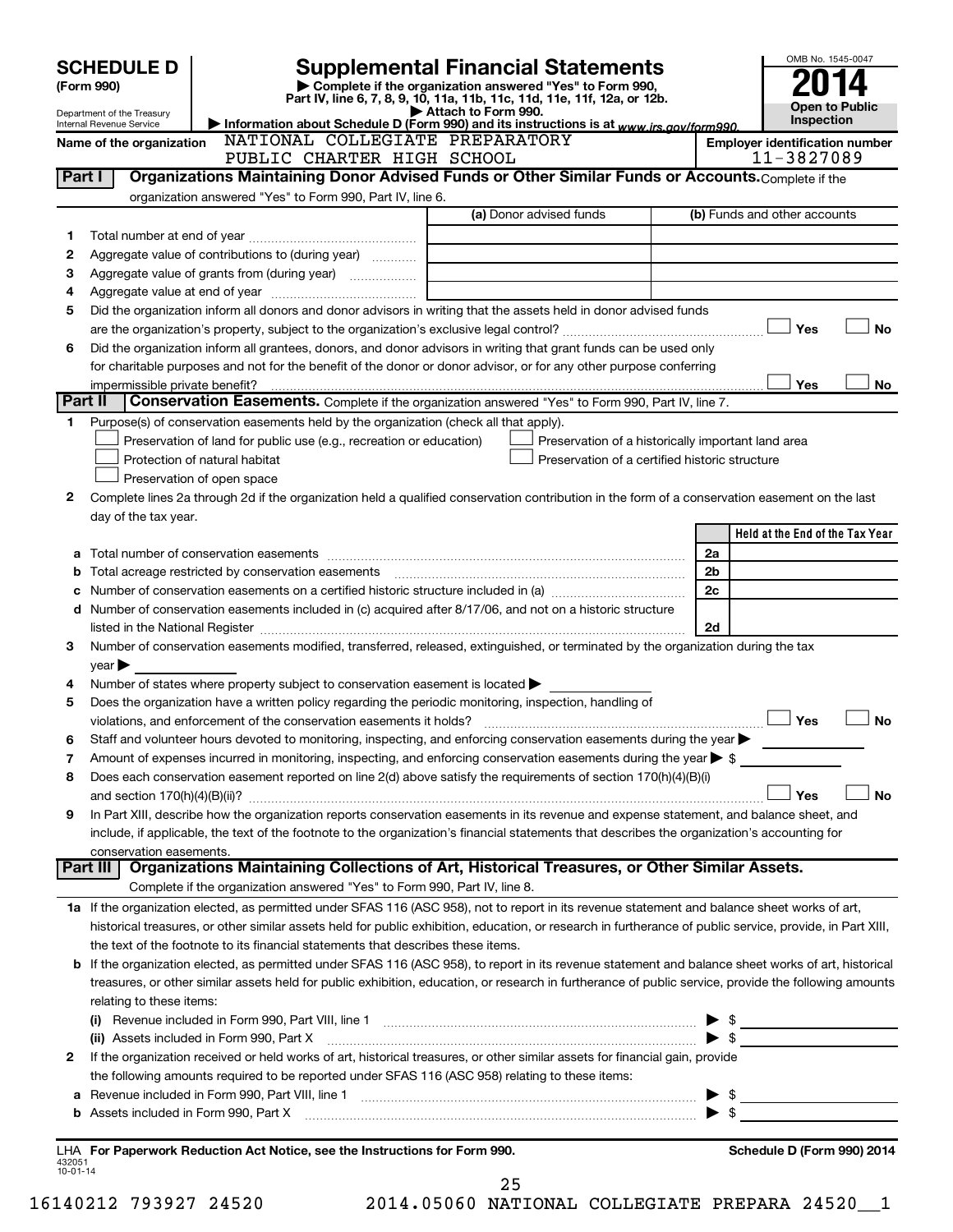|        |                                                                                                                                                                                                                                | NATIONAL COLLEGIATE PREPARATORY |   |                |                            |                                      |   |                |                            |
|--------|--------------------------------------------------------------------------------------------------------------------------------------------------------------------------------------------------------------------------------|---------------------------------|---|----------------|----------------------------|--------------------------------------|---|----------------|----------------------------|
|        | Schedule D (Form 990) 2014                                                                                                                                                                                                     | PUBLIC CHARTER HIGH SCHOOL      |   |                |                            |                                      |   |                | 11-3827089 Page 2          |
|        | Part III   Organizations Maintaining Collections of Art, Historical Treasures, or Other Similar Assets (continued)                                                                                                             |                                 |   |                |                            |                                      |   |                |                            |
| 3      | Using the organization's acquisition, accession, and other records, check any of the following that are a significant use of its collection items                                                                              |                                 |   |                |                            |                                      |   |                |                            |
|        | (check all that apply):                                                                                                                                                                                                        |                                 |   |                |                            |                                      |   |                |                            |
| a      | Public exhibition                                                                                                                                                                                                              |                                 |   |                | Loan or exchange programs  |                                      |   |                |                            |
| b      | Scholarly research                                                                                                                                                                                                             |                                 |   |                | Other <b>Communication</b> |                                      |   |                |                            |
| c      | Preservation for future generations                                                                                                                                                                                            |                                 |   |                |                            |                                      |   |                |                            |
|        | Provide a description of the organization's collections and explain how they further the organization's exempt purpose in Part XIII.                                                                                           |                                 |   |                |                            |                                      |   |                |                            |
| 5      | During the year, did the organization solicit or receive donations of art, historical treasures, or other similar assets                                                                                                       |                                 |   |                |                            |                                      |   |                |                            |
|        |                                                                                                                                                                                                                                |                                 |   |                |                            |                                      |   | Yes            | No                         |
|        | <b>Part IV</b><br><b>Escrow and Custodial Arrangements.</b> Complete if the organization answered "Yes" to Form 990, Part IV, line 9, or                                                                                       |                                 |   |                |                            |                                      |   |                |                            |
|        | reported an amount on Form 990, Part X, line 21.                                                                                                                                                                               |                                 |   |                |                            |                                      |   |                |                            |
|        | 1a Is the organization an agent, trustee, custodian or other intermediary for contributions or other assets not included                                                                                                       |                                 |   |                |                            |                                      |   |                |                            |
|        |                                                                                                                                                                                                                                |                                 |   |                |                            |                                      |   | Yes            | No                         |
|        | b If "Yes," explain the arrangement in Part XIII and complete the following table:                                                                                                                                             |                                 |   |                |                            |                                      |   |                |                            |
|        |                                                                                                                                                                                                                                |                                 |   |                |                            |                                      |   | Amount         |                            |
|        |                                                                                                                                                                                                                                |                                 |   |                |                            |                                      |   |                |                            |
|        |                                                                                                                                                                                                                                |                                 |   |                |                            | 1c                                   |   |                |                            |
|        |                                                                                                                                                                                                                                |                                 |   |                |                            | 1d                                   |   |                |                            |
|        | e Distributions during the year manufactured and contained and contained and contained and contained and contained and contained and contained and contained and contained and contained and contained and contained and conta |                                 |   |                |                            | 1e                                   |   |                |                            |
|        |                                                                                                                                                                                                                                |                                 |   |                |                            | 1f                                   |   |                |                            |
|        | 2a Did the organization include an amount on Form 990, Part X, line 21, for escrow or custodial account liability?                                                                                                             |                                 |   |                |                            |                                      | . | Yes            | No                         |
| Part V | <b>b</b> If "Yes," explain the arrangement in Part XIII. Check here if the explanation has been provided in Part XIII                                                                                                          |                                 |   |                |                            |                                      |   |                |                            |
|        | <b>Endowment Funds.</b> Complete if the organization answered "Yes" to Form 990, Part IV, line 10.                                                                                                                             |                                 |   |                |                            |                                      |   |                |                            |
|        |                                                                                                                                                                                                                                | (a) Current year                |   | (b) Prior year | (c) Two years back         | $\vert$ (d) Three years back $\vert$ |   |                | (e) Four years back        |
|        |                                                                                                                                                                                                                                |                                 |   |                |                            |                                      |   |                |                            |
|        |                                                                                                                                                                                                                                |                                 |   |                |                            |                                      |   |                |                            |
|        | Net investment earnings, gains, and losses                                                                                                                                                                                     |                                 |   |                |                            |                                      |   |                |                            |
|        |                                                                                                                                                                                                                                |                                 |   |                |                            |                                      |   |                |                            |
|        | e Other expenditures for facilities                                                                                                                                                                                            |                                 |   |                |                            |                                      |   |                |                            |
|        |                                                                                                                                                                                                                                |                                 |   |                |                            |                                      |   |                |                            |
|        |                                                                                                                                                                                                                                |                                 |   |                |                            |                                      |   |                |                            |
| g      |                                                                                                                                                                                                                                |                                 |   |                |                            |                                      |   |                |                            |
|        | Provide the estimated percentage of the current year end balance (line 1g, column (a)) held as:                                                                                                                                |                                 |   |                |                            |                                      |   |                |                            |
|        | a Board designated or quasi-endowment >                                                                                                                                                                                        |                                 | % |                |                            |                                      |   |                |                            |
|        | Permanent endowment                                                                                                                                                                                                            | %                               |   |                |                            |                                      |   |                |                            |
|        | c Temporarily restricted endowment $\blacktriangleright$                                                                                                                                                                       | %                               |   |                |                            |                                      |   |                |                            |
|        | The percentages in lines 2a, 2b, and 2c should equal 100%.                                                                                                                                                                     |                                 |   |                |                            |                                      |   |                |                            |
|        | 3a Are there endowment funds not in the possession of the organization that are held and administered for the organization                                                                                                     |                                 |   |                |                            |                                      |   |                |                            |
|        | by:                                                                                                                                                                                                                            |                                 |   |                |                            |                                      |   |                | Yes<br>No.                 |
|        | (i)                                                                                                                                                                                                                            |                                 |   |                |                            |                                      |   | 3a(i)          |                            |
|        |                                                                                                                                                                                                                                |                                 |   |                |                            |                                      |   | 3a(ii)         |                            |
|        |                                                                                                                                                                                                                                |                                 |   |                |                            |                                      |   | 3b             |                            |
|        | Describe in Part XIII the intended uses of the organization's endowment funds.                                                                                                                                                 |                                 |   |                |                            |                                      |   |                |                            |
|        | Land, Buildings, and Equipment.<br><b>Part VI</b>                                                                                                                                                                              |                                 |   |                |                            |                                      |   |                |                            |
|        | Complete if the organization answered "Yes" to Form 990, Part IV, line 11a. See Form 990, Part X, line 10.                                                                                                                     |                                 |   |                |                            |                                      |   |                |                            |
|        | Description of property                                                                                                                                                                                                        | (a) Cost or other               |   |                | (b) Cost or other          | (c) Accumulated                      |   | (d) Book value |                            |
|        |                                                                                                                                                                                                                                | basis (investment)              |   | basis (other)  |                            | depreciation                         |   |                |                            |
|        |                                                                                                                                                                                                                                |                                 |   |                |                            |                                      |   |                |                            |
|        |                                                                                                                                                                                                                                |                                 |   |                |                            |                                      |   |                |                            |
|        |                                                                                                                                                                                                                                |                                 |   |                |                            |                                      |   |                |                            |
|        |                                                                                                                                                                                                                                |                                 |   |                | 223,947.                   | 177,689.                             |   |                | 46, 258.                   |
|        |                                                                                                                                                                                                                                |                                 |   |                | 484,134.                   | 279,019.                             |   |                | 205, 115.                  |
|        |                                                                                                                                                                                                                                |                                 |   |                |                            |                                      |   |                | 251,373.                   |
|        | Total. Add lines 1a through 1e. (Column (d) must equal Form 990, Part X, column (B), line 10c.)                                                                                                                                |                                 |   |                |                            |                                      |   |                | Schodule D (Form 000) 2014 |

**Schedule D (Form 990) 2014**

432052 10-01-14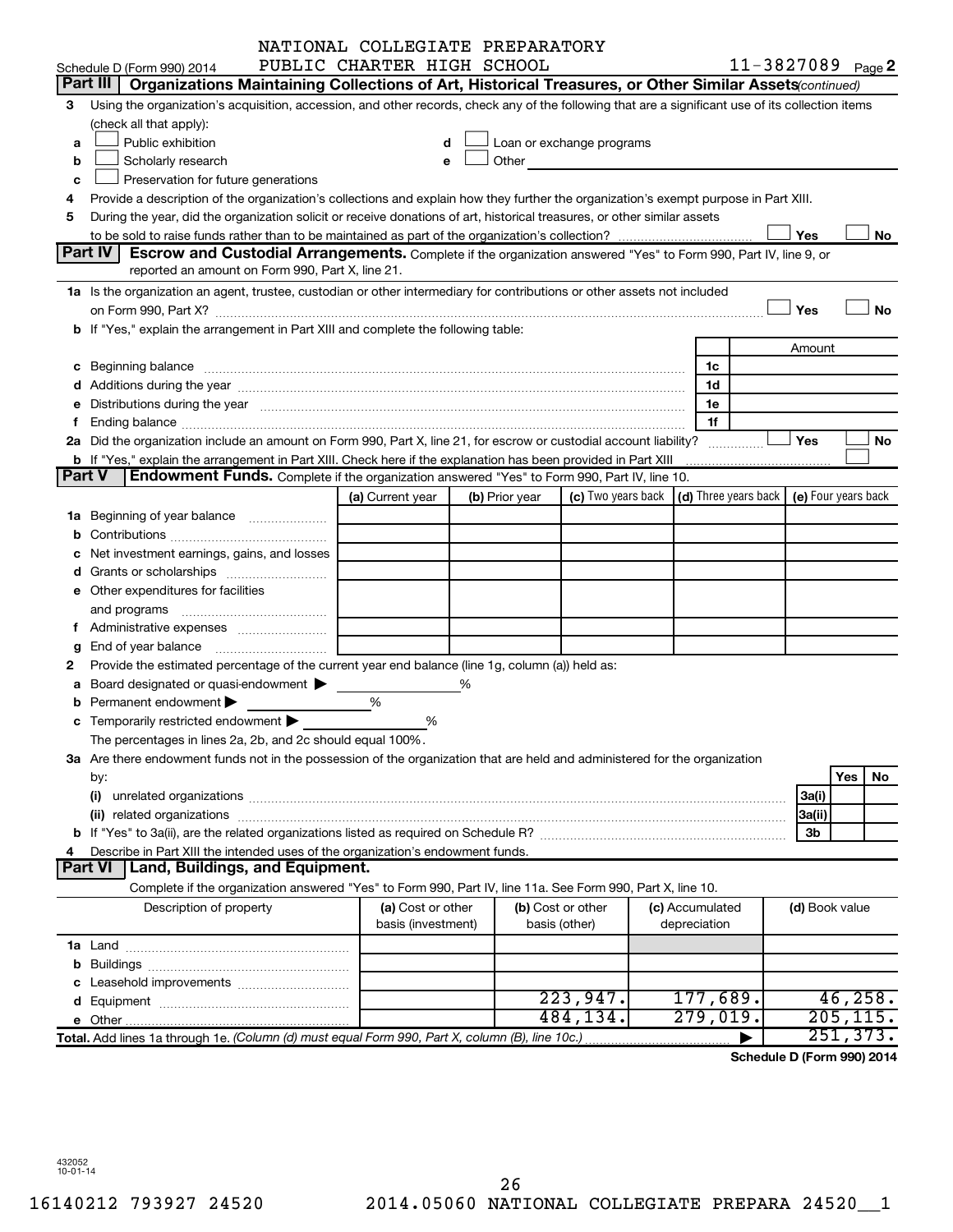|                            | NATIONAL COLLEGIATE PREPARATORY |
|----------------------------|---------------------------------|
| PUBLIC CHARTER HIGH SCHOOL |                                 |

| Schedule D (Form 990) 2014<br>PUBLIC CHARTER HIGH SCHOOL<br>Part VII Investments - Other Securities.                                                                            |                 |                | TT-387108A<br>Page 3                                      |
|---------------------------------------------------------------------------------------------------------------------------------------------------------------------------------|-----------------|----------------|-----------------------------------------------------------|
| Complete if the organization answered "Yes" to Form 990, Part IV, line 11b. See Form 990, Part X, line 12.                                                                      |                 |                |                                                           |
| (a) Description of security or category (including name of security)                                                                                                            | (b) Book value  |                | (c) Method of valuation: Cost or end-of-year market value |
| (1) Financial derivatives                                                                                                                                                       |                 |                |                                                           |
|                                                                                                                                                                                 |                 |                |                                                           |
| (3) Other                                                                                                                                                                       |                 |                |                                                           |
| (A)                                                                                                                                                                             |                 |                |                                                           |
| (B)                                                                                                                                                                             |                 |                |                                                           |
| (C)                                                                                                                                                                             |                 |                |                                                           |
| (D)                                                                                                                                                                             |                 |                |                                                           |
| (E)                                                                                                                                                                             |                 |                |                                                           |
| (F)                                                                                                                                                                             |                 |                |                                                           |
| (G)                                                                                                                                                                             |                 |                |                                                           |
| (H)                                                                                                                                                                             |                 |                |                                                           |
| Total. (Col. (b) must equal Form 990, Part X, col. (B) line 12.)                                                                                                                |                 |                |                                                           |
| Part VIII Investments - Program Related.                                                                                                                                        |                 |                |                                                           |
|                                                                                                                                                                                 |                 |                |                                                           |
| Complete if the organization answered "Yes" to Form 990, Part IV, line 11c. See Form 990, Part X, line 13.<br>(a) Description of investment                                     | (b) Book value  |                | (c) Method of valuation: Cost or end-of-year market value |
|                                                                                                                                                                                 |                 |                |                                                           |
| (1)                                                                                                                                                                             |                 |                |                                                           |
| (2)                                                                                                                                                                             |                 |                |                                                           |
| (3)                                                                                                                                                                             |                 |                |                                                           |
| (4)                                                                                                                                                                             |                 |                |                                                           |
| (5)                                                                                                                                                                             |                 |                |                                                           |
| (6)                                                                                                                                                                             |                 |                |                                                           |
| (7)                                                                                                                                                                             |                 |                |                                                           |
| (8)                                                                                                                                                                             |                 |                |                                                           |
| (9)                                                                                                                                                                             |                 |                |                                                           |
| Total. (Col. (b) must equal Form 990, Part X, col. (B) line 13.)                                                                                                                |                 |                |                                                           |
| Part IX<br><b>Other Assets.</b>                                                                                                                                                 |                 |                |                                                           |
| Complete if the organization answered "Yes" to Form 990, Part IV, line 11d. See Form 990, Part X, line 15.                                                                      | (a) Description |                | (b) Book value                                            |
|                                                                                                                                                                                 |                 |                |                                                           |
| (1)                                                                                                                                                                             |                 |                |                                                           |
| (2)                                                                                                                                                                             |                 |                |                                                           |
| (3)                                                                                                                                                                             |                 |                |                                                           |
| (4)                                                                                                                                                                             |                 |                |                                                           |
| (5)                                                                                                                                                                             |                 |                |                                                           |
| (6)                                                                                                                                                                             |                 |                |                                                           |
| (7)                                                                                                                                                                             |                 |                |                                                           |
| (8)                                                                                                                                                                             |                 |                |                                                           |
| (9)                                                                                                                                                                             |                 |                |                                                           |
|                                                                                                                                                                                 |                 |                |                                                           |
| <b>Other Liabilities.</b><br>Part X                                                                                                                                             |                 |                |                                                           |
| Complete if the organization answered "Yes" to Form 990, Part IV, line 11e or 11f. See Form 990, Part X, line 25.                                                               |                 |                |                                                           |
| (a) Description of liability<br>1.                                                                                                                                              |                 | (b) Book value |                                                           |
| Federal income taxes<br>(1)                                                                                                                                                     |                 |                |                                                           |
| (2)                                                                                                                                                                             |                 |                |                                                           |
| (3)                                                                                                                                                                             |                 |                |                                                           |
| (4)                                                                                                                                                                             |                 |                |                                                           |
| (5)                                                                                                                                                                             |                 |                |                                                           |
| (6)                                                                                                                                                                             |                 |                |                                                           |
| (7)                                                                                                                                                                             |                 |                |                                                           |
| (8)                                                                                                                                                                             |                 |                |                                                           |
| (9)                                                                                                                                                                             |                 |                |                                                           |
| Total. (Column (b) must equal Form 990, Part X, col. (B) line 25.)                                                                                                              |                 |                |                                                           |
| Liability for uncertain tax positions. In Part XIII, provide the text of the footnote to the organization's financial statements that reports the<br>2.                         |                 |                |                                                           |
| organization's liability for uncertain tax positions under FIN 48 (ASC 740). Check here if the text of the footnote has been provided in Part XIII $\lfloor \texttt{X} \rfloor$ |                 |                |                                                           |
|                                                                                                                                                                                 |                 |                |                                                           |

432053 10-01-14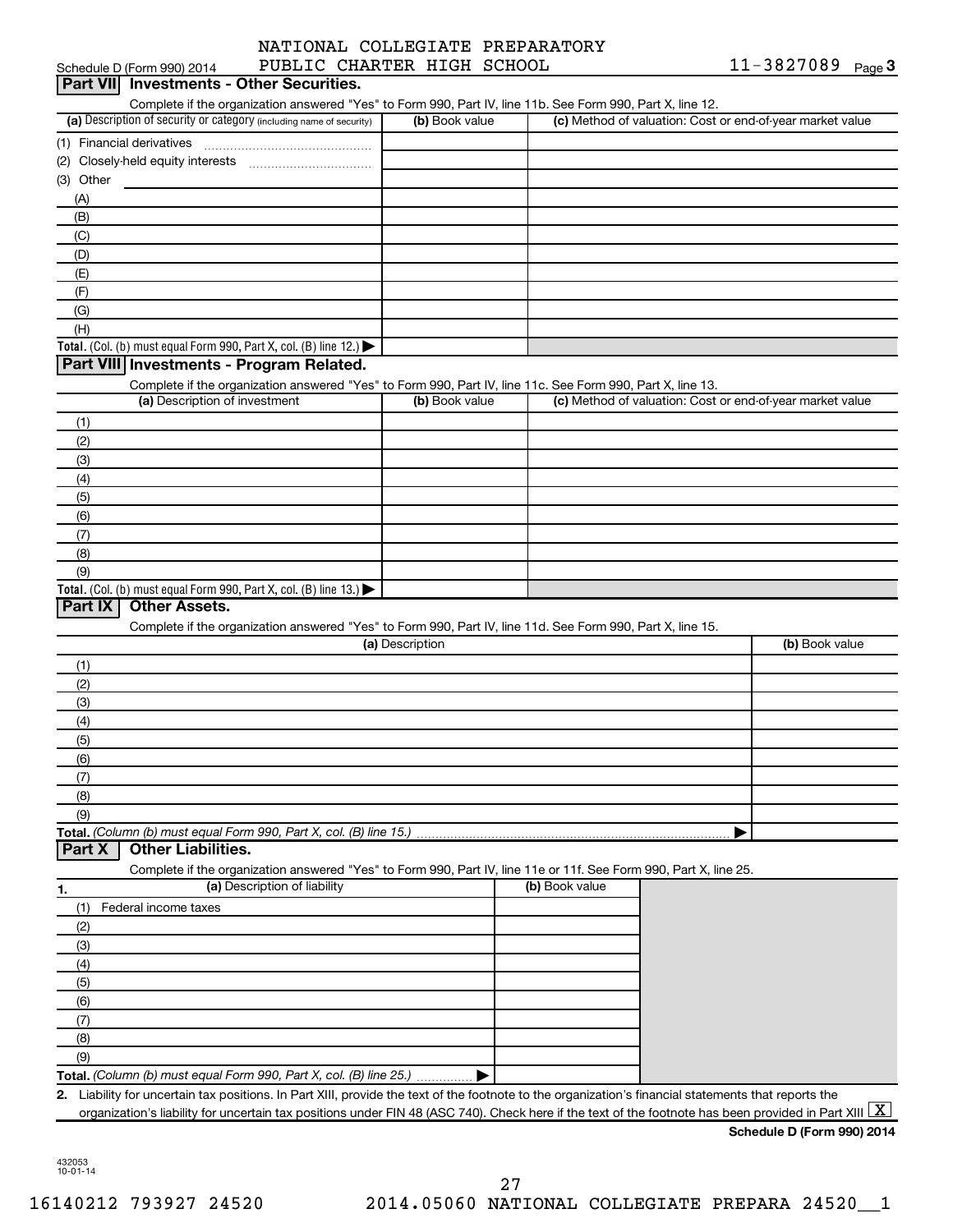|   | NATIONAL COLLEGIATE PREPARATORY                                                                                                                             |                |        |                |                   |
|---|-------------------------------------------------------------------------------------------------------------------------------------------------------------|----------------|--------|----------------|-------------------|
|   | PUBLIC CHARTER HIGH SCHOOL<br>Schedule D (Form 990) 2014                                                                                                    |                |        |                | 11-3827089 Page 4 |
|   | Reconciliation of Revenue per Audited Financial Statements With Revenue per Return.<br><b>Part XI</b>                                                       |                |        |                |                   |
|   | Complete if the organization answered "Yes" to Form 990, Part IV, line 12a.                                                                                 |                |        |                |                   |
| 1 | Total revenue, gains, and other support per audited financial statements [11] [11] Total revenue, gains, and other support per audited financial statements |                |        | $\blacksquare$ | 6,616,101.        |
| 2 | Amounts included on line 1 but not on Form 990, Part VIII, line 12:                                                                                         |                |        |                |                   |
| a |                                                                                                                                                             | 2a             |        |                |                   |
|   |                                                                                                                                                             | 2 <sub>b</sub> | 2,725. |                |                   |
|   |                                                                                                                                                             | 2 <sub>c</sub> |        |                |                   |
| d |                                                                                                                                                             | 2d             | 7,353. |                |                   |
| e | Add lines 2a through 2d                                                                                                                                     |                |        | 2е             | 10,078.           |
| 3 |                                                                                                                                                             |                |        | 3              | 6,606,023.        |
| 4 | Amounts included on Form 990, Part VIII, line 12, but not on line 1:                                                                                        |                |        |                |                   |
| a | Investment expenses not included on Form 990, Part VIII, line 7b [11, 11, 11, 11, 11, 11]                                                                   | 4a             |        |                |                   |
|   |                                                                                                                                                             |                |        |                |                   |
|   | c Add lines 4a and 4b                                                                                                                                       |                |        | 4c             | 0.                |
| 5 |                                                                                                                                                             |                |        | 5              | 6,606,023.        |
|   |                                                                                                                                                             |                |        |                |                   |
|   | Part XII   Reconciliation of Expenses per Audited Financial Statements With Expenses per Return.                                                            |                |        |                |                   |
|   | Complete if the organization answered "Yes" to Form 990, Part IV, line 12a.                                                                                 |                |        |                |                   |
| 1 |                                                                                                                                                             |                |        | $\blacksquare$ | 6,000,726.        |
| 2 | Amounts included on line 1 but not on Form 990, Part IX, line 25:                                                                                           |                |        |                |                   |
| a |                                                                                                                                                             | 2a             | 2,725. |                |                   |
| b |                                                                                                                                                             | 2 <sub>b</sub> |        |                |                   |
|   |                                                                                                                                                             | 2c             |        |                |                   |
|   |                                                                                                                                                             | 2d             | 7,353. |                |                   |
|   | e Add lines 2a through 2d <b>contract and all anomana contract and all anomana contract and all anomana contract a</b>                                      |                |        | 2e             | 10,078.           |
| 3 |                                                                                                                                                             |                |        | 3              | 5,990,648.        |
| 4 | Amounts included on Form 990, Part IX, line 25, but not on line 1:                                                                                          |                |        |                |                   |
|   | a Investment expenses not included on Form 990, Part VIII, line 7b [11, 11, 11, 11]                                                                         | 4a             |        |                |                   |
|   |                                                                                                                                                             | 4 <sub>h</sub> |        |                |                   |
|   | c Add lines 4a and 4b                                                                                                                                       |                |        | 4c             | 0.                |
| 5 | Part XIII Supplemental Information.                                                                                                                         |                |        | 5              | 5,990,648.        |

Provide the descriptions required for Part II, lines 3, 5, and 9; Part III, lines 1a and 4; Part IV, lines 1b and 2b; Part V, line 4; Part X, line 2; Part XI, lines 2d and 4b; and Part XII, lines 2d and 4b. Also complete this part to provide any additional information.

PART X, LINE 2:

| THE SCHOOL IS EXEMPT FROM FEDERAL INCOME TAXES ON RELATED<br>INCOME<br>UNDER                         |
|------------------------------------------------------------------------------------------------------|
| SECTION $501(C)(3)$<br>OF THE<br>INTERNAL REVENUE CODE. IN ADDITION, THE SCHOOL IS                   |
| CLASSIFIED AS AN ENTITY THAT IS NOT A PRIVATE FOUNDATION UNDER SECTION                               |
| 509(A)(1). THE SCHOOL HAS ADOPTED THE ACCOUNTING OF UNCERTAINTY<br>INCOME<br>TN                      |
| BY THE INCOME TAXES TOPIC OF THE FASB ASC. THE TOPIC<br>TAXES AS REQUIRED                            |
| TO DETERMINE WHETHER A TAX POSITION IS MORE LIKELY<br><b>REOUIRES</b><br>THE<br>SCHOOL               |
| SUSTAINED UPON EXAMINATION BY THE APPLICABLE TAXING<br>THAN NOT<br>TO.<br>BE.                        |
| INCLUDING RESOLUTION OF ANY RELATED APPEALS OR LITIGATION<br>AUTHORITY,                              |
| TECHNICAL MERITS OF THE POSITION.<br>PROCESSES, BASED<br>ON<br>THE<br>THE<br>TAX<br>BENEFIT          |
| RECOGNIZED<br>IS MEASURED AS THE LARGEST AMOUNT OF<br><b>BENEFIT</b><br>THAT<br>IS MORE<br>BE.<br>TО |
| FIFTY PERCENT LIKELY OF<br>BEING REALIZED UPON ULTIMATE<br>SETTLEMENT<br>THAN<br>WHTCH               |
| 432054<br>Schedule D (Form 990) 2014<br>$10 - 01 - 14$<br>28                                         |
| 2014.05060 NATIONAL COLLEGIATE PREPARA 24520_1<br>16140212<br>793927 24520                           |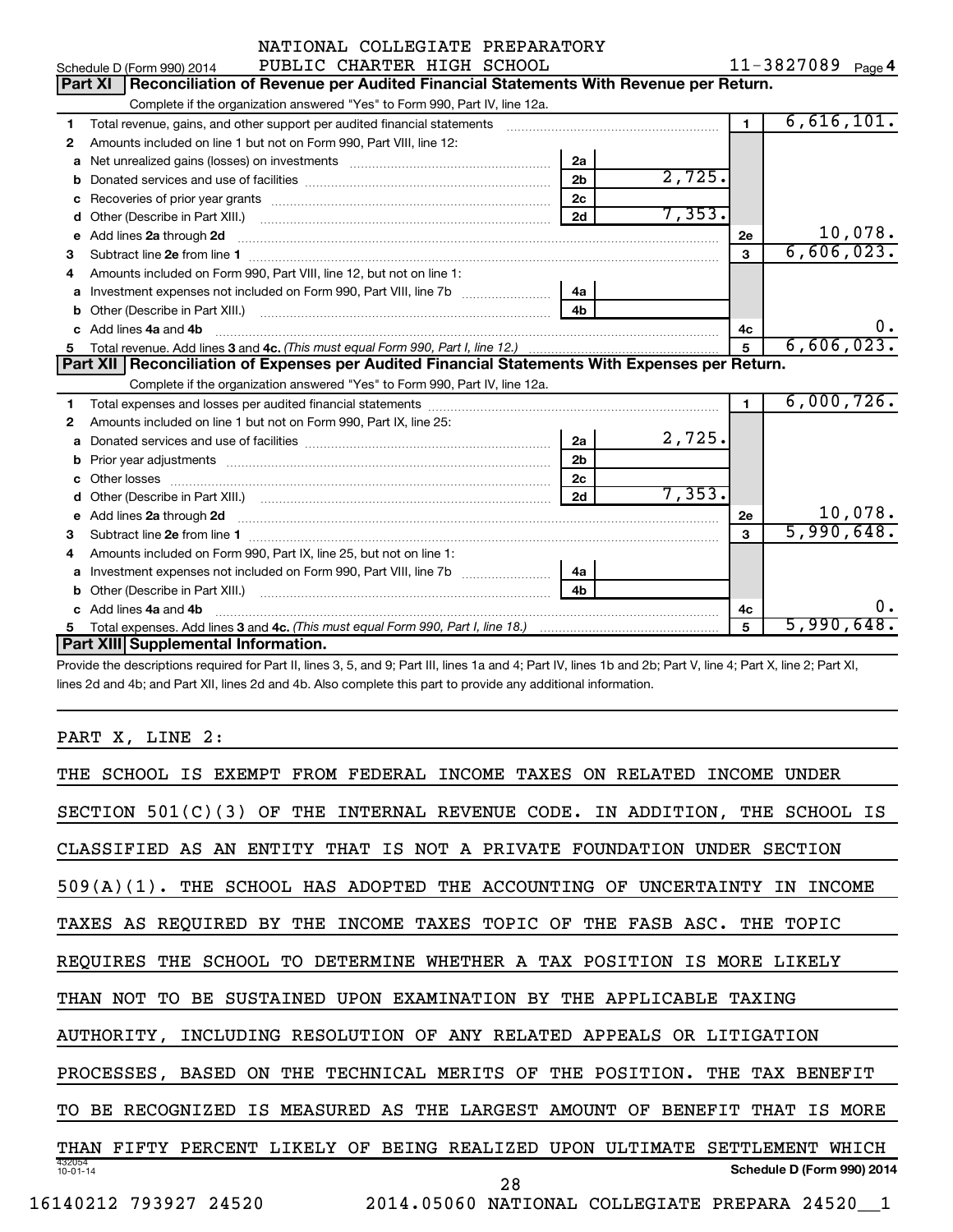| NATIONAL COLLEGIATE PREPARATORY<br>$11 - 3827089$ Page 5<br>PUBLIC CHARTER HIGH SCHOOL<br>Schedule D (Form 990) 2014 |
|----------------------------------------------------------------------------------------------------------------------|
| <b>Part XIII Supplemental Information (continued)</b>                                                                |
| COULD RESULT IN THE SCHOOL RECORDING A TAX LIABILITY THAT WOULD REDUCE ITS                                           |
| NET ASSETS. THE SCHOOL HAS ANALYZED ITS TAX POSITIONS, AND HAS CONCLUDED                                             |
| THAT NO LIABILITY FOR UNRECOGNIZED TAX BENEFITS SHOULD BE RECORDED RELATED                                           |
| TO ANY UNCERTAIN TAX POSITIONS TAKEN ON RETURNS FILED FOR OPEN TAX YEARS                                             |
| (2011-2013), OR EXPECTED TO BE TAKEN IN ITS 2014 RETURN. THE SCHOOL IS NOT                                           |
| AWARE OF ANY TAX POSITIONS FOR WHICH IT BELIEVES THAT THERE IS A                                                     |
| REASONABLE POSSIBILITY THAT THE TOTAL AMOUNTS OF UNRECOGNIZED TAX BENEFITS                                           |
| WILL CHANGE MATERIALLY IN THE NEXT TWELVE MONTHS.                                                                    |
|                                                                                                                      |
| PART XI, LINE 2D - OTHER ADJUSTMENTS:                                                                                |
| 7,353.<br>SPECIAL EVENT EXPENSE                                                                                      |
|                                                                                                                      |
| PART XII, LINE 2D - OTHER ADJUSTMENTS:                                                                               |
| SPECIAL EVENT EXPENSE<br>7,353.                                                                                      |
|                                                                                                                      |
|                                                                                                                      |
|                                                                                                                      |
|                                                                                                                      |
|                                                                                                                      |
|                                                                                                                      |
|                                                                                                                      |
|                                                                                                                      |
|                                                                                                                      |
|                                                                                                                      |
|                                                                                                                      |
|                                                                                                                      |
|                                                                                                                      |
|                                                                                                                      |
|                                                                                                                      |

**Schedule D (Form 990) 2014**

432055 10-01-14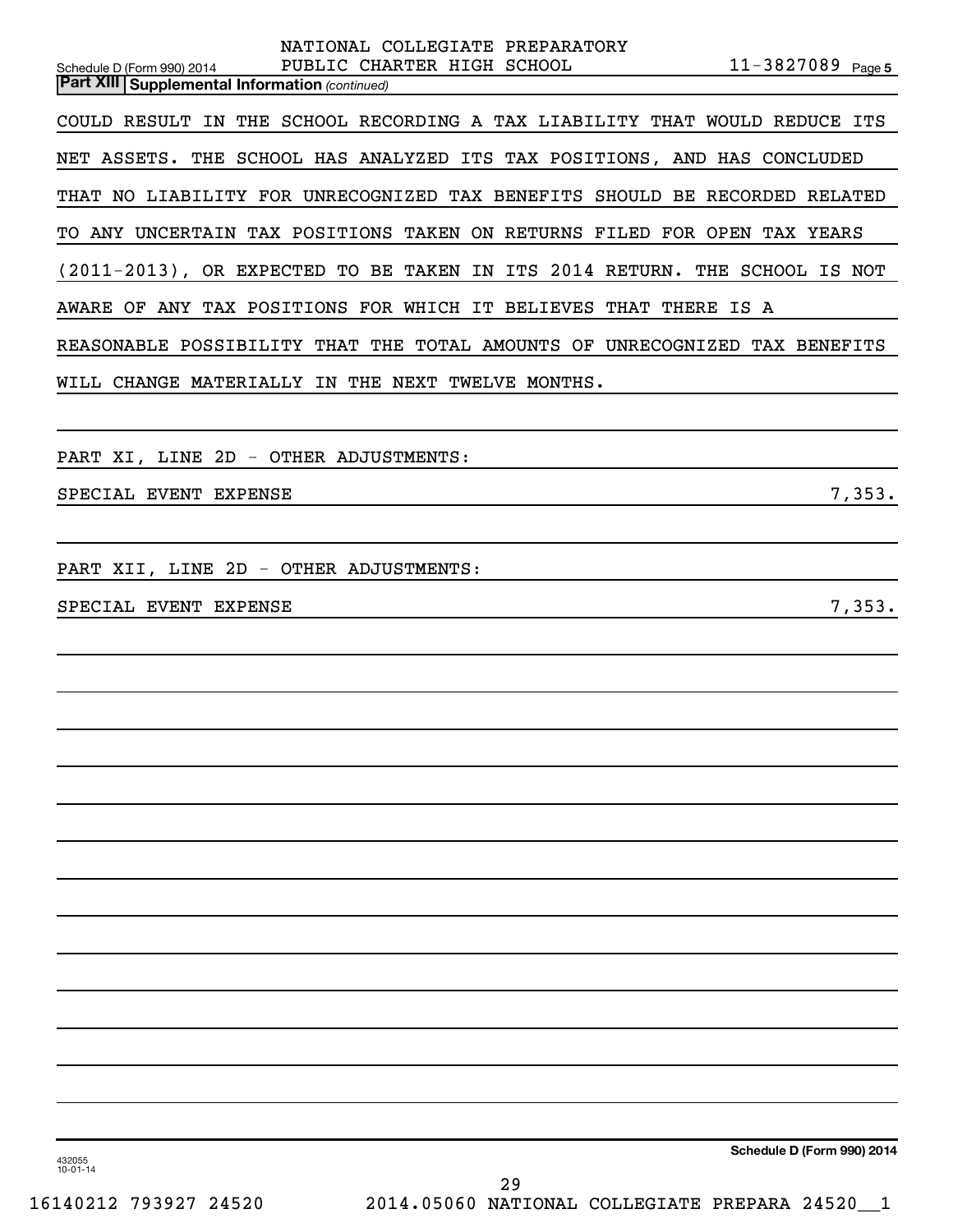|        | <b>Schools</b><br><b>SCHEDULE E</b><br>Complete if the organization answered "Yes" to Form 990, Part IV, line 13,                                                                                                                  | OMB No. 1545-0047     |                         |                            |
|--------|------------------------------------------------------------------------------------------------------------------------------------------------------------------------------------------------------------------------------------|-----------------------|-------------------------|----------------------------|
|        | (Form 990 or 990-EZ)<br>or Form 990-EZ, Part VI, line 48.                                                                                                                                                                          |                       | U14                     |                            |
|        | Attach to Form 990 or Form 990-EZ.<br>Department of the Treasury                                                                                                                                                                   | <b>Open to Public</b> |                         |                            |
|        | <b>Internal Revenue Service</b><br>Information about Schedule E (Form 990 or 990-EZ) and its instructions is at www.irs.gov/form990.                                                                                               | Inspection            |                         |                            |
|        | Name of the organization<br>NATIONAL COLLEGIATE PREPARATORY<br><b>Employer identification number</b>                                                                                                                               |                       |                         |                            |
|        | PUBLIC CHARTER HIGH SCHOOL                                                                                                                                                                                                         | 11-3827089            |                         |                            |
| Part I |                                                                                                                                                                                                                                    |                       |                         |                            |
|        |                                                                                                                                                                                                                                    |                       | <b>YES</b>              | <b>NO</b>                  |
| 1.     | Does the organization have a racially nondiscriminatory policy toward students by statement in its charter, bylaws,                                                                                                                |                       |                         |                            |
|        |                                                                                                                                                                                                                                    | 1                     | х                       |                            |
| 2.     | Does the organization include a statement of its racially nondiscriminatory policy toward students in all its brochures,                                                                                                           |                       |                         |                            |
|        | catalogues, and other written communications with the public dealing with student admissions, programs, and scholarships?                                                                                                          | $\mathbf{2}$          |                         | x                          |
| 3      | Has the organization publicized its racially nondiscriminatory policy through newspaper or broadcast media during the                                                                                                              |                       |                         |                            |
|        | period of solicitation for students, or during the registration period if it has no solicitation program, in a way that makes                                                                                                      |                       |                         |                            |
|        | the policy known to all parts of the general community it serves? If "Yes," please describe. If "No," please explain.                                                                                                              |                       |                         |                            |
|        | If you need more space, use Part II                                                                                                                                                                                                | з                     |                         | x                          |
|        | THE SCHOOL IS A PUBLIC CHARTER SCHOOL AND IS OPERATING UNDER                                                                                                                                                                       |                       |                         |                            |
|        | A CONTRACT WITH THE D.C. GOVERNMENT.<br>REVENUE PROCEDURE 70-50                                                                                                                                                                    |                       |                         |                            |
|        | DOES NOT APPLY TO CHARTER SCHOOLS.                                                                                                                                                                                                 |                       |                         |                            |
|        |                                                                                                                                                                                                                                    |                       |                         |                            |
|        |                                                                                                                                                                                                                                    |                       |                         |                            |
| 4      | Does the organization maintain the following?                                                                                                                                                                                      |                       |                         |                            |
| a      |                                                                                                                                                                                                                                    | 4a                    |                         | х                          |
| b      | Records documenting that scholarships and other financial assistance are awarded on a racially nondiscriminatory basis?                                                                                                            | 4b                    |                         | X                          |
|        | c Copies of all catalogues, brochures, announcements, and other written communications to the public dealing with student                                                                                                          |                       |                         |                            |
|        |                                                                                                                                                                                                                                    | 4c                    | х                       |                            |
|        |                                                                                                                                                                                                                                    | 4d                    | $\overline{\textbf{x}}$ |                            |
|        | If you answered "No" to any of the above, please explain. If you need more space, use Part II.                                                                                                                                     |                       |                         |                            |
|        | THE SCHOOL IS A PUBLIC CHARTER SCHOOL AND IS OPERATING UNDER                                                                                                                                                                       |                       |                         |                            |
|        | A CONTRACT WITH THE D.C. GOVERNMENT.<br>REVENUE PROCEDURE 70-50                                                                                                                                                                    |                       |                         |                            |
|        | DOES NOT APPLY TO CHARTER SCHOOLS.                                                                                                                                                                                                 |                       |                         |                            |
|        |                                                                                                                                                                                                                                    |                       |                         |                            |
| 5      | Does the organization discriminate by race in any way with respect to:                                                                                                                                                             |                       |                         |                            |
|        |                                                                                                                                                                                                                                    | 5a                    |                         | х<br>$\overline{\text{X}}$ |
|        |                                                                                                                                                                                                                                    | 5b                    |                         | $\overline{\texttt{x}}$    |
|        |                                                                                                                                                                                                                                    | 5c                    |                         | $\overline{\mathbf{x}}$    |
|        |                                                                                                                                                                                                                                    | 5d                    |                         | X                          |
|        |                                                                                                                                                                                                                                    | <b>5e</b>             |                         | х                          |
|        | f Use of facilities? <b>www.communities.</b> We can be a series of the contract of the contract of the contract of the contract of the contract of the contract of the contract of the contract of the contract of the contract of | 5f                    |                         | X                          |
|        |                                                                                                                                                                                                                                    | 5g                    |                         | х                          |
|        |                                                                                                                                                                                                                                    | 5h                    |                         |                            |
|        | If you answered "Yes" to any of the above, please explain. If you need more space, use Part II.                                                                                                                                    |                       |                         |                            |
|        |                                                                                                                                                                                                                                    |                       |                         |                            |
|        |                                                                                                                                                                                                                                    |                       |                         |                            |
|        |                                                                                                                                                                                                                                    |                       |                         |                            |
|        |                                                                                                                                                                                                                                    |                       | X                       |                            |
|        |                                                                                                                                                                                                                                    | 6a                    |                         | X                          |
|        |                                                                                                                                                                                                                                    | 6b                    |                         |                            |
|        | If you answered "Yes" to either line 6a or line 6b, explain on Part II.                                                                                                                                                            |                       |                         |                            |
| 7      | Does the organization certify that it has complied with the applicable requirements of sections 4.01 through 4.05 of                                                                                                               | $\overline{7}$        | х                       |                            |
|        |                                                                                                                                                                                                                                    |                       |                         |                            |

**For Paperwork Reduction Act Notice, see the Instructions for Form 990 or Form 990-EZ.** LHA

**Schedule E (Form 990 or 990-EZ) (2014)**

432061 10-02-14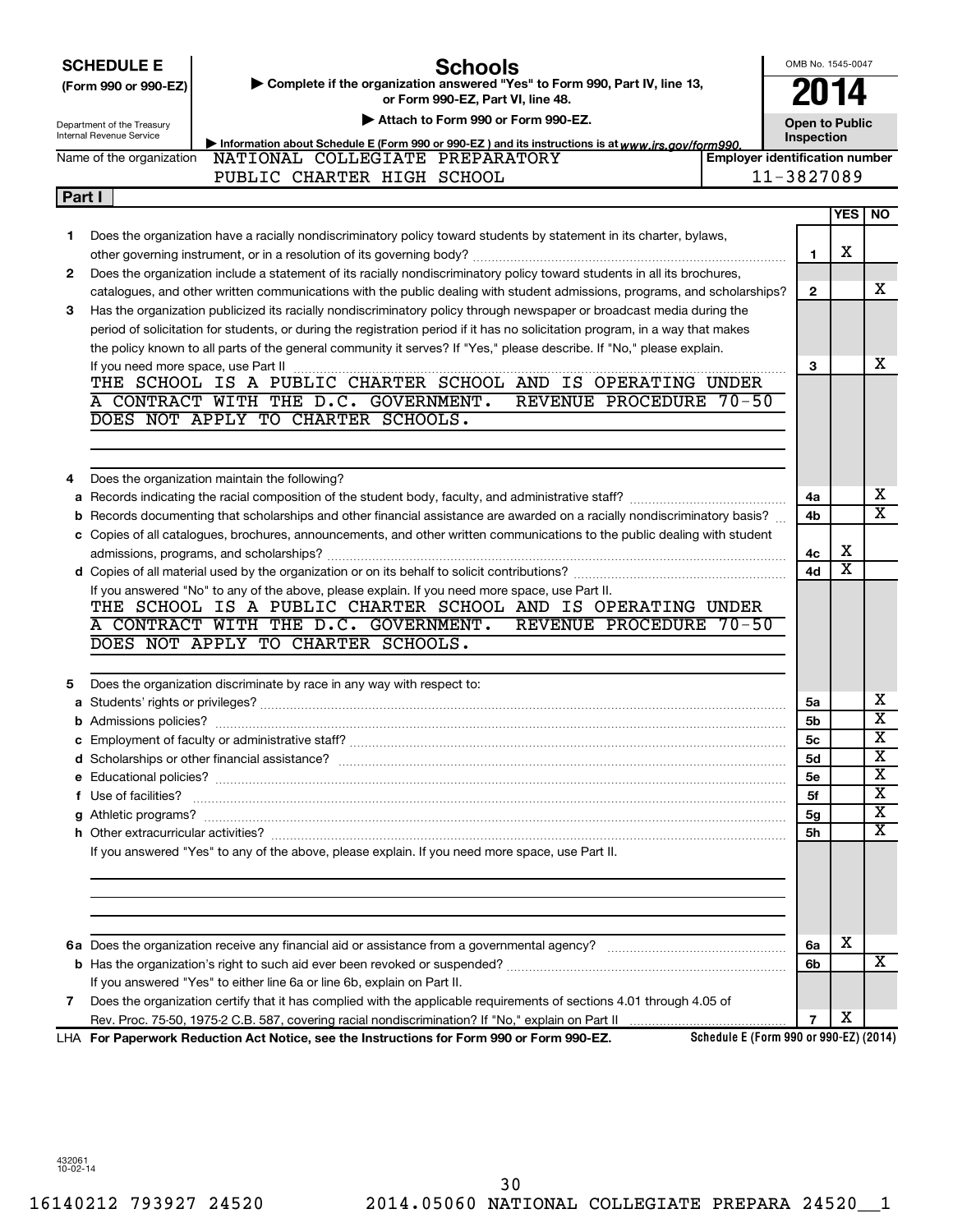|                                                                   | NATIONAL COLLEGIATE PREPARATORY |                     |
|-------------------------------------------------------------------|---------------------------------|---------------------|
| Schedule E (Form 990 or 990-EZ) (2014) PUBLIC CHARTER HIGH SCHOOL |                                 | $11 - 3827089$ Page |

| <b>Part II</b>   Supplemental Information. Provide the explanations required by Part I, lines 3, 4d, 5h, 6b, and 7, as applicable. |
|------------------------------------------------------------------------------------------------------------------------------------|
| Also provide any other additional information.                                                                                     |

LINE 6 - EXPLANATION OF GOVERNMENT FINANCIAL AID:

THE ORGANIZATION IS A PUBLICLY-FUNDED INDEPENDENT CHARTER SCHOOL THAT IS

PAID TUITION BY THE DISTRICT OF COLUMBIA GOVERNMENT USING A WEIGHTED

STUDENT FORMULA. FAMILIES OF CHILDREN MEETING RESIDENCY REQUIREMENTS DO

NOT PAY ANY TUITION. THE ORGANIZATION IS EXEMPT UNDER REV. PROC. 75-50.

31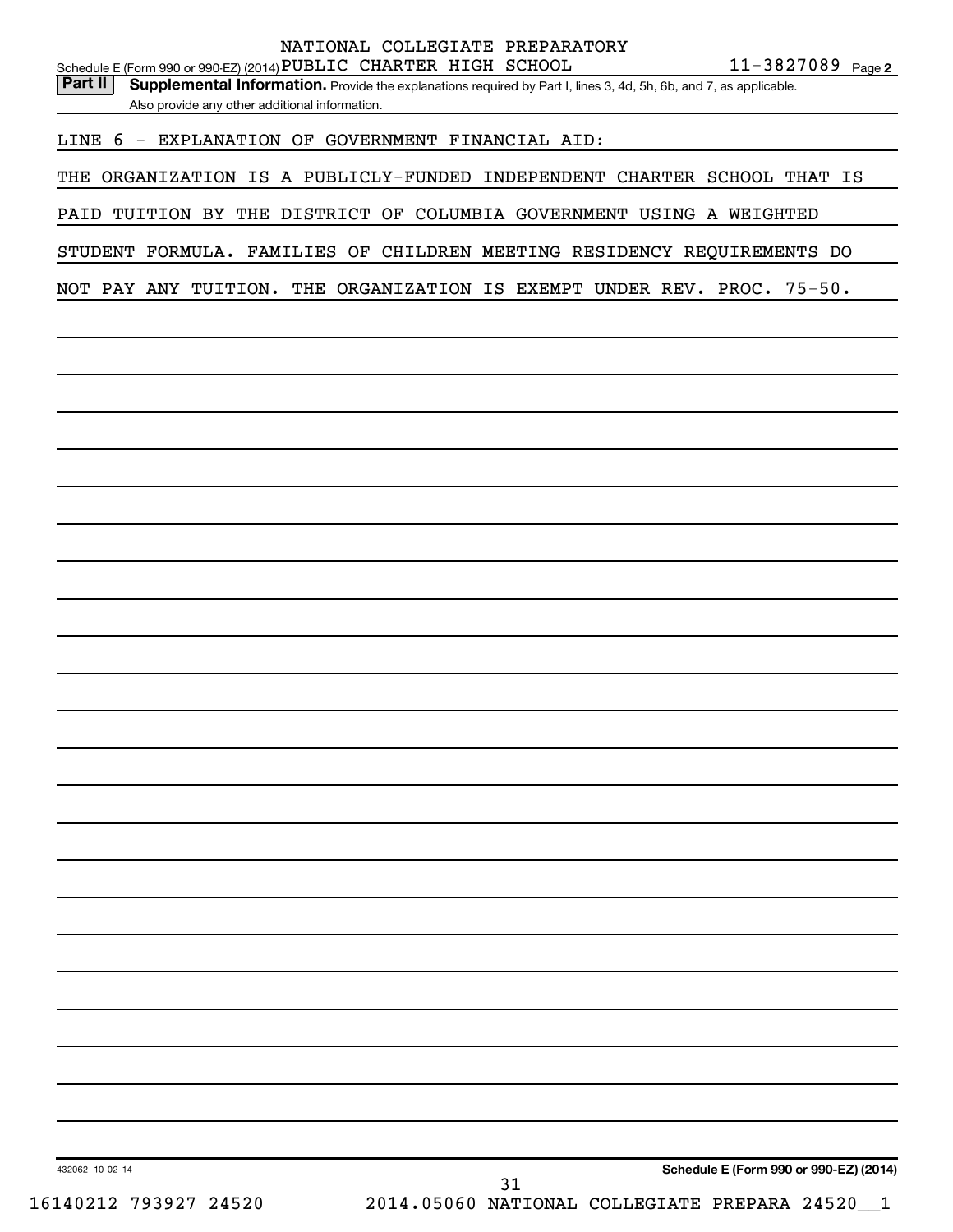| <b>SCHEDULE J</b>                                      | <b>Compensation Information</b>                                                                                           |                                       | OMB No. 1545-0047          |            |                         |
|--------------------------------------------------------|---------------------------------------------------------------------------------------------------------------------------|---------------------------------------|----------------------------|------------|-------------------------|
| (Form 990)                                             | For certain Officers, Directors, Trustees, Key Employees, and Highest                                                     |                                       |                            |            |                         |
|                                                        | <b>Compensated Employees</b>                                                                                              |                                       | 2014                       |            |                         |
|                                                        | Complete if the organization answered "Yes" on Form 990, Part IV, line 23.                                                |                                       | <b>Open to Public</b>      |            |                         |
| Department of the Treasury<br>Internal Revenue Service | Attach to Form 990.<br>Information about Schedule J (Form 990) and its instructions is at www.irs.gov/form990.            |                                       | Inspection                 |            |                         |
| Name of the organization                               | NATIONAL COLLEGIATE PREPARATORY                                                                                           | <b>Employer identification number</b> |                            |            |                         |
|                                                        | PUBLIC CHARTER HIGH SCHOOL                                                                                                |                                       | 11-3827089                 |            |                         |
| Part I                                                 | <b>Questions Regarding Compensation</b>                                                                                   |                                       |                            |            |                         |
|                                                        |                                                                                                                           |                                       |                            | <b>Yes</b> | No                      |
|                                                        | Check the appropriate box(es) if the organization provided any of the following to or for a person listed in Form 990,    |                                       |                            |            |                         |
|                                                        | Part VII, Section A, line 1a. Complete Part III to provide any relevant information regarding these items.                |                                       |                            |            |                         |
|                                                        | First-class or charter travel<br>Housing allowance or residence for personal use                                          |                                       |                            |            |                         |
|                                                        | Travel for companions<br>Payments for business use of personal residence                                                  |                                       |                            |            |                         |
|                                                        | Health or social club dues or initiation fees<br>Tax indemnification and gross-up payments                                |                                       |                            |            |                         |
|                                                        | Discretionary spending account<br>Personal services (e.g., maid, chauffeur, chef)                                         |                                       |                            |            |                         |
|                                                        |                                                                                                                           |                                       |                            |            |                         |
|                                                        | <b>b</b> If any of the boxes on line 1a are checked, did the organization follow a written policy regarding payment or    |                                       |                            |            |                         |
|                                                        |                                                                                                                           |                                       | 1b                         |            |                         |
| 2                                                      | Did the organization require substantiation prior to reimbursing or allowing expenses incurred by all directors,          |                                       |                            |            |                         |
|                                                        | trustees, and officers, including the CEO/Executive Director, regarding the items checked in line 1a?                     |                                       | $\mathbf{2}$               |            |                         |
|                                                        |                                                                                                                           |                                       |                            |            |                         |
| з                                                      | Indicate which, if any, of the following the filing organization used to establish the compensation of the organization's |                                       |                            |            |                         |
|                                                        | CEO/Executive Director. Check all that apply. Do not check any boxes for methods used by a related organization to        |                                       |                            |            |                         |
|                                                        | establish compensation of the CEO/Executive Director, but explain in Part III.                                            |                                       |                            |            |                         |
|                                                        | Compensation committee<br>Written employment contract                                                                     |                                       |                            |            |                         |
|                                                        | Compensation survey or study<br>Independent compensation consultant                                                       |                                       |                            |            |                         |
|                                                        | $ \mathbf{X} $ Approval by the board or compensation committee<br>Form 990 of other organizations                         |                                       |                            |            |                         |
|                                                        |                                                                                                                           |                                       |                            |            |                         |
| 4                                                      | During the year, did any person listed in Form 990, Part VII, Section A, line 1a, with respect to the filing              |                                       |                            |            |                         |
|                                                        | organization or a related organization:                                                                                   |                                       |                            |            |                         |
| а                                                      | Receive a severance payment or change-of-control payment?                                                                 |                                       | 4a                         |            | х                       |
| b                                                      |                                                                                                                           |                                       | 4b                         |            | $\overline{\textbf{x}}$ |
|                                                        |                                                                                                                           |                                       | 4c                         |            | x                       |
|                                                        | If "Yes" to any of lines 4a-c, list the persons and provide the applicable amounts for each item in Part III.             |                                       |                            |            |                         |
|                                                        |                                                                                                                           |                                       |                            |            |                         |
|                                                        | Only section 501(c)(3), 501(c)(4), and 501(c)(29) organizations must complete lines 5-9.                                  |                                       |                            |            |                         |
| b.                                                     | For persons listed in Form 990, Part VII, Section A, line 1a, did the organization pay or accrue any compensation         |                                       |                            |            |                         |
|                                                        | contingent on the revenues of:                                                                                            |                                       |                            |            |                         |
| a                                                      |                                                                                                                           |                                       | 5a                         |            | х                       |
|                                                        |                                                                                                                           |                                       | 5b                         |            | X                       |
|                                                        | If "Yes" to line 5a or 5b, describe in Part III.                                                                          |                                       |                            |            |                         |
|                                                        | 6 For persons listed in Form 990, Part VII, Section A, line 1a, did the organization pay or accrue any compensation       |                                       |                            |            |                         |
|                                                        | contingent on the net earnings of:                                                                                        |                                       |                            |            |                         |
| а                                                      |                                                                                                                           |                                       | 6а                         |            | х                       |
|                                                        |                                                                                                                           |                                       | 6b                         |            | X                       |
|                                                        | If "Yes" to line 6a or 6b, describe in Part III.                                                                          |                                       |                            |            |                         |
|                                                        | 7 For persons listed in Form 990, Part VII, Section A, line 1a, did the organization provide any non-fixed payments       |                                       |                            |            |                         |
|                                                        |                                                                                                                           |                                       | 7                          |            | x                       |
| 8                                                      | Were any amounts reported in Form 990, Part VII, paid or accrued pursuant to a contract that was subject to the           |                                       |                            |            |                         |
|                                                        |                                                                                                                           |                                       | 8                          |            | x                       |
| 9                                                      | If "Yes" to line 8, did the organization also follow the rebuttable presumption procedure described in                    |                                       |                            |            |                         |
|                                                        |                                                                                                                           |                                       | 9                          |            |                         |
|                                                        | LHA For Paperwork Reduction Act Notice, see the Instructions for Form 990.                                                |                                       | Schedule J (Form 990) 2014 |            |                         |

432111 10-13-14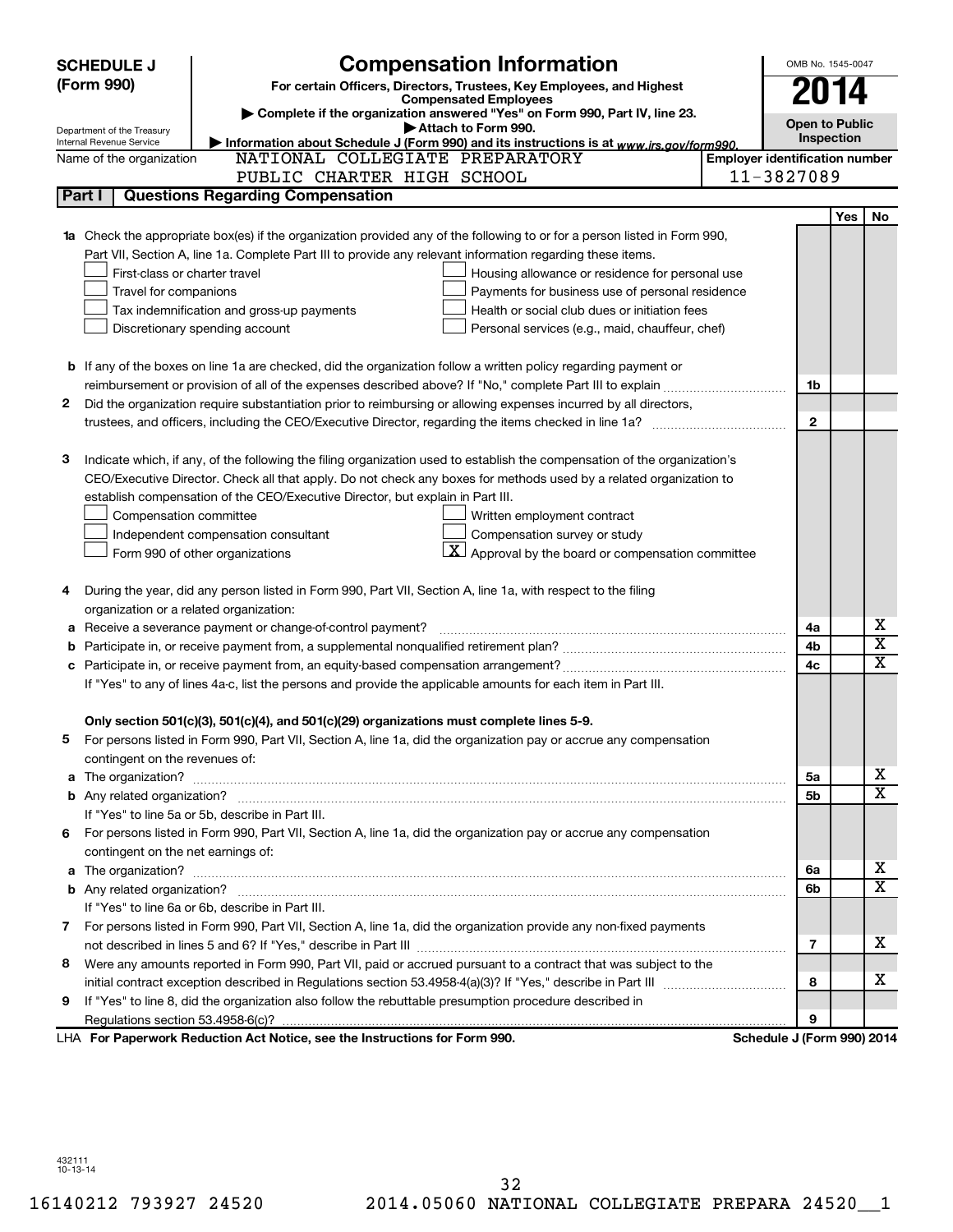Schedule J (Form 990) 2014 Page PUBLIC CHARTER HIGH SCHOOL 11-3827089

Part II | Officers, Directors, Trustees, Key Employees, and Highest Compensated Employees. Use duplicate copies if additional space is needed.

For each individual whose compensation must be reported in Schedule J, report compensation from the organization on row (i) and from related organizations, described in the instructions, on row (ii). Do not list any individuals that are not listed on Form 990, Part VII.

Note. The sum of columns (B)(i)-(iii) for each listed individual must equal the total amount of Form 990, Part VII, Section A, line 1a, applicable column (D) and (E) amounts for that individual.

|                             |             |                          | (B) Breakdown of W-2 and/or 1099-MISC compensation |                                           | (C) Retirement and<br>other deferred | (D) Nontaxable<br>benefits | (E) Total of columns<br>$(B)(i)-(D)$ | (F) Compensation<br>in column (B)         |
|-----------------------------|-------------|--------------------------|----------------------------------------------------|-------------------------------------------|--------------------------------------|----------------------------|--------------------------------------|-------------------------------------------|
| (A) Name and Title          |             | (i) Base<br>compensation | (ii) Bonus &<br>incentive<br>compensation          | (iii) Other<br>reportable<br>compensation | compensation                         |                            |                                      | reported as deferred<br>in prior Form 990 |
| <b>JENNIFER ROSS</b><br>(1) | (i)         | 148,750.                 | $\overline{0}$ .                                   | $\overline{0}$ .                          | $\overline{0}$ .                     | 8,916.                     | 157,666.                             | $\overline{0}$ .                          |
| FOUNDER & EXEC. DIRECTOR    | (ii)        | $\overline{0}$ .         | $\overline{\mathfrak{o}}$ .                        | $\overline{0}$ .                          | $\overline{0}$ .                     | $\overline{0}$ .           | $\overline{0}$ .                     | $\overline{0}$ .                          |
|                             | $(\sf{i})$  |                          |                                                    |                                           |                                      |                            |                                      |                                           |
|                             | (ii)        |                          |                                                    |                                           |                                      |                            |                                      |                                           |
|                             | $(\sf{i})$  |                          |                                                    |                                           |                                      |                            |                                      |                                           |
|                             | (ii)        |                          |                                                    |                                           |                                      |                            |                                      |                                           |
|                             | $(\sf{i})$  |                          |                                                    |                                           |                                      |                            |                                      |                                           |
|                             | (ii)        |                          |                                                    |                                           |                                      |                            |                                      |                                           |
|                             | (i)         |                          |                                                    |                                           |                                      |                            |                                      |                                           |
|                             | (ii)        |                          |                                                    |                                           |                                      |                            |                                      |                                           |
|                             | (i)         |                          |                                                    |                                           |                                      |                            |                                      |                                           |
|                             | (ii)        |                          |                                                    |                                           |                                      |                            |                                      |                                           |
|                             | (i)         |                          |                                                    |                                           |                                      |                            |                                      |                                           |
|                             | (ii)        |                          |                                                    |                                           |                                      |                            |                                      |                                           |
|                             | (i)         |                          |                                                    |                                           |                                      |                            |                                      |                                           |
|                             | (ii)        |                          |                                                    |                                           |                                      |                            |                                      |                                           |
|                             | (i)<br>(ii) |                          |                                                    |                                           |                                      |                            |                                      |                                           |
|                             | (i)         |                          |                                                    |                                           |                                      |                            |                                      |                                           |
|                             | (ii)        |                          |                                                    |                                           |                                      |                            |                                      |                                           |
|                             | (i)         |                          |                                                    |                                           |                                      |                            |                                      |                                           |
|                             | (ii)        |                          |                                                    |                                           |                                      |                            |                                      |                                           |
|                             | (i)         |                          |                                                    |                                           |                                      |                            |                                      |                                           |
|                             | (ii)        |                          |                                                    |                                           |                                      |                            |                                      |                                           |
|                             | (i)         |                          |                                                    |                                           |                                      |                            |                                      |                                           |
|                             | (ii)        |                          |                                                    |                                           |                                      |                            |                                      |                                           |
|                             | (i)         |                          |                                                    |                                           |                                      |                            |                                      |                                           |
|                             | (ii)        |                          |                                                    |                                           |                                      |                            |                                      |                                           |
|                             | (i)         |                          |                                                    |                                           |                                      |                            |                                      |                                           |
|                             | (ii)        |                          |                                                    |                                           |                                      |                            |                                      |                                           |
|                             | (i)         |                          |                                                    |                                           |                                      |                            |                                      |                                           |
|                             | (ii)        |                          |                                                    |                                           |                                      |                            |                                      |                                           |

**2**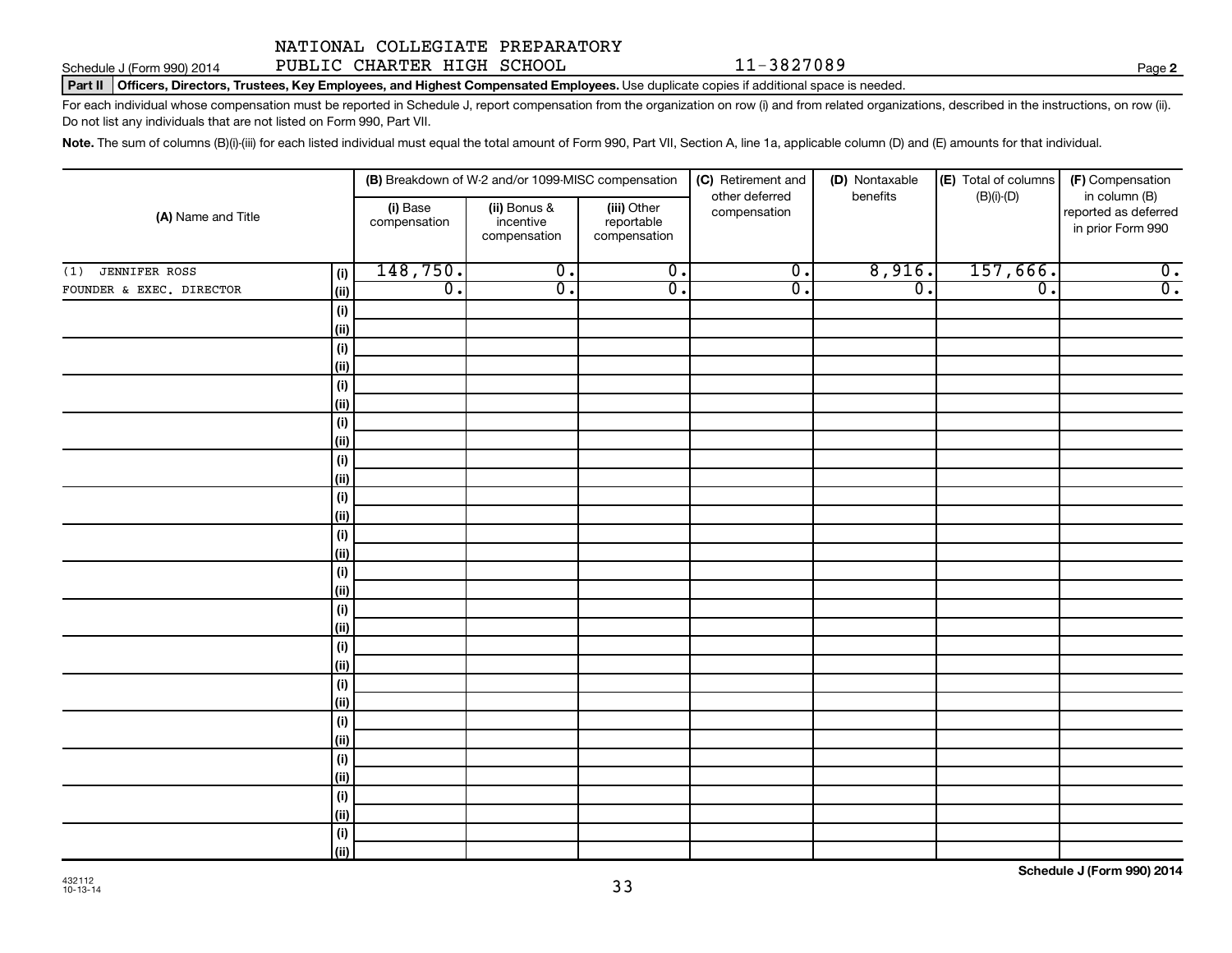## Schedule J (Form 990) 2014 Page PUBLIC CHARTER HIGH SCHOOL 11-3827089

Page 3

#### **Part III Supplemental Information**

Provide the information, explanation, or descriptions required for Part I, lines 1a, 1b, 3, 4a, 4b, 4c, 5a, 5b, 6a, 6b, 7, and 8, and for Part II. Also complete this part for any additional information.

PART I, LINE 3:

THE SCHOOL'S BOARD OF TRUSTEES' DETERMINES AND VOTES ON THE SALARY FOR THE

#### EXECUTIVE DIRECTOR.

**Schedule J (Form 990) 2014**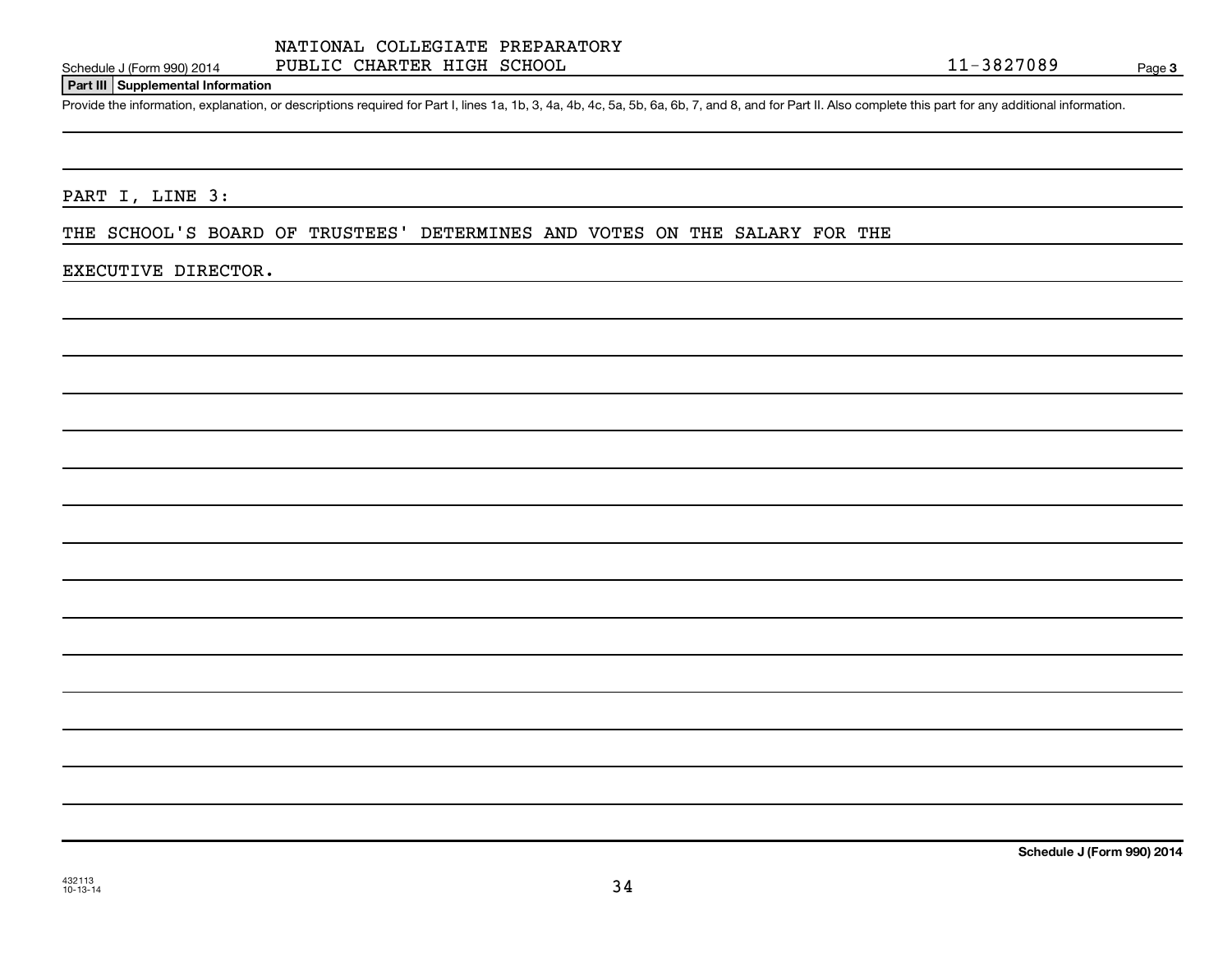**(Form 990 or 990-EZ)**

Department of the Treasury Internal Revenue Service Name of the organization

# SCHEDULE O **Supplemental Information to Form 990 or 990-EZ 2014**<br>(Form 990 or 990-EZ) **2014**

**Complete to provide information for responses to specific questions on Form 990 or 990-EZ or to provide any additional information. | Attach to Form 990 or 990-EZ.**

Information about Schedule O (Form 990 or 990-EZ) and its instructions is at www.irs.gov/form990. NATIONAL COLLEGIATE PREPARATORY PUBLIC CHARTER HIGH SCHOOL 11-3827089



FORM 990, PART I, LINE 1, DESCRIPTION OF ORGANIZATION MISSION:

INTEGRATES INTERNATIONAL STUDIES LEADING TO AN INTERNATIONAL

BACCALAUREATE (IB) DIPLOMA.

FORM 990, PART III, LINE 4A, PROGRAM SERVICE ACCOMPLISHMENTS:

PUBLIC CHARTER SCHOOL, THE SCHOOL ENJOYS SIGNIFICANT FREEDOM FROM THE

BUDGET AND OPERATIONAL RESTRICTIONS PLACED ON TRADITIONAL PUBLIC

SCHOOLS, ALLOWING IT TO CREATE A UNIQUE EDUCATIONAL MISSION AND

APPROACH.

FORM 990, PART VI, SECTION A, LINE 1:

THE EXECUTIVE COMMITTEE INCLUDES THE BOARD CHAIR, BOARD VICE-CHAIR, BOARD

TREASURER, BOARD SECRETARY, AND THE SCHOOL'S EXECUTIVE DIRECTOR, AND THE

EXECUTIVE COMMITTEE HAS BROAD AUTHORITY TO MAKE SCHOOL-WIDE DETERMINATIONS

IN EMERGENT CASES.

FORM 990, PART VI, SECTION B, LINE 11:

THE EXECUTIVE DIRECTOR REVIEWS THE 990 AND PROVIDES A COPY TO THE BOARD FOR REVIEW BEFORE FILING.

FORM 990, PART VI, SECTION B, LINE 12C:

ALL POTENTIAL CONFLICTS OF INTEREST ARE DISCUSSED BY THE BOARD AND RESOLVED WHEN A SITUATION ARISES.

FORM 990, PART VI, SECTION B, LINE 15A:

432211 08-27-14 LHA For Paperwork Reduction Act Notice, see the Instructions for Form 990 or 990-EZ. Schedule O (Form 990 or 990-EZ) (2014) THE SCHOOL'S BOARD OF TRUSTEES' DETERMINES AND VOTES ON THE SALARY FOR THE

35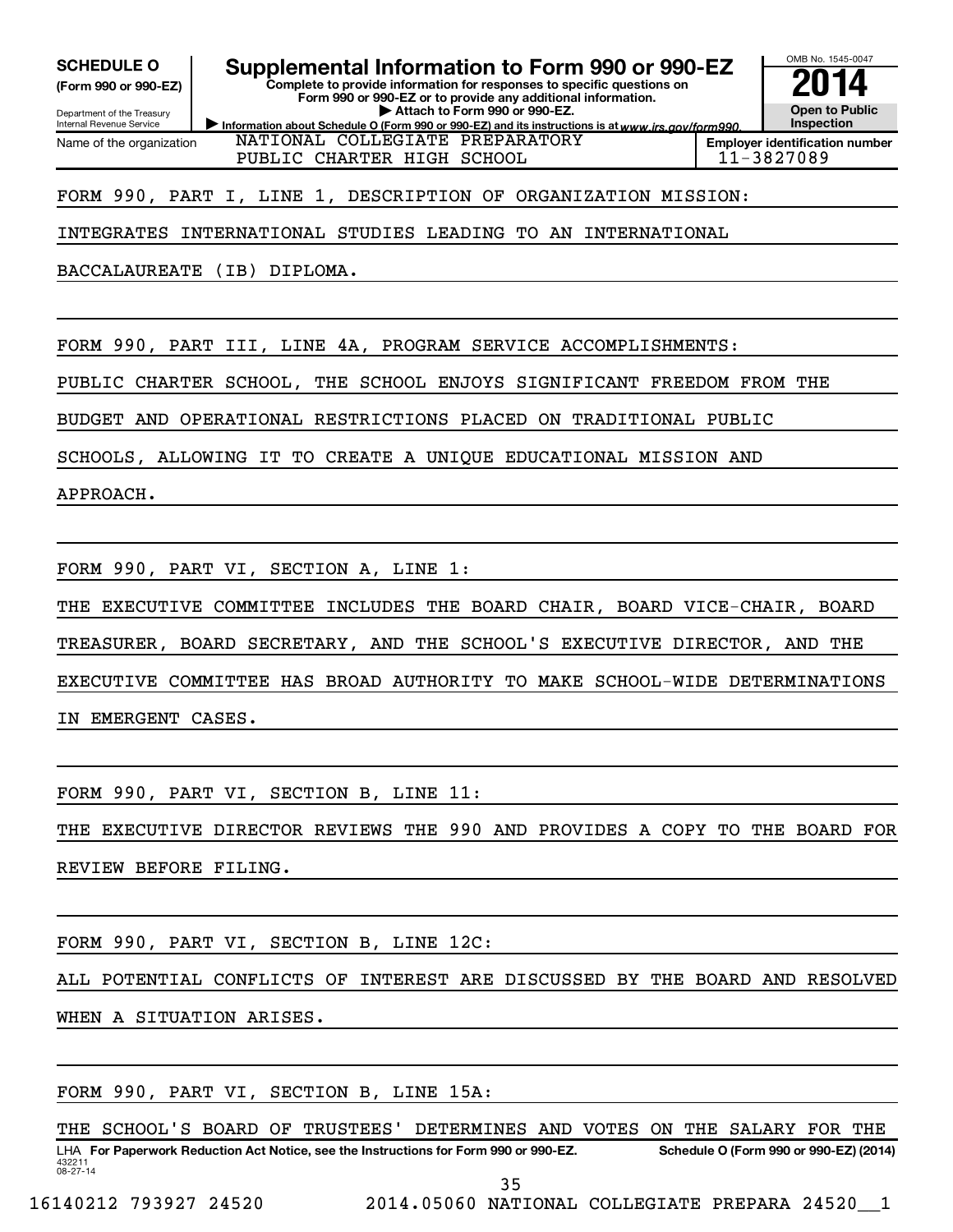**2 Employer identification number** Schedule O (Form 990 or 990-EZ) (2014) Name of the organization NATIONAL COLLEGIATE PREPARATORY PUBLIC CHARTER HIGH SCHOOL 11-3827089 EXECUTIVE DIRECTOR. THE COMPENSATION IS DETERMINED BY MARKET COMPARISONS AND A COST-OF-LIVING RATE CALCULATION, SIMILAR TO HOW SALARIES ARE DETERMINED FOR ALL OTHER EMPLOYEES OF NATIONAL COLLEGIATE PREP. NATIONAL PREP EMPLOYEE SALARIES ARE DETERMINED USING COMPARATIVE DATA OF THE PAY STRUCTURE FOR DC PUBLIC SCHOOLS AND "INDUSTRY NORMS," LIMITED OF COURSE BY THE BUDGET OF THE SCHOOL ITSELF, AND ALL BUDGETARY DATA, INCLUDING SALARIES, IS RATIFIED IN ADVANCE BY THE BOARD OF TRUSTEES. THE PROCESS FOR DETERMINING COMPENSATION FOR THE TOP OFFICIALS WAS LAST PREFORMED BEFORE 2015. FORM 990, PART VI, SECTION C, LINE 19: THE GOVERNING DOCUMENTS, CONFLICT OF INTEREST POLICY AND FINANCIAL STATEMENTS ARE AVAILABLE TO THE PUBLIC UPON REQUEST. FORM 990, PART XII, LINE 2C: THE PROCESSES FOR AUDITOR APPOINTMENT AND AUDIT OVERSIGHT HAVE NOT CHANGED FROM THE PRIOR YEAR. FORM 990, PART XII, LINE 3B: THE AUDIT WAS CONDUCTED FOR THE PURPOSE OF FORMING AN OPINION ON THE FINANCIAL STATEMENTS AS A WHOLE. THE FINANCIAL STATEMENTS INCLUDE AN ACCOMPANYING SCHEDULE OF EXPENDITURES OF FEDERAL AWARDS, AS REQUIRED BY OFFICE OF MANAGEMENT AND BUDGET CIRCULAR A-133, AUDITS OF STATES, LOCAL GOVERNMENTS, AND NON-PROFIT ORGANIZATIONS, IS PRESENTED FOR PURPOSES OF ADDITIONAL ANALYSIS AND IS NOT A REQUIRED PART OF THE FINANCIAL

STATEMENTS. SUCH INFORMATION IS THE RESPONSIBILITY OF MANAGEMENT AND

WAS DERIVED FROM AND RELATES DIRECTLY TO THE UNDERLYING ACCOUNTING AND

432212 08-27-14 **Schedule O (Form 990 or 990-EZ) (2014)** OTHER RECORDS USED TO PREPARE THE FINANCIAL STATEMENTS. THE INFORMATION 36

16140212 793927 24520 2014.05060 NATIONAL COLLEGIATE PREPARA 24520\_\_1